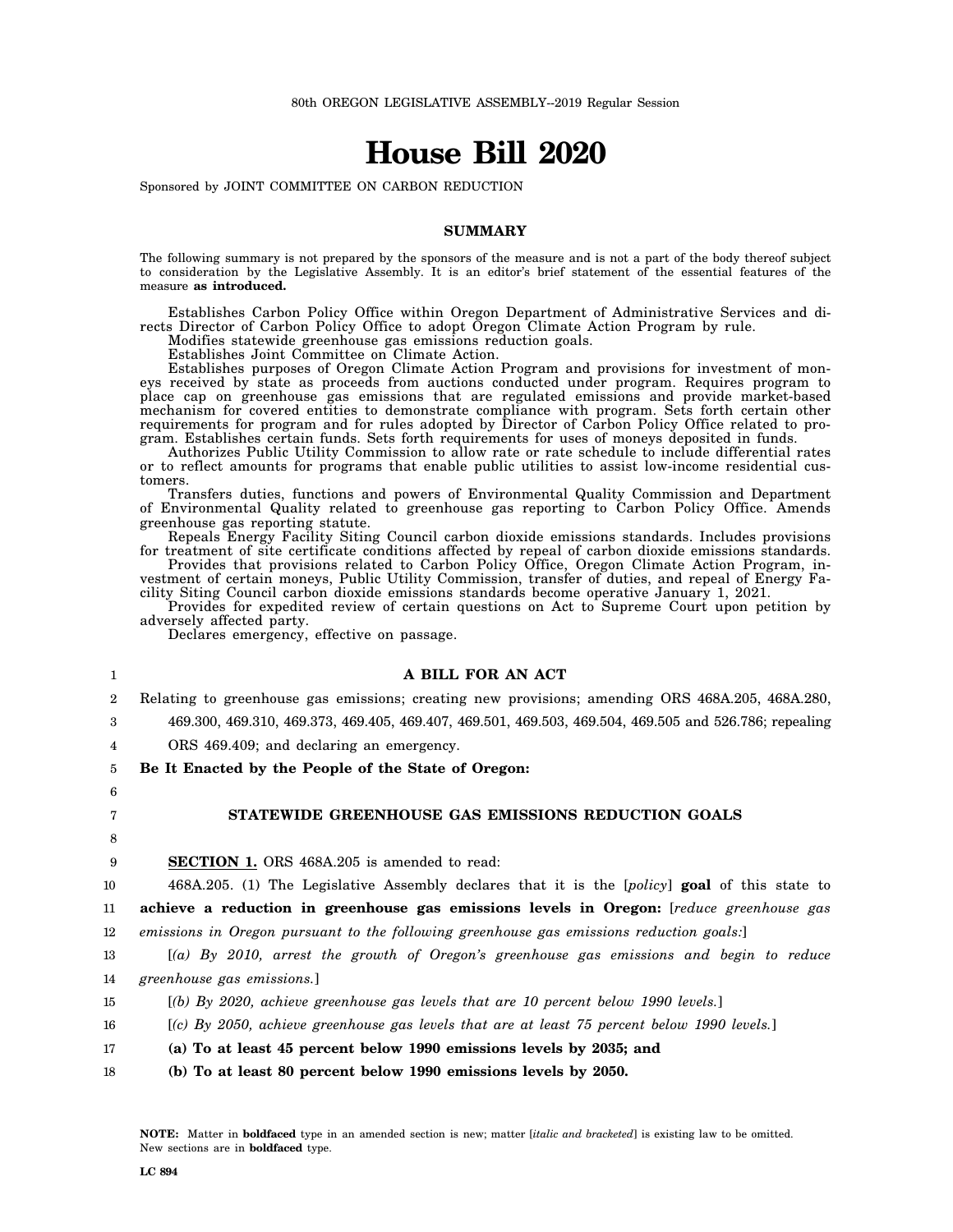| 1  | (2) The Legislative Assembly declares that it is the policy of this state for state and local gov-   |
|----|------------------------------------------------------------------------------------------------------|
| 2  | ernments, businesses, nonprofit organizations and individual residents to prepare for the effects of |
| 3  | global warming and by doing so, prevent and reduce the social, economic and environmental effects    |
| 4  | of global warming.                                                                                   |
| 5  | (3) This section does not create any additional regulatory authority for an agency of the exec-      |
| 6  | utive department as defined in ORS 174.112.                                                          |
| 7  |                                                                                                      |
| 8  | JOINT COMMITTEE ON CLIMATE ACTION                                                                    |
| 9  |                                                                                                      |
| 10 | SECTION 2. (1) There is established the Joint Committee on Climate Action.                           |
| 11 | (2) The joint committee consists of members of the Senate appointed by the President                 |
| 12 | of the Senate and members of the House of Representatives appointed by the Speaker of the            |
| 13 | House of Representatives.                                                                            |
| 14 | (3) The President of the Senate and the Speaker of the House of Representatives shall                |
| 15 | each appoint one cochair for the joint committee with the duties and powers necessary for            |
| 16 | the performance of the functions of the offices as the President and the Speaker determine.          |
| 17 | (4) The joint committee has a continuing existence and may meet, act and conduct its                 |
| 18 | business during sessions of the Legislative Assembly or any recess thereof and in the interim        |
| 19 | between sessions.                                                                                    |
| 20 | (5) The term of a member shall expire upon the date of the convening of the odd-                     |
| 21 | numbered year regular session of the Legislative Assembly next following the commence-               |
| 22 | ment of the member's term.                                                                           |
| 23 | $(6)(a)$ If there is a vacancy for any cause, the appointing authority shall make an ap-             |
| 24 | pointment to become immediately effective.                                                           |
| 25 | (b) When a vacancy occurs in the membership of the joint committee in the interim be-                |
| 26 | tween odd-numbered year regular sessions, until the vacancy is filled:                               |
| 27 | (A) The membership of the joint committee shall be considered not to include the vacant              |
| 28 | position for the purpose of determining whether a quorum is present; and                             |
| 29 | (B) A majority of the remaining members constitutes a quorum.                                        |
| 30 | $(7)(a)$ Members of the joint committee shall receive an amount equal to that authorized             |
| 31 | under ORS 171.072 from funds appropriated to the Legislative Assembly for each day spent             |
| 32 | in the performance of their duties as members of the joint committee or any subcommittee             |
| 33 | of the joint committee in lieu of reimbursement for in-state travel expenses.                        |
| 34 | (b) Notwithstanding paragraph (a) of this subsection, when engaged in out-of-state travel,           |
| 35 | members shall be entitled to receive their actual and necessary expenses in lieu of the              |
| 36 | amount authorized by this subsection. Payment shall be made from funds appropriated to the           |
| 37 | Legislative Assembly.                                                                                |
| 38 | (8) The joint committee may not transact business unless a quorum is present. Except                 |
| 39 | as provided in subsection $(6)(b)(B)$ of this section, a quorum consists of a majority of joint      |
| 40 | committee members from the House of Representatives and a majority of joint committee                |
| 41 | members from the Senate.                                                                             |
| 42 | (9) Action by the joint committee requires the affirmative vote of a majority of joint               |
| 43 | committee members from the House of Representatives and a majority of joint committee                |
| 44 | members from the Senate.                                                                             |
| 45 | (10) The joint committee may adopt rules necessary for the operation of the joint com-               |

[2]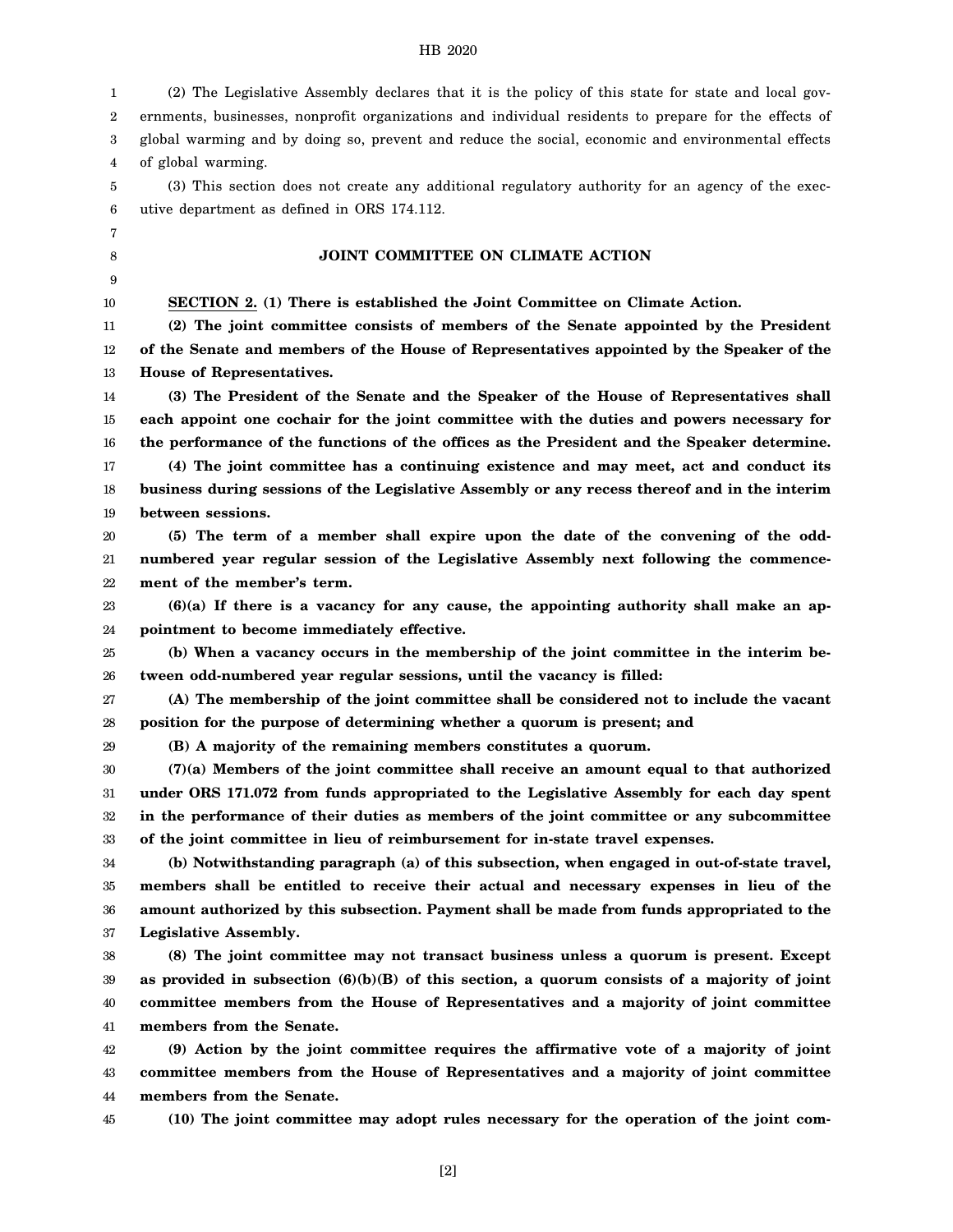1 2 3 4 5 6 7 8 9 10 11 12 13 14 15 16 17 18 19 20 21 22 23 24 25 26 27 28 29 30 31 32 33 34 35 36 37 38 39 40 41 42 43 44 45 **mittee. (11) The Legislative Policy and Research Director may employ persons necessary for the performance of the functions of the joint committee. The director shall fix the duties and amounts of compensation of the employees. The joint committee shall use the services of continuing legislative staff, without employing additional persons, to the greatest extent practicable. (12) All agencies of state government, as defined in ORS 174.111, are directed to assist the joint committee in the performance of the duties of the joint committee and, to the extent permitted by laws relating to confidentiality, to furnish information and advice the members of the joint committee consider necessary to perform their duties. SECTION 3. (1) The Joint Committee on Climate Action shall: (a) Provide general legislative oversight of policy related to climate, including but not limited to the Oregon Climate Action Program established under sections 8 to 26 of this 2019 Act; (b) Examine and prioritize expenditures and investments of state proceeds from auctions conducted under section 21 of this 2019 Act; and (c) Make recommendations related to the expenditures and investments of state proceeds from auctions conducted under section 21 of this 2019 Act to the Joint Committee on Ways and Means. (2) In developing recommendations under subsection (1)(c) of this section, the Joint Committee on Climate Action shall consider the recommendations for the expenditures and investments of state proceeds from auctions conducted under section 21 of this 2019 Act that are contained in: (a) The biennial expenditure reports and audit report required by sections 38 and 39 of this 2019 Act; (b) The biennial climate action investment plan required by section 40 of this 2019 Act; and (c) The recommendations of the Environmental Justice Task Force required by section 41 of this 2019 Act. CARBON POLICY OFFICE ESTABLISHED SECTION 4. Carbon Policy Office. (1) The Carbon Policy Office is established within the Oregon Department of Administrative Services. (2) The office shall: (a) Coordinate state actions toward achieving reductions in greenhouse gas emissions in accordance with ORS 468A.205 and other statutes, rules and policies that govern the state's or state agencies' actions to reduce greenhouse gas emissions; and (b) Carry out the duties, functions and powers committed to the office under sections 8 to 26 and 38 to 40 of this 2019 Act and ORS 468A.280 and other statutes, rules or policies that commit functions to the Carbon Policy Office. (3) The office may advise, consult and cooperate with other agencies of the state, political subdivisions, other states or the federal government, with respect to any proceedings and all matters pertaining to the reduction of greenhouse gas emissions levels in Oregon. (4) The office may employ personnel, including specialists and consultants, purchase**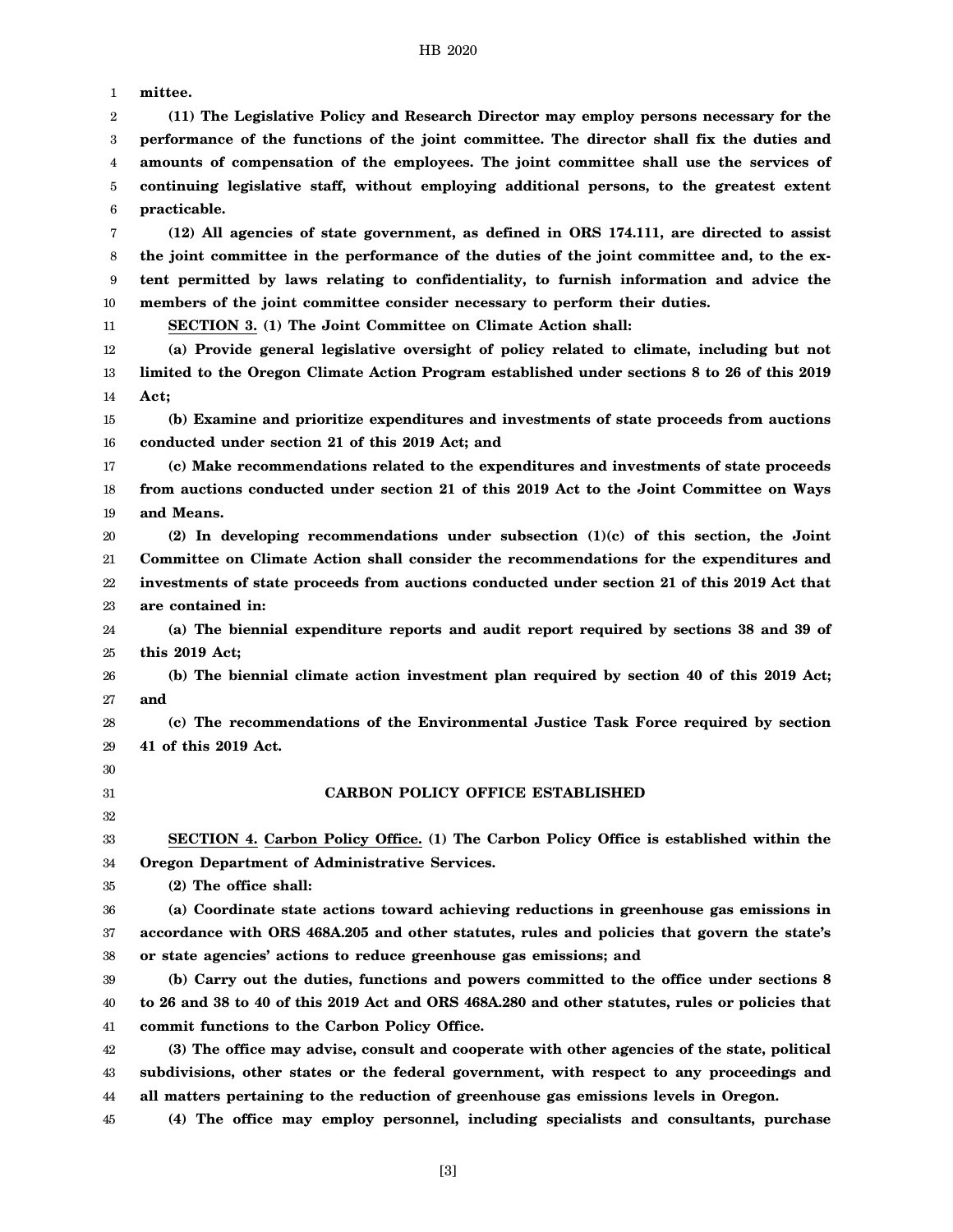1 **materials and supplies and enter into contracts necessary to carry out the purposes set forth**

2 **in sections 8 to 26 and 38 to 40 of this 2019 Act and ORS 468A.280.**

3 4 5 **SECTION 5. Director. (1) The Carbon Policy Office is under the supervision and control of a director, who is responsible for the performance of the duties, functions and powers of the office.**

6 7 8 **(2) The Governor shall appoint the Director of the Carbon Policy Office, subject to confirmation by the Senate in the manner prescribed in ORS 171.562 and 171.565. The director holds office at the pleasure of the Governor.**

9 10 11 12 **(3) The director may adopt rules in accordance with ORS chapter 183 to exercise and carry out the duties, functions and powers committed to the Carbon Policy Office under sections 8 to 26 and 38 to 40 of this 2019 Act and ORS 468A.280 and other statutes, rules or policies that commit functions to the Carbon Policy Office.**

13 14 **(4) The director shall be paid a salary as provided by law or, if not so provided, as prescribed by the Governor.**

15 16 17 **(5) Subject to the approval of the Governor, the director may organize and reorganize the administrative structure of the office as the director considers appropriate to properly conduct the work of the office.**

18 19 20 21 22 23 **(6) The director may divide the functions of the office into administrative divisions. Subject to the approval of the Governor, the director may appoint an individual to administer each division. The administrator of each division serves at the pleasure of the director and is not subject to the provisions of ORS chapter 240. Each individual appointed under this subsection must be well qualified by technical training and experience in the functions to be performed by the individual.**

24 25 26 **(7) Subject to any applicable provisions of ORS chapter 240, the director shall appoint all subordinate officers and employees of the office, prescribe their duties and fix their compensation.**

27 28 29 **SECTION 6. Civil penalties. (1) In addition to any other liability or penalty provided by law, the Director of the Carbon Policy Office may impose a civil penalty not to exceed \$** on a person for any of the following:

30 **(a) A violation of any provision of sections 8 to 26 of this 2019 Act.**

31 32 **(b) A violation of any rule adopted by the director under sections 8 to 26 of this 2019 Act. (2) Civil penalties under this section must be imposed in the manner provided by ORS**

33 **183.745.**

34 35 36 **(3) All civil penalties recovered under this section must be paid into the State Treasury and credited to the Oregon Climate Action Program Operating Fund and may be used only pursuant to section 26 (3) of this 2019 Act.**

37 38

39 40

# **OREGON CLIMATE ACTION PROGRAM**

# **(Statement of Purpose)**

41 42 **SECTION 7. (1) The Legislative Assembly finds and declares that the purposes of sections 7 to 41 of this 2019 Act are:**

43 44 45 **(a) To achieve a reduction in total levels of regulated emissions under sections 8 to 26 of this 2019 Act to at least 45 percent below 1990 emissions levels by 2035 and to achieve a reduction in total regulated emissions levels to at least 80 percent below 1990 emissions levels**

[4]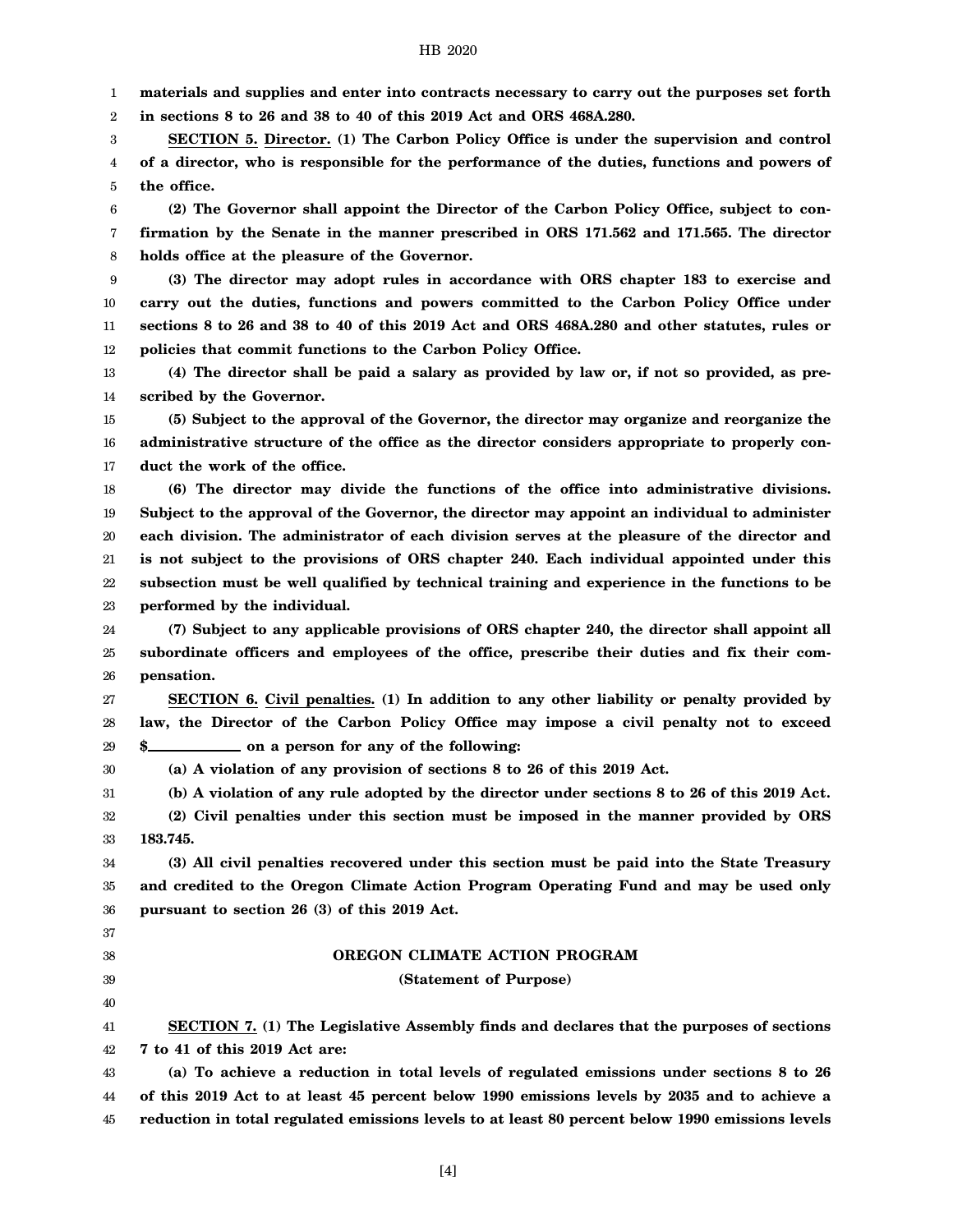| 1  | by 2050;                                                                                      |
|----|-----------------------------------------------------------------------------------------------|
| 2  | (b) To promote greenhouse gas emissions sequestration and mitigation;                         |
| 3  | (c) To promote adaptation and resilience by natural and working lands, fish and wildlife      |
| 4  | resources, communities and the economy in the face of climate change and ocean                |
| 5  | acidification; and                                                                            |
| 6  | (d) To provide assistance to households, businesses and workers impacted by the transi-       |
| 7  | tion in this state to an economic system that allows for the State of Oregon to achieve the   |
| 8  | greenhouse gas reduction goals set forth in ORS 468A.205.                                     |
| 9  | (2) Sections 7 to 41 of this 2019 Act and the rules adopted pursuant to sections 7 to 41      |
| 10 | of this 2019 Act:                                                                             |
| 11 | (a) May not be interpreted to limit the authority of any state agency to adopt and im-        |
| 12 | plement measures to reduce greenhouse gas emissions; and                                      |
| 13 | (b) Shall be interpreted in a manner consistent with federal law.                             |
| 14 |                                                                                               |
| 15 | (Greenhouse Gas Cap and Market-Based Compliance Mechanism)                                    |
| 16 |                                                                                               |
| 17 | SECTION 8. Definitions. As used in sections 8 to 26 of this 2019 Act:                         |
| 18 | (1) "Aggregation" means an approach for qualifying and quantifying offset projects that       |
| 19 | allows for the grouping together of two or more geographically or temporally separate ac-     |
| 20 | tivities that result in reductions or removals of greenhouse gases in a similar manner.       |
| 21 | (2) "Allowance" means a tradable authorization to emit one metric ton of carbon dioxide       |
| 22 | equivalent.                                                                                   |
| 23 | (3) "Annual allowance budget" means the number of allowances available to be allocated        |
| 24 | during one year of the Oregon Climate Action Program.                                         |
| 25 | (4) "Carbon dioxide equivalent" means the amount of carbon dioxide by weight that would       |
| 26 | produce the same global warming impact as a given weight of another greenhouse gas, based     |
| 27 | on considerations including but not limited to the best available science, including informa- |
| 28 | tion from the Intergovernmental Panel on Climate Change.                                      |
| 29 | (5) "Compliance instrument" means one allowance or one offset credit that may be used         |
| 30 | to fulfill a compliance obligation.                                                           |
| 31 | (6) "Compliance obligation" means the quantity of regulated emissions for which a cov-        |
| 32 | ered entity must submit compliance instruments to the Carbon Policy Office during a com-      |
| 33 | pliance period.                                                                               |
| 34 | (7) "Consumer-owned utility" has the meaning given that term in ORS 757.270.                  |
| 35 | (8) "Covered entity" means a person that is designated by the office as subject to the        |
| 36 | Oregon Climate Action Program.                                                                |
| 37 | (9) "Direct environmental benefits in this state" means:                                      |
| 38 | (a) A reduction in or avoidance of emissions of any air contaminant in this state other       |
| 39 | than a greenhouse gas;                                                                        |
| 40 | (b) A reduction in or avoidance of pollution of any of the waters of the state, as the        |
| 41 | terms "pollution" and "the waters of the state" are defined in ORS 468B.005; or               |
| 42 | (c) An improvement in the health of natural and working lands in this state.                  |
| 43 | (10) "Electric company" has the meaning given that term in ORS 757.600.                       |
| 44 | (11) "Electricity service supplier" has the meaning given that term in ORS 757.600.           |
| 45 | (12) "Electric system manager" includes any entity that, as needed, operates or markets       |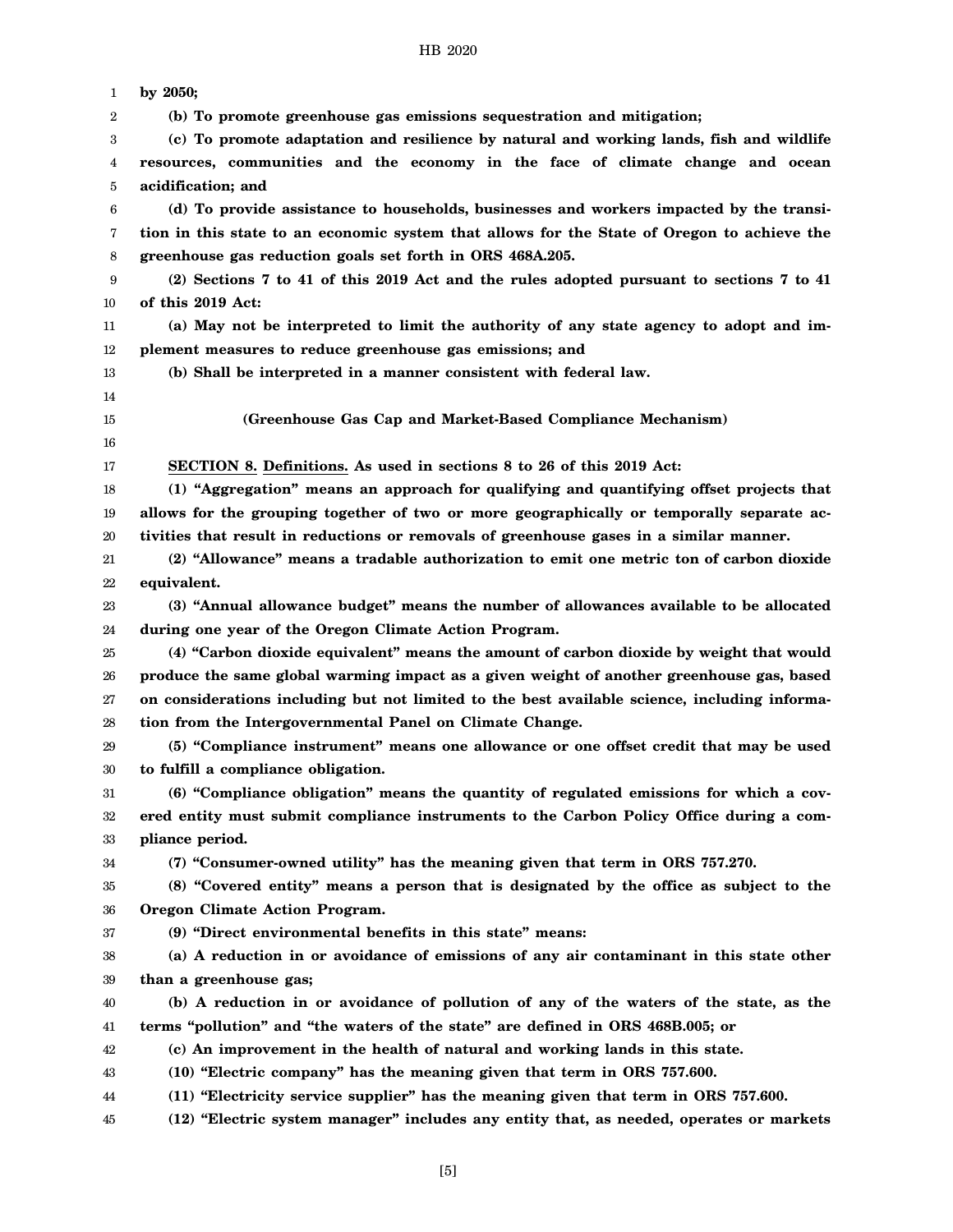| 1                | electricity generating facilities, or purchases wholesale electricity to manage the load for  |
|------------------|-----------------------------------------------------------------------------------------------|
| 2                | wholesale or retail electricity customers within a balancing authority area that is at least  |
| $\boldsymbol{3}$ | partially located in Oregon, including but not limited to the following types of entities:    |
| 4                | (a) Electric companies.                                                                       |
| 5                | (b) Electricity service suppliers.                                                            |
| 6                | (c) Consumer-owned utilities.                                                                 |
| 7                | (d) The Bonneville Power Administration.                                                      |
| 8                | (e) Electric generation and transmission cooperatives.                                        |
| 9                | (13) "General market participant" means a person that:                                        |
| 10               | (a) Is a registered entity;                                                                   |
| 11               | (b) Is not a covered entity or an opt-in entity; and                                          |
| 12               | (c) Intends to purchase, hold, sell or voluntarily surrender compliance instruments.          |
| 13               | (14) "Greenhouse gas" includes, but is not limited to, carbon dioxide, methane, nitrous       |
| 14               | oxide, hydrofluorocarbons, perfluorocarbons, sulfur hexafluoride and nitrogen trifluoride.    |
| 15               | (15) "Impacted community" means a community most at risk of being disproportionately          |
| 16               | impacted by climate change as designated by the office under section 20 of this 2019 Act.     |
| 17               | (16) "Indian trust lands" means lands within the State of Oregon held in trust by the         |
| 18               | United States for the benefit of an Indian tribe of individual Indians.                       |
| 19               | (17) "Natural and working lands" means:                                                       |
| 20               | (a) Land that is actively used by an agricultural owner or operator for an agricultural       |
| 21               | operation that includes, but need not be limited to, active engagement in farming or ranch-   |
| 22               | ing;                                                                                          |
| 23               | (b) Land producing forest products;                                                           |
| 24               | (c) Lands consisting of forests, grasslands, deserts, freshwater and riparian systems,        |
| 25               | wetlands, coastal and estuarine areas, watersheds, wildlands or wildlife habitat;             |
| 26               | (d) Lands used for recreational purposes such as parks, urban and community forests,          |
| 27               | trails, greenbelts and other similar open space land; or                                      |
| 28               | (e) Indian trust lands.                                                                       |
| 29               | (18) "Natural gas utility" means a natural gas utility regulated by the Public Utility        |
| 30               | Commission under ORS chapter 757.                                                             |
| 31               | (19) "Offset credit" means a tradable credit generated through an offset project that re-     |
| 32               | presents a greenhouse gas emissions reduction or removal of one metric ton of carbon          |
| 33               | dioxide equivalent.                                                                           |
| 34               | (20) "Offset project" means a project that reduces or removes greenhouse gas emissions        |
| 35               | that are not regulated emissions.                                                             |
| 36               | (21) "Opt-in entity" means a person that is not designated as a covered entity by the of-     |
| 37               | fice and that voluntarily chooses to participate in the Oregon Climate Action Program as if   |
| 38               | the entity were a covered entity.                                                             |
| 39               | (22) "Oregon Climate Action Program" means the program adopted by rule by the Di-             |
| 40               | rector of the Carbon Policy Office under section 9 (1) of this 2019 Act.                      |
| 41               | (23) "Person" includes individuals, corporations, associations, firms, partnerships, joint    |
| 42               | stock companies, public and municipal corporations, political subdivisions, the state and any |
| 43               | agencies thereof and the federal government and any agencies thereof.                         |
| 44               | (24) "Registered entity" means a covered entity, opt-in entity or general market partic-      |
| 45               | ipant that has successfully registered to participate in the Oregon Climate Action Program.   |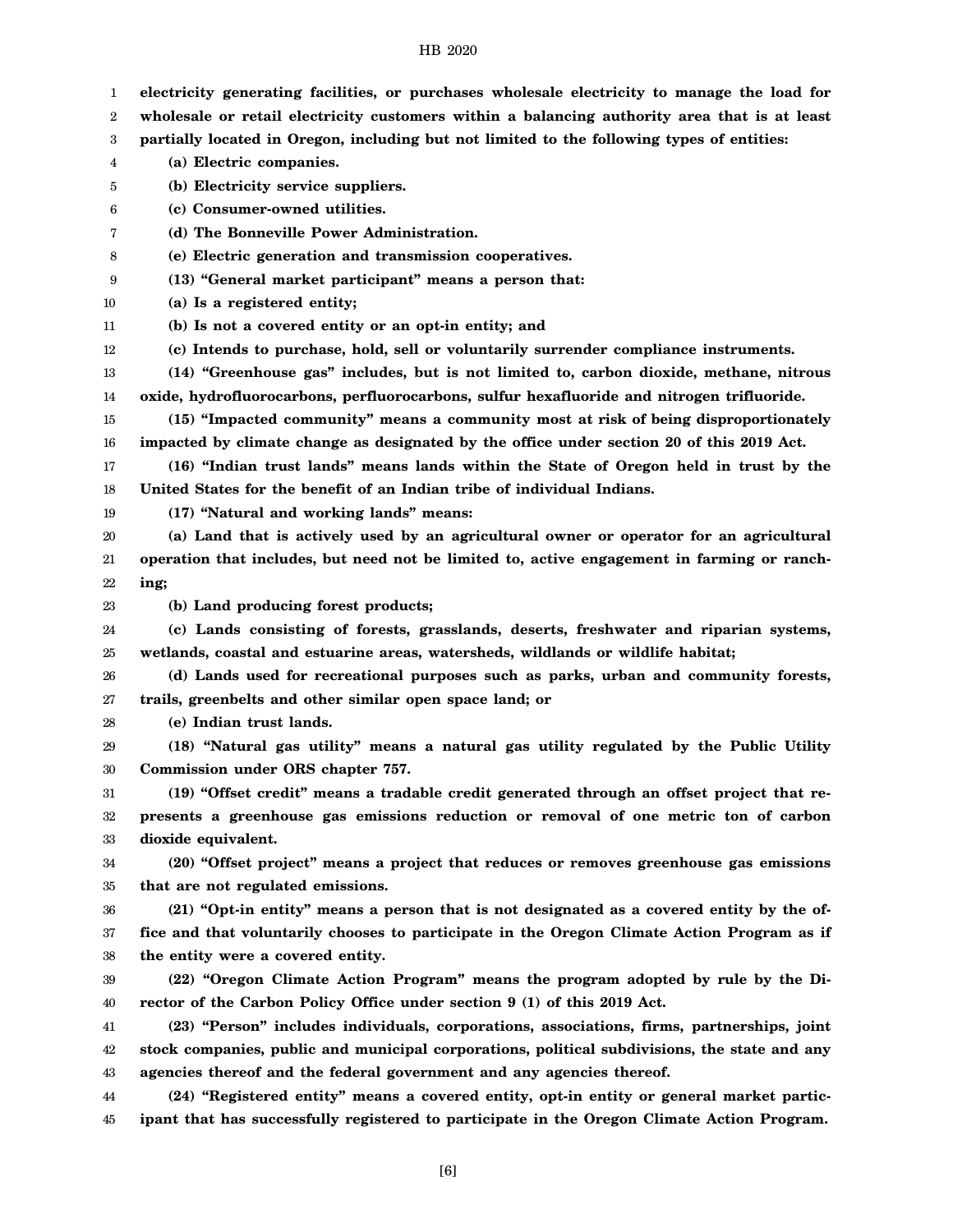1 2 3 4 5 6 7 8 9 10 11 12 13 14 15 16 17 18 19 **(25) "Regulated emissions" means the verified greenhouse gas emissions reported by or assigned to a covered entity or opt-in entity under ORS 468A.280 that the office determines by rule are greenhouse gas emissions regulated under sections 8 to 26 of this 2019 Act. (26) "Surrender" means to transfer a compliance instrument to the office: (a) To satisfy a compliance obligation or an adjusted compliance obligation; or (b) On a voluntary basis. SECTION 9. Adoption of program; general provisions. (1)(a) The Director of the Carbon Policy Office shall adopt an Oregon Climate Action Program by rule in accordance with the provisions of sections 8 to 26 of this 2019 Act. The program shall: (A) Place a cap on the total anthropogenic greenhouse gas emissions that are regulated emissions through setting annual allowance budgets for 2021 to 2050; and (B) Provide a market-based mechanism for covered entities to demonstrate compliance with the program. (b)(A) The annual allowance budget for 2021 shall be a number of allowances equal to baseline emissions as calculated under paragraph (c) of this subsection. (B) Beginning in 2022 and for each following year until and including 2035, the amount of allowances available in each annual allowance budget shall decline by a constant amount as necessary to accomplish a reduction in total regulated emissions levels to at least 45 percent below 1990 emissions levels by 2035.**

20 21 22 23 **(C) Beginning in 2036 and for each following year until and including 2050, the amount of allowances available in each annual allowance budget shall decline by a constant amount as necessary to accomplish a reduction in total regulated emissions levels to at least 80 percent below 1990 emissions levels by 2050.**

24 25 26 27 28 29 30 31 32 **(c) The office shall calculate baseline emissions to be equal to the three-year average of the total, expressed in tons of carbon dioxide equivalent, anthropogenic greenhouse gas emissions attributable to all persons that the office designates to be covered entities under the program, using greenhouse gas emissions information from the three most recent years prior to 2021 for which greenhouse gas emissions information is available and verified by the office. The office may exclude from the calculation of baseline emissions those greenhouse gas emissions during the three most recent years prior to 2021 that would not have been regulated emissions if the Oregon Climate Action Program had been in effect during the time that the greenhouse gas emissions occurred.**

33 34 **(2) Subject to section 10 of this 2019 Act, the office shall designate persons as covered entities as follows:**

35 36 37 38 39 **(a) Except as provided in paragraph (b) of this subsection, the office shall designate a person in control of one or more air contamination sources for which a permit is issued pursuant to ORS 468.065, 468A.040 or 468A.155 as a covered entity if the annual regulated emissions attributable to the air contamination sources meet or exceed 25,000 metric tons of carbon dioxide equivalent.**

40 41 42 43 44 45 **(b) For the purpose of regulating anthropogenic emissions of greenhouse gasses attributable to the generation of electricity in this state, the office shall designate a person in control of one or more air contamination sources for which a permit is issued pursuant to ORS 468.065, 468A.040 or 468A.155 as a covered entity if the industry description and code under the North American Industry Classification System that is listed in the permit for the air contamination sources is fossil fuel electric power generation, regardless of whether the**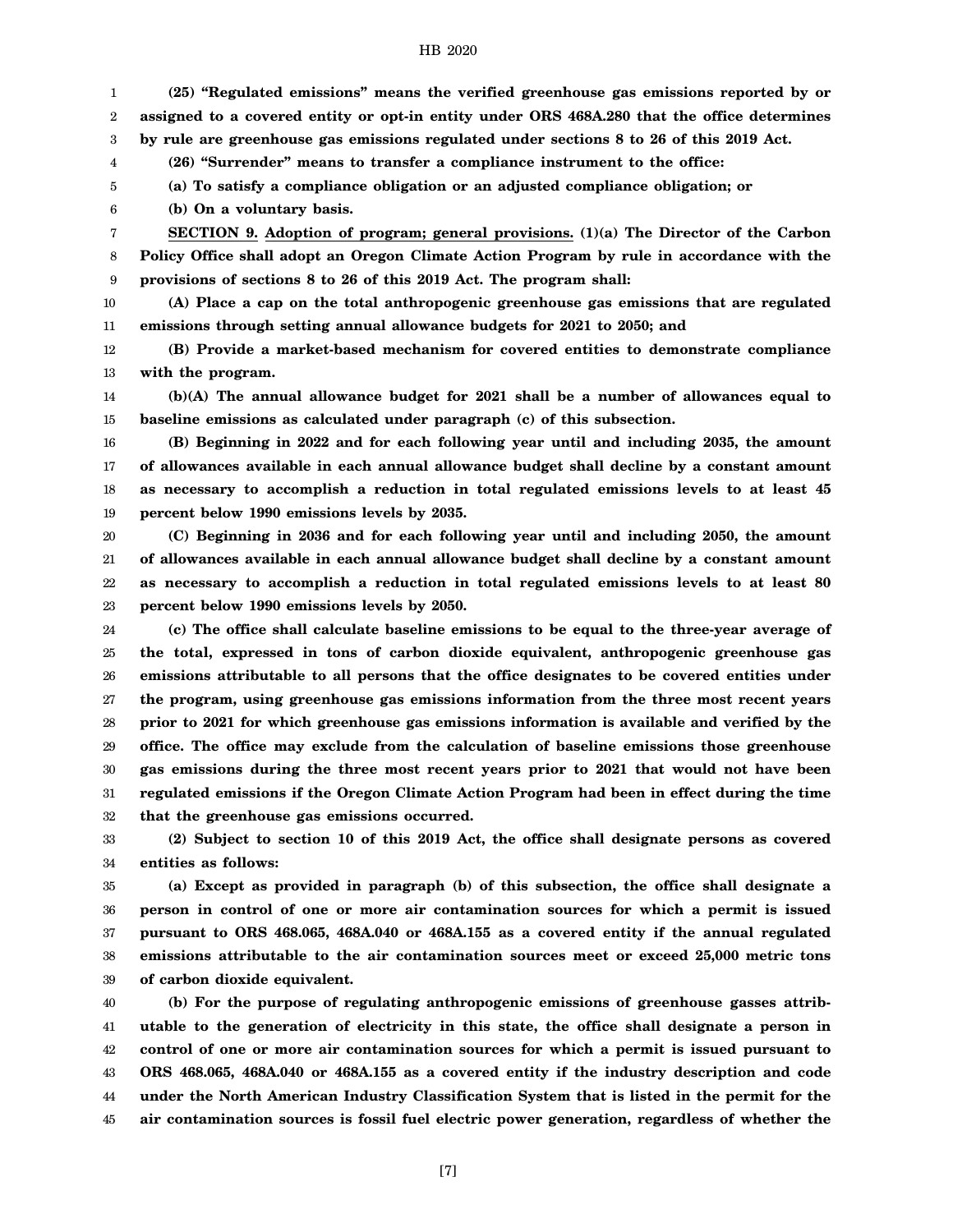1 **annual regulated emissions attributable to the air contamination sources meet or exceed**

2 **25,000 metric tons of carbon dioxide equivalent.**

3 4 5 6 7 8 **(c) The office shall designate an electric system manager as a covered entity for the purpose of addressing annual regulated emissions from outside this state that are attributable to the generation of electricity that the electric system manager schedules for delivery and consumption in this state, including wholesale market purchases for which the energy source for the electricity is not known, and accounting for transmission and distribution line losses.**

9 10 11 12 **(d) The office shall designate a natural gas marketer as a covered entity for the purpose of addressing annual regulated emissions that are attributable to the combustion of natural gas that is sold by the natural gas marketer for use in this state by persons that are not designated as covered entities under paragraph (a) or (b) of this subsection.**

13 14 15 16 17 18 **(e) The office shall designate a natural gas utility as a covered entity for the purpose of addressing annual regulated emissions that are attributable to the combustion of natural gas that the natural gas utility imports, sells or distributes for use in this state and that are not emissions accounted for through the regulation of air contamination sources under paragraph (a) or (b) of this subsection or natural gas marketers under paragraph (d) of this subsection.**

19 20 21 22 **(f) The office shall designate as covered entities persons not described in paragraphs (d) and (e) of this subsection that produce in Oregon, or import into Oregon, fuel that is sold or distributed for use in this state, as necessary to address regulated emissions that are attributable to the combustion of the fuel.**

23 24 **(3) The director shall adopt rules for the market-based compliance mechanism required by subsection (1) of this section that include, but need not be limited to:**

25 26 27 **(a) Criteria for the allocation of allowances pursuant to sections 14 to 18 of this 2019 Act; (b) Standards, pursuant to section 19 of this 2019 Act, for offset projects and for covered entities and opt-in entities to use offset credits;**

28 29 **(c) Rules for the administration of auctions of allowances pursuant to section 21 of this 2019 Act;**

30 **(d) Rules allowing for the trading of compliance instruments;**

31 **(e) Rules allowing registered entities to bank and carry forward allowances;**

32 **(f) Rules prohibiting the borrowing of allowances from future annual allowance budgets;**

33 34 **(g) Rules allowing opt-in entities and general market participants to participate in the market-based compliance mechanism; and**

35 36 **(h) Compliance periods, standards for calculating compliance obligations and procedures for covered entities to demonstrate compliance with their compliance obligations.**

37 38 39 **(4)(a) The office shall require a covered entity or opt-in entity to surrender to the office a quantity of compliance instruments equal to the covered entity's or opt-in entity's compliance obligation no later than the surrender date specified by the director by rule or order.**

40 41 42 43 44 **(b) For purposes of determining the compliance obligation for a covered entity that is an electric system manager, electricity scheduled by the electric system manager that is generated from a renewable energy resource and acquired without acquiring the renewable energy certificate associated with the electricity shall be considered to have the emissions attributes of the underlying renewable energy resource.**

45 **(c) In addition to any penalty provided by law, rules adopted by the director shall require**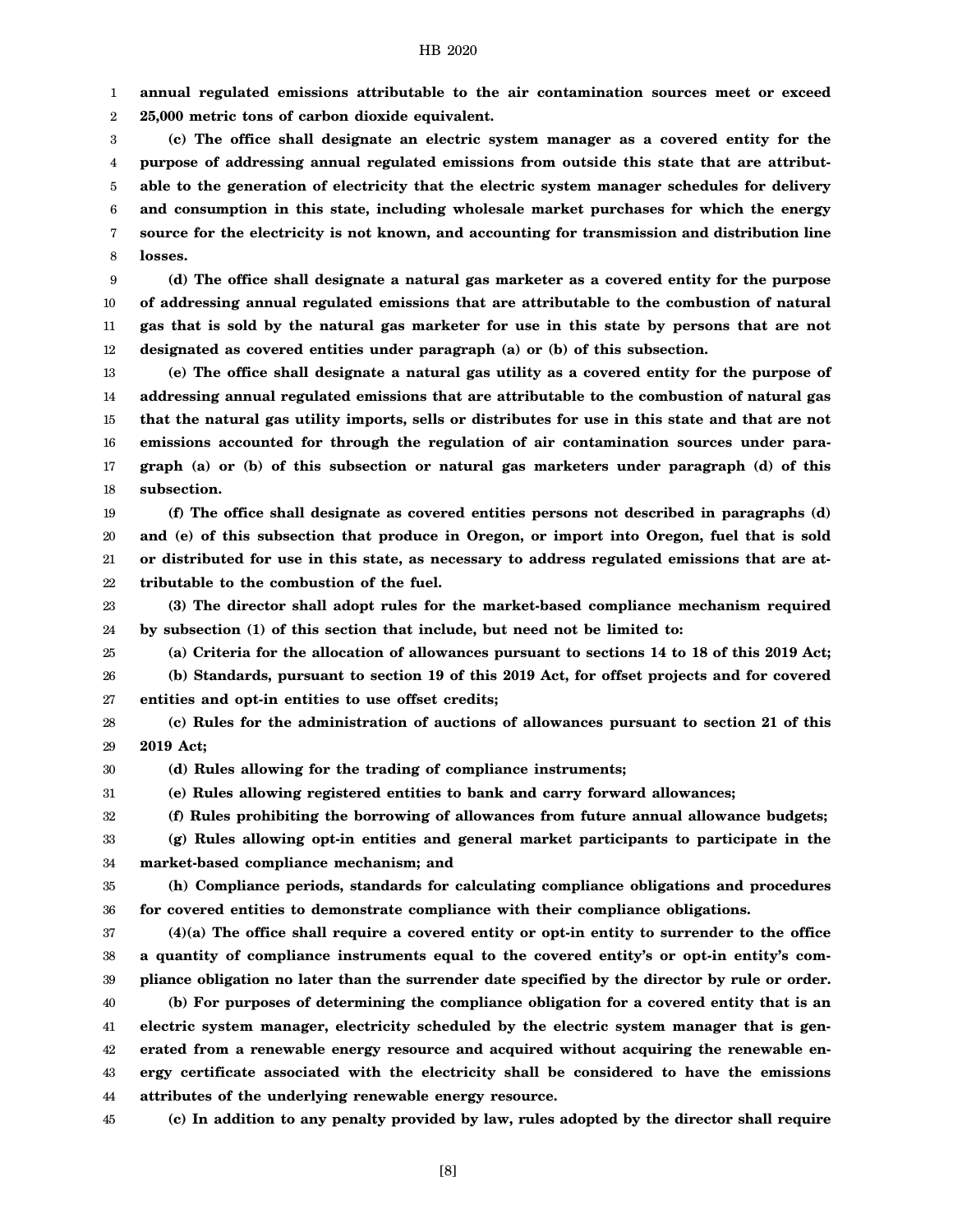**a covered entity or opt-in entity that fails to timely surrender to the office a sufficient quantity of compliance instruments to meet a compliance obligation to surrender to the of-**

1 2

3 4 5 6 7 8 9 10 11 12 13 14 15 16 17 18 19 20 21 22 23 24 25 26 27 28 29 30 31 32 33 34 35 36 37 38 39 40 41 42 43 44 45 **fice a number of compliance instruments that is in addition to the entity's compliance obligation. (5)(a) All covered entities, opt-in entities and general market participants must register as registered entities to participate in the Oregon Climate Action Program. (b) The director shall adopt by rule registration requirements and any additional requirements necessary for registered entities to participate in auctions administered pursuant to section 21 of this 2019 Act. SECTION 10. Exemptions and exclusions. (1) The Carbon Policy Office shall exempt from regulation as a covered entity under sections 8 to 26 of this 2019 Act: (a) A land disposal site, if the land disposal site was closed before the effective date of this 2019 Act and is closed and maintained in compliance with ORS 459.268. (b) A cogeneration facility, as defined in ORS 758.505, that is owned or operated by a public university listed in ORS 352.002 or by the Oregon Health and Science University established under ORS 353.020. (2) The office shall exclude from regulated emissions under sections 8 to 26 of this 2019 Act: (a) Methane emissions from a landfill that are demonstrated to have been recaptured and used for the generation of renewable energy including but not limited to electricity, transportation fuels or heat. (b) Greenhouse gas emissions from the direct combustion of municipal solid waste to generate renewable energy including but not limited to electricity, transportation fuels or heat. (c) Greenhouse gas emissions attributable to an air contamination source described in section 9 (2)(b) of this 2019 Act that are attributable to the generation in this state of electricity that is: (A) Delivered to and consumed in another state, accounting for transmission and distribution line losses; and (B) For which the capital and fuel costs associated with the generation are included in the rates of a multistate jurisdictional electric company that are charged to the electricity customers in a state other than Oregon. (d) Greenhouse gas emissions from the combustion of fuel that is demonstrated to have been used as aviation fuel or as fuel in watercraft or railroad locomotives. (e) Greenhouse gas emissions attributable to a consumer-owned utility if the three-year average of the annual greenhouse gas emissions attributable to electricity that is scheduled, by the consumer-owned utility or by an electric generation and transmission cooperative, for the consumer-owned utility to deliver for consumption in this state is less than 25,000 metric tons of carbon dioxide equivalent. (3) For purposes of section 9 (2)(f) of this 2019 Act, the office may exempt from designation as a covered entity any person that imports in a calendar year less than a de minimis amount of gasoline and diesel fuel, in total, as determined by the office by rule. Gasoline and diesel fuel imported by persons that are related or share common ownership or control shall be aggregated in determining whether a person may be exempted under this subsection. The emissions attributable to a person that is exempt from designation as a covered entity under**

[9]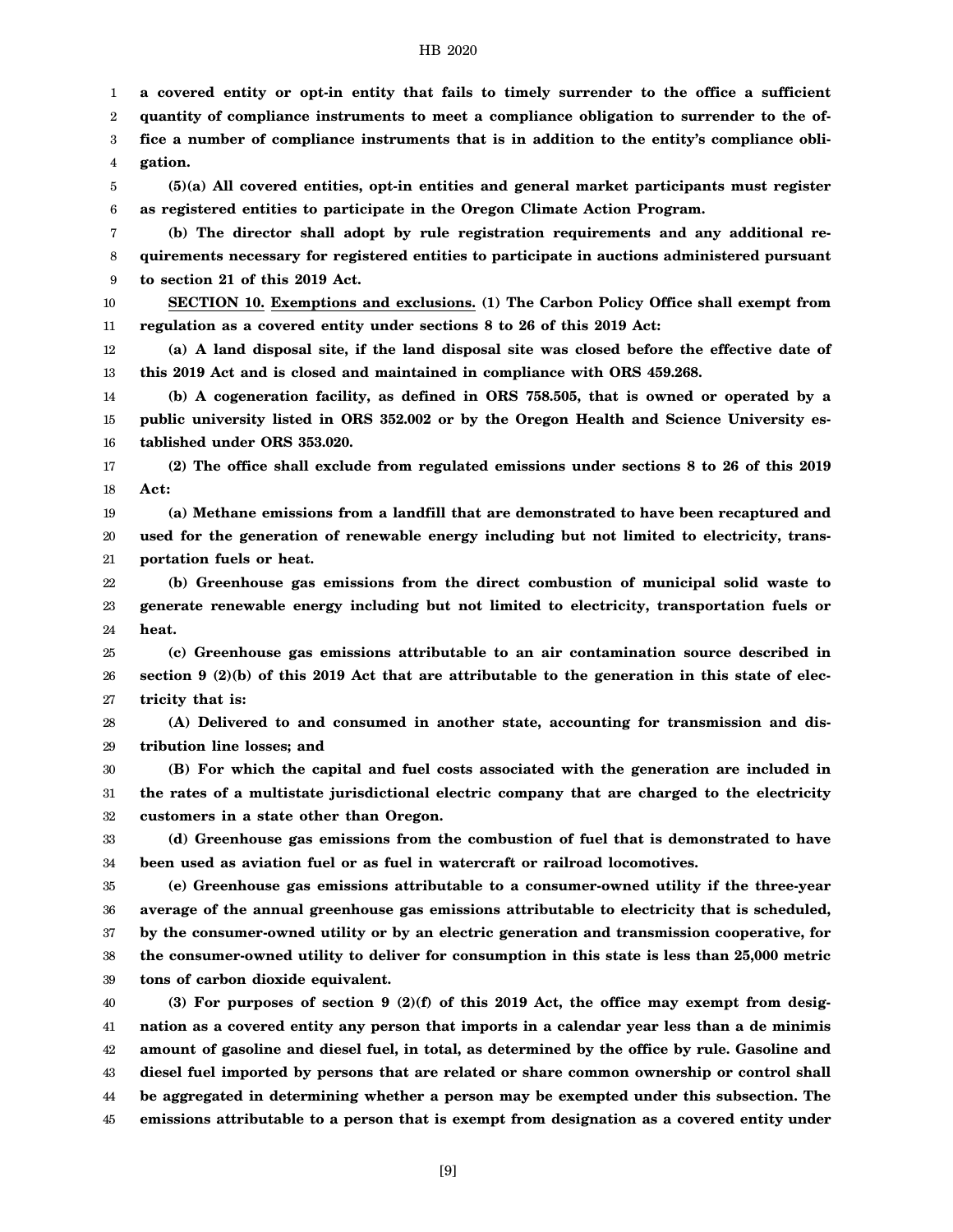1 2 **this section shall be excluded from regulated emissions under sections 8 to 26 of this 2019 Act.**

3 4 5 6 7 **SECTION 11. Temporary exclusion for certain emissions. (1) Annual verified greenhouse gas emissions reported or assigned under ORS 468A.280 that are emissions of hydrofluorocarbons, perfluorocarbons, sulfur hexafluoride, nitrogen trifluoride or other fluorinated greenhouse gases generated during semiconductor and related device manufacturing are excluded from regulated emissions.**

8 9 10 11 12 **(2)(a) Nothing in this section may be interpreted to exclude from regulated emissions the greenhouse gas emissions other than the emissions described in subsection (1) of this section from covered entities engaged in processes identified by industry description and code in the North American Industry Classification System as Semiconductor and Related Device Manufacturing, code 334413.**

13 14 15 16 17 18 **(b) Nothing in this section may be interpreted to prevent a covered entity engaged in processes identified by industry description and code in the North American Industry Classification System as Semiconductor and Related Device Manufacturing, code 334413, from receiving allowances by direct distribution at no cost pursuant to sections 14 and 18 of this 2019 Act for the manufacture of goods through emissions-intensive, trade-exposed processes. SECTION 12. Repeal of temporary exclusion. Section 11 of this 2019 Act is repealed on**

19 **January 2, 2026.**

20 21 22 23 24 25 26 27 **SECTION 13. Report on temporary exclusion. No later than September 15, 2024, the Carbon Policy Office shall conduct research and submit a report, in the manner provided by ORS 192.245, to the Joint Committee on Climate Action regarding the exclusion provided in section 11 of this 2019 Act. The purpose of the report is to provide recommendations, which may include recommendations for legislation, on the anticipated effects of the January 2, 2026, repeal of section 11 of this 2019 Act and on whether to modify the January 2, 2026, repeal date provided in section 12 of this 2019 Act. In carrying out the provisions of this section, the office shall research and report on:**

28 29 30 31 **(1) Whether the semiconductor and related device manufacturing industry in Oregon is reducing greenhouse gas emissions through the implementation of best practices based on guidance for semiconductor perfluoro-compound emission reduction issued by the World Semiconductor Council;**

32 33 34 **(2) The number of jurisdictions where large semiconductor manufacturers are located that have adopted a carbon pricing mechanism and the number of those jurisdictions that require semiconductor manufacturers to comply with the carbon pricing mechanism;**

35

**(3) The trade exposure of semiconductor manufacturers worldwide;**

36 37 **(4) The cost and economic impacts of repealing the exclusion provided under section 11 of this 2019 Act; and**

38 39 **(5) The environmental impacts of repealing the exclusion provided under section 11 of this 2019 Act.**

40 41 42 **SECTION 14. Allocation of allowances, generally. (1) The Carbon Policy Office shall allocate a percentage of allowances from each annual allowance budget to be distributed directly into an allowance price containment reserve.**

43 44 45 **(2) The office may allocate a percentage of allowances from each annual allowance budget to be distributed directly into a voluntary renewable electricity generation reserve. The Director of the Carbon Policy Office shall adopt rules for the distribution of allowances from**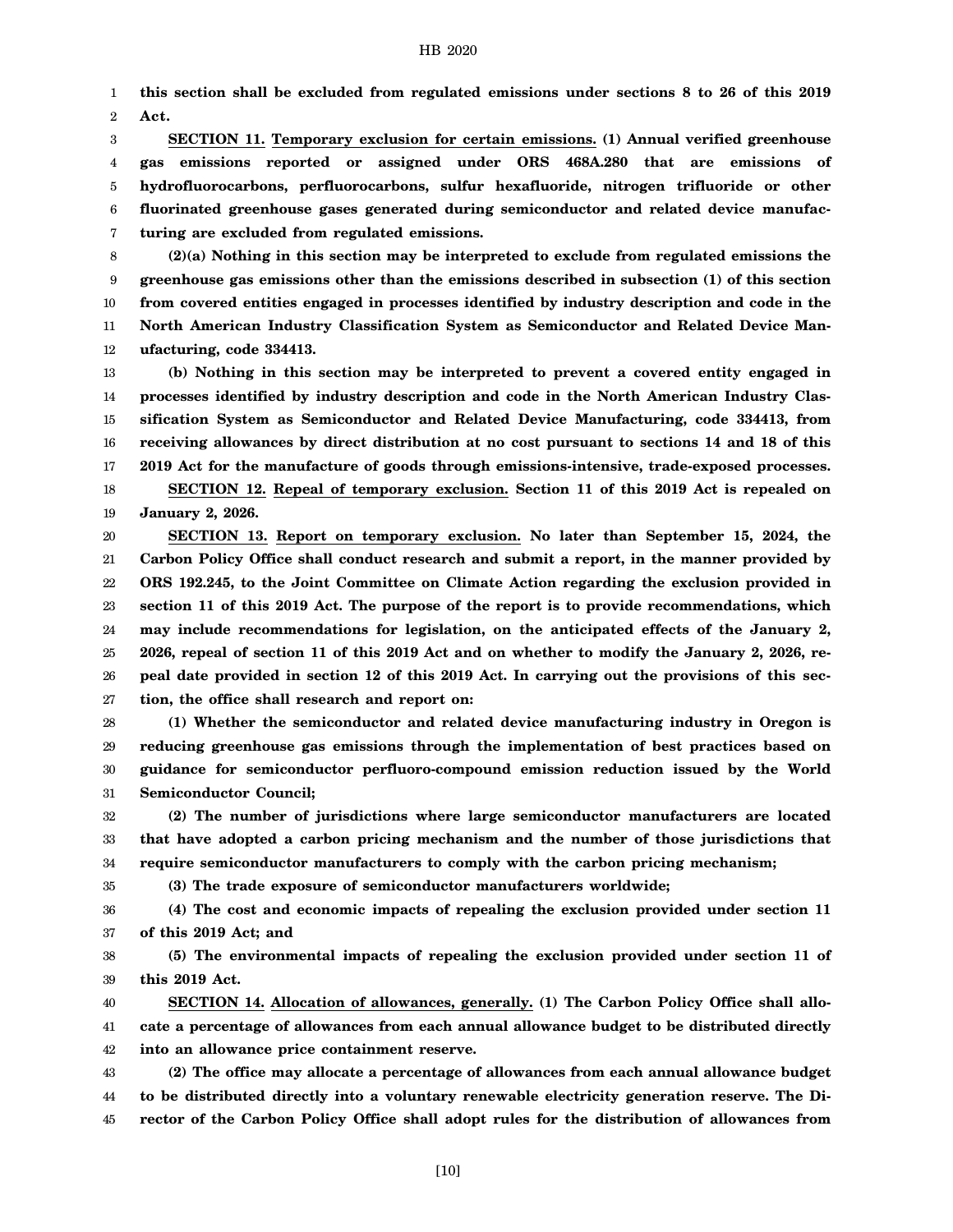1 **the reserve for voluntary renewable electricity generated by generating facilities that begin**

2 **operations on or after January 1, 2021.**

3 4 **(3) The office shall allocate allowances for direct distribution at no cost to covered entities that are electric companies subject to rules adopted under section 15 of this 2019 Act.**

5 6 **(4) The office shall allocate allowances for direct distribution at no cost to covered entities that are electric system managers pursuant to section 16 of this 2019 Act.**

7 8 9 10 11 12 13 14 15 **(5) The office shall allocate a percentage of allowances from each annual allowance budget to be distributed directly into an electricity price containment reserve. Allowances may be distributed from the electricity price containment reserve only when the distribution is necessary to protect electricity ratepayers from cost increases associated with unexpected increases in regulated emissions attributable to an electric system manager that are outside of the control of the electric system manager, including but not limited to unexpected increases in regulated emissions due to hydroelectric power generation variability. The director shall adopt by rule a process for electric system managers to apply for direct distribution at no cost of allowances from the electricity price containment reserve.**

16 17 18 **(6) The office shall allocate allowances for direct distribution at no cost to covered entities that are natural gas utilities subject to rules adopted under section 17 of this 2019 Act. (7) In order to mitigate leakage and pursuant to section 18 of this 2019 Act, the office**

19 20 **shall allocate allowances for direct distribution at no cost to covered entities and opt-in entities that are engaged in emissions-intensive, trade-exposed processes.**

21 22 23 24 25 **(8) The office shall allocate a percentage of allowances from each annual allowance budget to be distributed directly into an emissions-intensive, trade-exposed process reserve account. Allowances in the emissions-intensive, trade-exposed process reserve account may be distributed only to covered entities and opt-in entities described in, and pursuant to rules adopted by the director under, section 18 (6) and (7) of this 2019 Act.**

26 27 **(9) After making all allocations provided for in subsections (1) to (8) of this section, the office shall:**

28 29 **(a) Allocate all remaining allowances in the annual allowance budget to be distributed to an auction holding account for auction pursuant to section 21 of this 2019 Act; and**

30 31 **(b) Distribute the annual allowance budget pursuant to the allocations made under this section.**

32 33 34 35 36 37 38 39 **SECTION 15. Direct distribution of allowances for electric companies. The Director of the Carbon Policy Office shall adopt rules for allocating allowances for direct distribution at no cost to covered entities that are electric companies. Rules adopted under this section must allow for an electric company to use allowances directly distributed under this section to meet compliance obligations associated with generation of electricity to serve the load of the electric company's retail electricity consumers in Oregon, subject to the approval of the Public Utility Commission. The rules must include provisions necessary to implement direct distributions of allowances to electric companies as follows:**

40 41 42 43 44 45 **(1) For the purpose of aligning the effects of sections 8 to 26 of this 2019 Act with the trajectory of emissions reductions by electric companies resulting from the requirements of ORS 469A.005 to 469A.210 and 757.518, the direct distribution to an electric company during calendar year 2021 and for each calendar year until and including 2030 must represent an amount equal to 100 percent of the electric company's forecast emissions associated with the generation of electricity to serve the load of the electric company's retail electricity con-**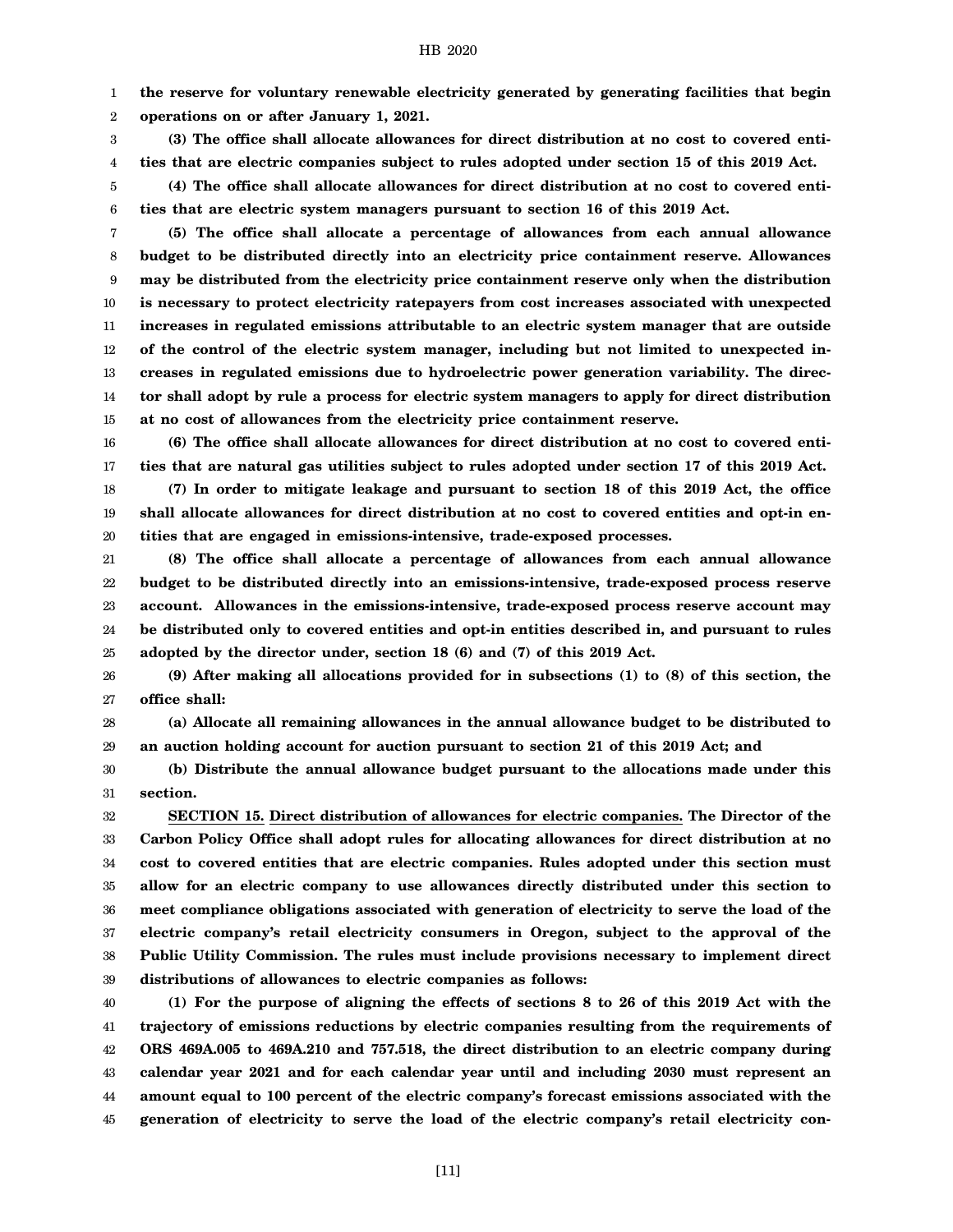1 **sumers in Oregon for the calendar year for which the allowances are directly distributed.**

2 **For purposes of this subsection, forecast emissions must be based on information contained**

3 4 **in the most recent integrated resource plan filed by the electric company and acknowledged by order by the Public Utility Commission or in any updates to the integrated resource plan**

5 **filed by the electric company with the commission, as of January 1, 2021.**

6 7 8 9 10 **(2) Beginning in 2031 and for each following year until and including 2050, the direct distribution to an electric company under this section must decline from the amount of allowances allocated to the electric company in 2030 by a constant amount proportionate to the decline in the amount of allowances available in annual allowance budgets pursuant to section 9 (1)(b) of this 2019 Act.**

11 12 13 **SECTION 16. Direct distribution of allowances for certain electric system managers. (1) The Carbon Policy Office shall allocate allowances for direct distribution at no cost to covered entities that are electric system managers other than electric companies as follows:**

14 15 16 **(a) The direct distribution to an electric system manager under this subsection during calendar year 2021 shall represent an amount equal to 100 percent of the covered emissions that are:**

17 18 19 **(A) Forecast for 2021, based on representative years, to be attributable to electricity scheduled by the electric system manager for final delivery by consumer-owned utilities for consumption in this state; and**

20

**(B) Not exempt from regulation under section 10 (2)(e) of this 2019 Act.**

21 22 23 24 25 **(b) Beginning in 2022 and for each subsequent calendar year until and including 2050, the direct distribution received by an electric system manager for emissions described in paragraph (a) of this subsection shall decline annually by a constant amount proportionate to the decline in the amount of allowances available in annual allowance budgets pursuant to section 9 (1)(b) of this 2019 Act.**

26 27 28 29 **(2) Proceeds from the sale by a consumer-owned utility of allowances distributed at no cost under this section must be used by the consumer-owned utility for the benefit of ratepayers, consistent with the purposes stated in section 7 of this 2019 Act and as further required by the governing body of the consumer-owned utility.**

30 31 32 33 34 35 **(3) The governing body of a consumer-owned utility that receives or sells directly distributed allowances under this section shall, no later than September 15 of each evennumbered year, submit a report to the Joint Committee on Climate Action on the use by the consumer-owned utility of the directly distributed allowances. The report must include, but not be limited to, a description of the uses by the consumer-owned utility of proceeds from the sale of allowances distributed to the consumer-owned utility under this section.**

36 37 38 39 40 41 42 43 44 **SECTION 17. Direct distribution of allowances for natural gas utilities. (1) The Director of the Carbon Policy Office shall adopt rules for allocating allowances for direct distribution at no cost to covered entities that are natural gas utilities. Rules adopted under this section must allow for a natural gas utility to be directly distributed allowances at no cost in an amount equal to the covered emissions attributable to the provision of natural gas service to the natural gas utility's low-income residential customers. By January 1 of the first year of each compliance period, the Carbon Policy Office shall determine, after consultation with the Public Utility Commission, the quantity of allowances to allocate directly to a natural utility over the course of the compliance period.**

45 **(2) Rules adopted under this section must allow for natural gas utilities to, subject to the**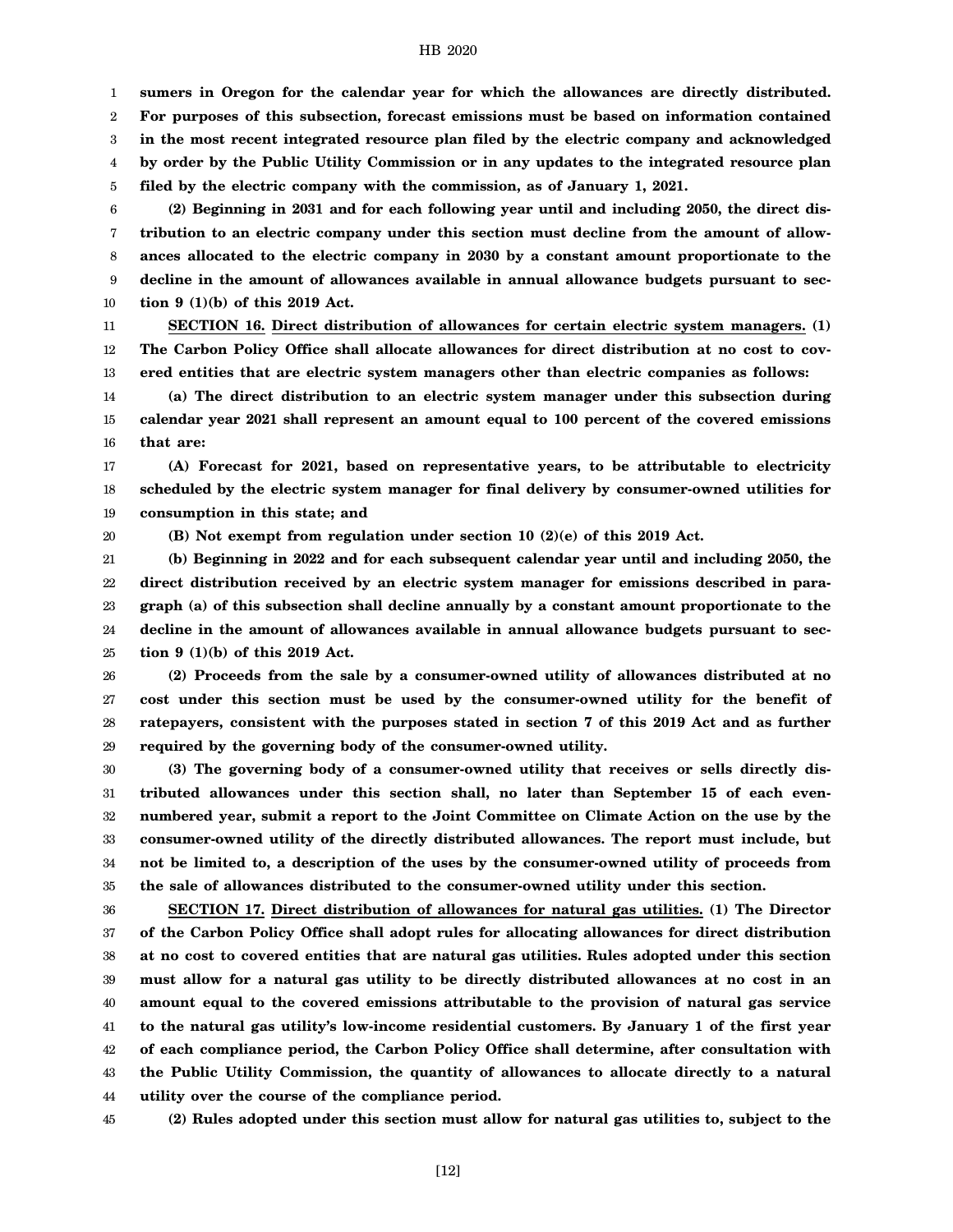1 2 3 4 5 6 7 8 9 10 11 12 13 14 15 16 17 18 19 20 21 22 23 24 25 26 27 28 29 30 31 32 33 34 35 36 37 38 39 40 41 42 43 44 **approval of the office, use allowances directly distributed under this section to minimize the impacts of sections 8 to 26 of this 2019 Act on low-income residential customers through actions that may include, but need not be limited to, meeting compliance obligations associated with serving the load of the natural gas utility's retail customers in Oregon. SECTION 18. Direct distribution of allowances for covered entities and opt-in entities engaged in emissions-intensive, trade-exposed processes. (1) The Carbon Policy Office shall allocate allowances for direct distribution at no cost to a covered entity or an opt-in entity, if the covered entity or opt-in entity is a person in control of one or more air contamination sources designated as a covered entity under section 9 of this 2019 Act and engaged in the manufacture of goods through one or more of the following emissions-intensive, tradeexposed processes, as identified by industry description and code in the North American Industry Classification System: (a) Cement Manufacturing, code 327310. (b) Other Crushed and Broken Stone Mining and Quarrying, code 212319. (c) Frozen Fruit, Juice and Vegetable Manufacturing, code 311411. (d) Frozen Specialty Food Manufacturing, code 311412. (e) Dried and Dehydrated Food Manufacturing, code 311423. (f) Iron and Steel Mills and Ferroalloy Manufacturing, code 331110. (g) Other Basic Inorganic Chemical Manufacturing, code 325180. (h) All Other Plastics Product Manufacturing, code 326199. (i) Mineral Wool Manufacturing, code 327993. (j) Polystyrene Foam Product Manufacturing, code 326140. (k) Glass Container Manufacturing, code 327213. (L) Ethyl Alcohol Manufacturing, code 325193. (m) Reconstituted Wood Product Manufacturing, code 321219. (n) Gypsum Product Manufacturing, code 327420. (o) Pulp Mills, code 322110. (p) Paper (Except Newsprint) Mills, code 322121. (q) Paperboard Mills, code 322130. (r) Semiconductor and Related Device Manufacturing, code 334413. (2) A covered entity or opt-in entity that is a fossil fuel distribution and storage facility or infrastructure, or an electric generating unit, may not receive allowances at no cost under this section and section 14 of this 2019 Act. (3) The annual allocation of allowances for direct distribution at no cost to a covered entity or opt-in entity described in subsection (1) of this section shall be a number of allowances equal to the sum total of the annual good-specific emissions calculations for the goods manufactured by the covered entity or opt-in entity, multiplied by: (a) During calendar year 2021, 100 percent; and (b) Beginning in 2022 and for each following year until and including 2050, a percentage that is adjusted annually, as set forth in a schedule adopted by the Director of the Carbon Policy Office by rule. The schedule required by this subsection shall result in the amount of annual allowance allocations that a covered entity or opt-in entity may receive under this section and section 14 of this 2019 Act in each year declining annually by a constant amount proportionate to the decline in the amount of allowances available in annual allowance**

45 **budgets pursuant to section 9 (1)(b) of this 2019 Act.**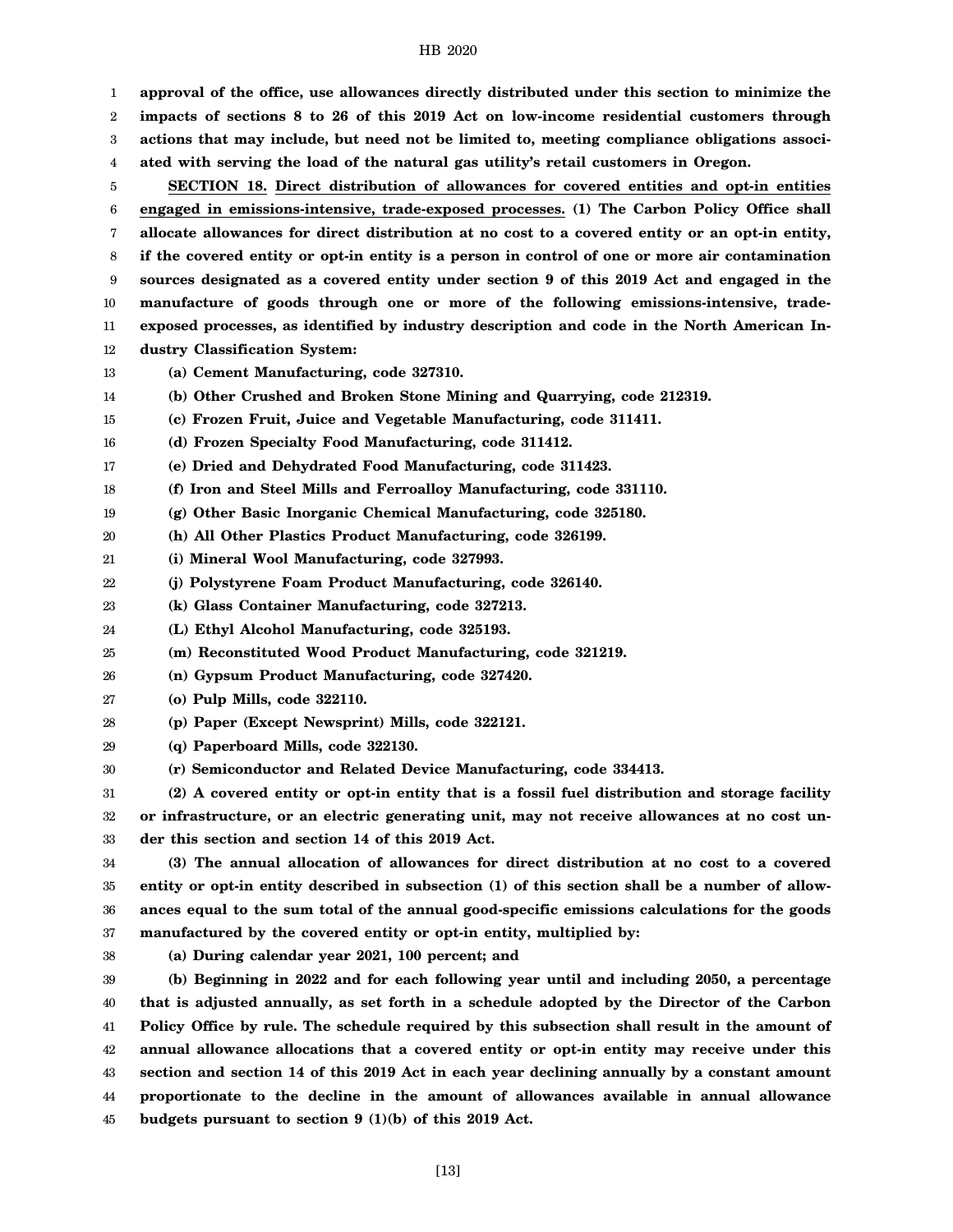1 2 **(4) The annual good-specific emissions calculation for a good manufactured by a covered entity or opt-in entity shall be the product of:**

3 4 **(a) The benchmark for the good, as calculated pursuant to subsection (5) of this section; and**

5 6 7 **(b) The covered entity's or opt-in entity's output of the good during the calendar year prior to the calendar year in which the annual allocation of allowances will be directly distributed.**

8 9 10 11 12 13 **(5)(a) The office shall calculate either a sector benchmark or a facility benchmark, as applicable pursuant to this subsection, for each good manufactured in this state by a covered entity or opt-in entity through an emissions-intensive, trade-exposed process described in subsection (1) of this subsection in which the covered entity or opt-in entity was engaged on or before the operative date of sections 8 to 26 of this 2019 Act. In order to implement the requirements of this section, the director shall adopt by rule:**

14 15 **(A) A means for attributing a covered entity's or opt-in entity's greenhouse gas emissions to the manufacture of individual goods; and**

16 17 18 **(B) Requirements for covered entities and opt-in entities to provide any pertinent records necessary for the office to verify the output data used to calculate benchmarks pursuant to this paragraph.**

19 20 21 **(b) For a good manufactured in this state through an emissions-intensive, trade-exposed process by three or more covered entities and opt-in entities, the office shall calculate a sector benchmark for the good by:**

22 23 24 25 26 27 **(A) Calculating the sum total of the three-year averages of the totals, expressed in tons of carbon dioxide equivalent, of greenhouse gas emissions attributable to manufacture of the good in this state by each of the covered entities and opt-in entities in this state that manufactures the good, using greenhouse gas emissions information from the three most recent years prior to 2021 for which verified greenhouse gas emissions information is available for the covered entities and opt-in entities and verified by the office; and**

28 29 30 31 32 **(B) Dividing the number calculated under subparagraph (A) of this paragraph by the sum total of the three-year averages of the totals of the annual output of the good in this state by each covered entity or opt-in entity in this state that manufactures the good, using output data for the covered entities and opt-in entities from the three most recent years prior to 2021.**

33 34 35 **(c) For a good manufactured in this state by one or two covered entities and opt-in entities, the office shall calculate a separate, facility benchmark for the good for each covered entity or opt-in entity that manufactures the good by:**

36 37 38 39 40 **(A) Calculating the three-year average of the total, expressed in tons of carbon dioxide equivalent, of greenhouse gas emissions attributable to manufacture of the good in this state each year by the covered entity or opt-in entity, using greenhouse gas emissions information from the three most recent years prior to 2021 for which verified greenhouse gas emissions information is available and verified by the office; and**

41 42 43 **(B) Dividing the number calculated under subparagraph (A) of this paragraph by the three-year average of the total annual output of the good in this state by the covered entity or opt-in entity, using output data from the three most recent years prior to 2021.**

44 45 **(6)(a) The director shall adopt by rule a process for covered entities and opt-in entities described in this section to apply to the office for an adjustment to the allocation of allow-**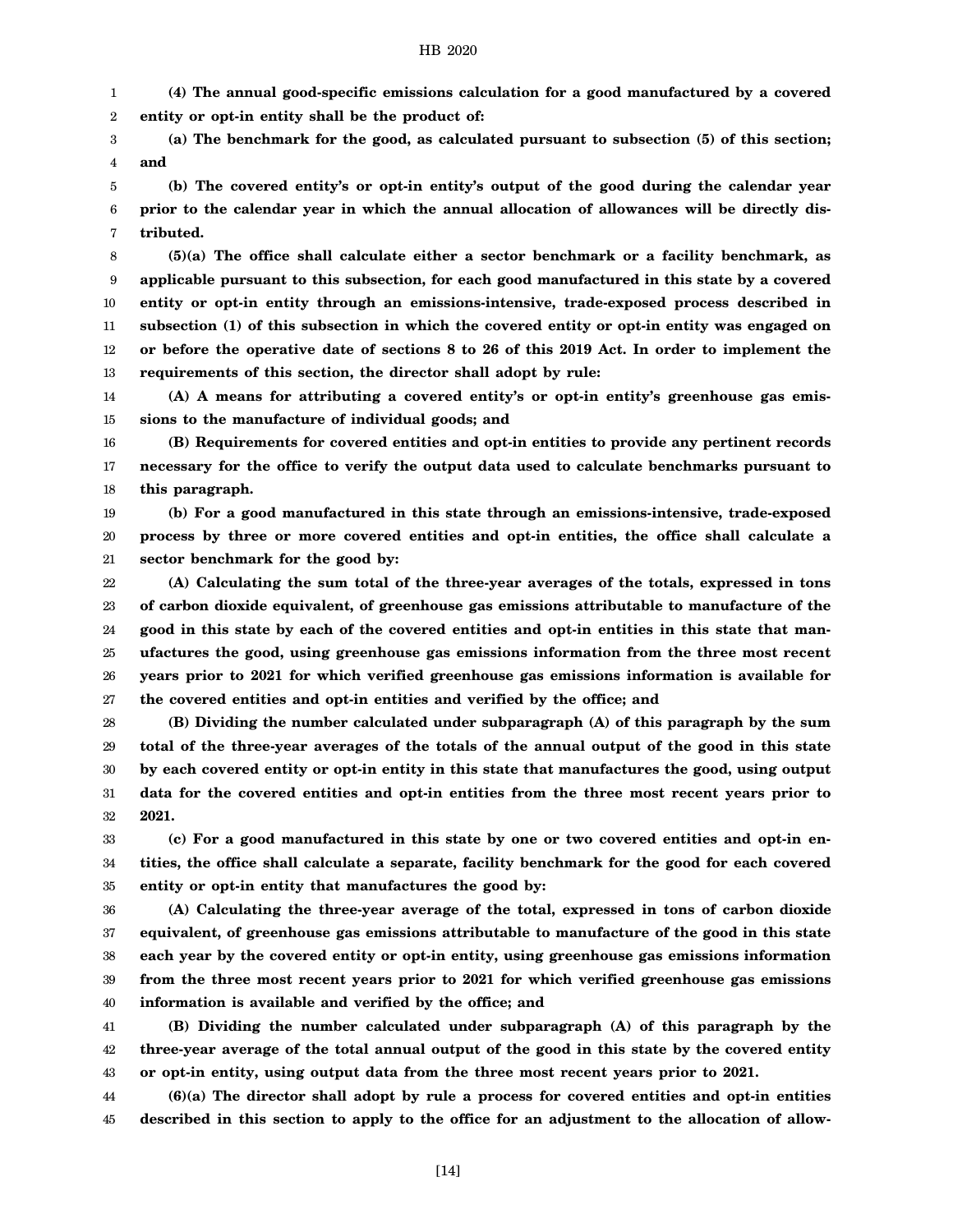1 **ances for direct distribution at no cost that the covered entity or opt-in entity may receive.**

2 **The office may grant an adjustment based only on either:**

3 4 5 6 **(A) A significant change in the greenhouse gas emissions attributable to the manufacture of an individual good or goods in this state by a covered entity or opt-in entity based on a finding by the office that an adjustment is necessary to accommodate for changes to the manufacturing process that have a material impact on emissions; or**

7 8 **(B) Significant changes to a covered entity's or opt-in entity's external competitive environment that result in a significant increase in leakage risk.**

9 **(b) Rules adopted under this subsection:**

10 11 12 **(A) May provide for the director to contract with an external third-party expert to assist the office in making individual adjustment determinations on applications received from covered entities and opt-in entities; and**

13 14 15 16 **(B) May not allow for a covered entity or opt-in entity to apply for an adjustment based on paragraph (a)(B) of this subsection until one year prior to the close of the second compliance period for which the covered entity or opt-in entity must meet a compliance obligation.**

17 18 19 **(c) The office may use only one of the following methods for adjusting the allocation of allowances for direct distribution at no cost to a covered entity or opt-in entity under this subsection:**

20 21 22 23 24 25 **(A) Temporarily continuing to apply in the calculation conducted for the covered entity or opt-in entity under subsection (3) of this section, for a period of years to be determined by the office, the scheduled percentage under subsection (3)(b) of this section that was applicable during the year prior to the year in which the covered entity or opt-in entity applied for the adjustment, such that the annual allowance allocation received by the covered entity or opt-in entity does not decline during the adjustment period; or**

26 27 28 29 30 31 32 **(B) Temporarily modifying from the schedule required under subsection (3)(b) of this section, in each year for a period of years to be determined by the office, the annual percentage to be applied in the calculation conducted for the covered entity or opt-in entity under subsection (3) of this section, such that the annual allowance allocation received by the covered entity or opt-in entity during the adjustment period annually declines at rate that is less than the rate by which the allocation would have declined pursuant to the schedule.**

33 34 35 **(7)(a) The director shall adopt by rule a process for determining whether allowances may be allocated for direct distribution at no cost to mitigate leakage to a covered entity or opt-in entity that:**

36 37 **(A) Begins manufacturing a good or goods in this state after the operative date of sections 8 to 26 of this 2019 Act; and**

38 39 **(B) Manufactures the good or goods through an emissions-intensive, trade-exposed process that is not listed in subsection (1) of this section.**

40 41 42 **(b) The director shall hire or contract with a third-party organization to assist the office in gathering data and conducting analyses as necessary to make determinations under this subsection.**

43 **(c) Rules adopted under this subsection:**

44 45 **(A) May allow for the office to assign a good manufactured by a covered entity or opt-in entity described in this subsection a temporary benchmark and to adjust the temporary**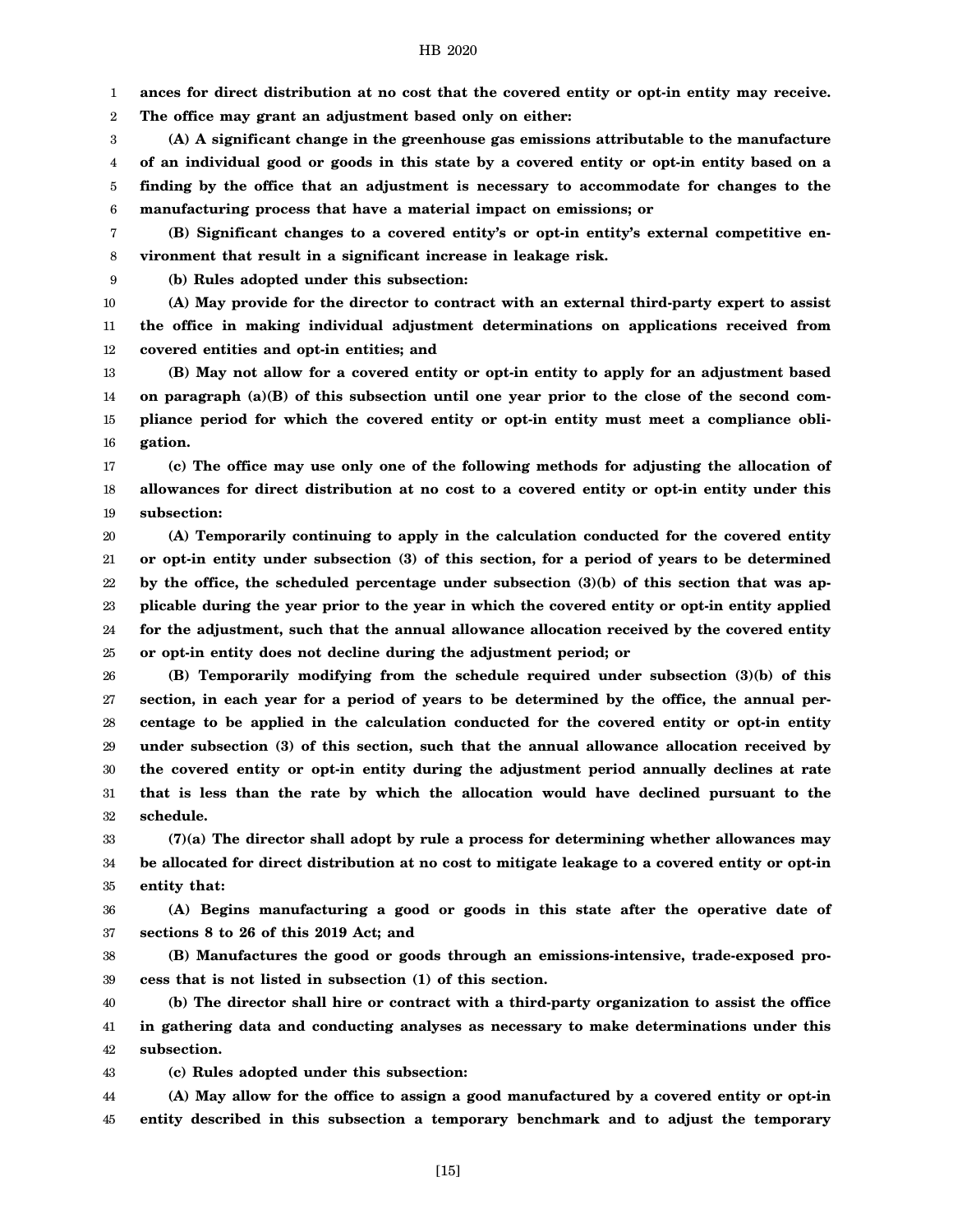1 2 **benchmark after the close of the first compliance period for which the covered entity or opt-in entity must meet a compliance obligation;**

3 4 **(B) Must be consistent with the process for calculating benchmarks under subsection (5) of this section; and**

5 6 7 8 **(C) May allow for a covered entity or opt-in entity that manufactures goods through a process that is not listed in subsection (1) of this section to receive an allocation of allowances for direct distribution at no cost to mitigate leakage, if the office finds that the process is an emissions-intensive, trade-exposed process.**

9 10 11 12 13 **(8) No later than November 1 of the year following the end of every second compliance period, the office shall provide a report to the Joint Committee on Climate Action, in the manner provided in ORS 192.245, on the benchmarks established pursuant to subsections (5) and (7) of this section. The report may include recommendations for legislation. The report shall assess:**

14 15 16 **(a) The emissions intensity and trade exposure of the industries listed in subsection (1) of this section and any other industries allocated allowances for direct distribution at no cost under subsection (7) of this section;**

17 18 **(b) The emissions reduction opportunities available to the industries described in paragraph (a) of this subsection; and**

19 20 21 22 **(c) Whether the conclusions of the assessments required under paragraphs (a) and (b) of this subsection warrant an adjustment to the benchmarks developed pursuant to subsections (5) and (7) of this section, and thus an adjustment to the allocation of allowances calculated using the benchmarks.**

23

**SECTION 19. Offset projects. (1) Offset projects:**

24 25 **(a) Must be located in the United States or in a jurisdiction with which the State of Oregon has entered into a linkage agreement pursuant to section 24 of this 2019 Act;**

26 **(b) Must not be otherwise required by law; and**

27 **(c) Must result in greenhouse gas emissions reductions or removals that:**

28 **(A) Are real, permanent, quantifiable, verifiable and enforceable; and**

29 30 31 **(B) Are in addition to greenhouse gas emissions reductions or removals otherwise required by law and any other greenhouse gas emissions reductions or removals that would otherwise occur.**

32 33 34 35 **(2)(a) A total of no more than eight percent of a covered entity's compliance obligation may be met by surrendering offset credits. A total of no more than four percent of a covered entity's compliance obligation may be met by surrendering offset credits that are sourced from offset projects that do not provide direct environmental benefits in this state.**

36 37 38 **(b) The Director of the Carbon Policy Office may by rule adopt additional restrictions on the number of offset credits that may be surrendered by a covered entity that is an air contamination source that is geographically located in an impacted community if:**

39 40 41 42 43 **(A) The geographic area within which the air contamination source is located is also a nonattainment area or an attainment area projected by the Department of Environmental Quality to exceed air quality standards within five years and the air contamination source substantially contributes to or causes the nonattainment or projected nonattainment of air quality standards; or**

44 45 **(B) The air contamination source is in violation of the terms or conditions of any permit required or authorized under ORS chapter 468A and issued by the Department of Environ-**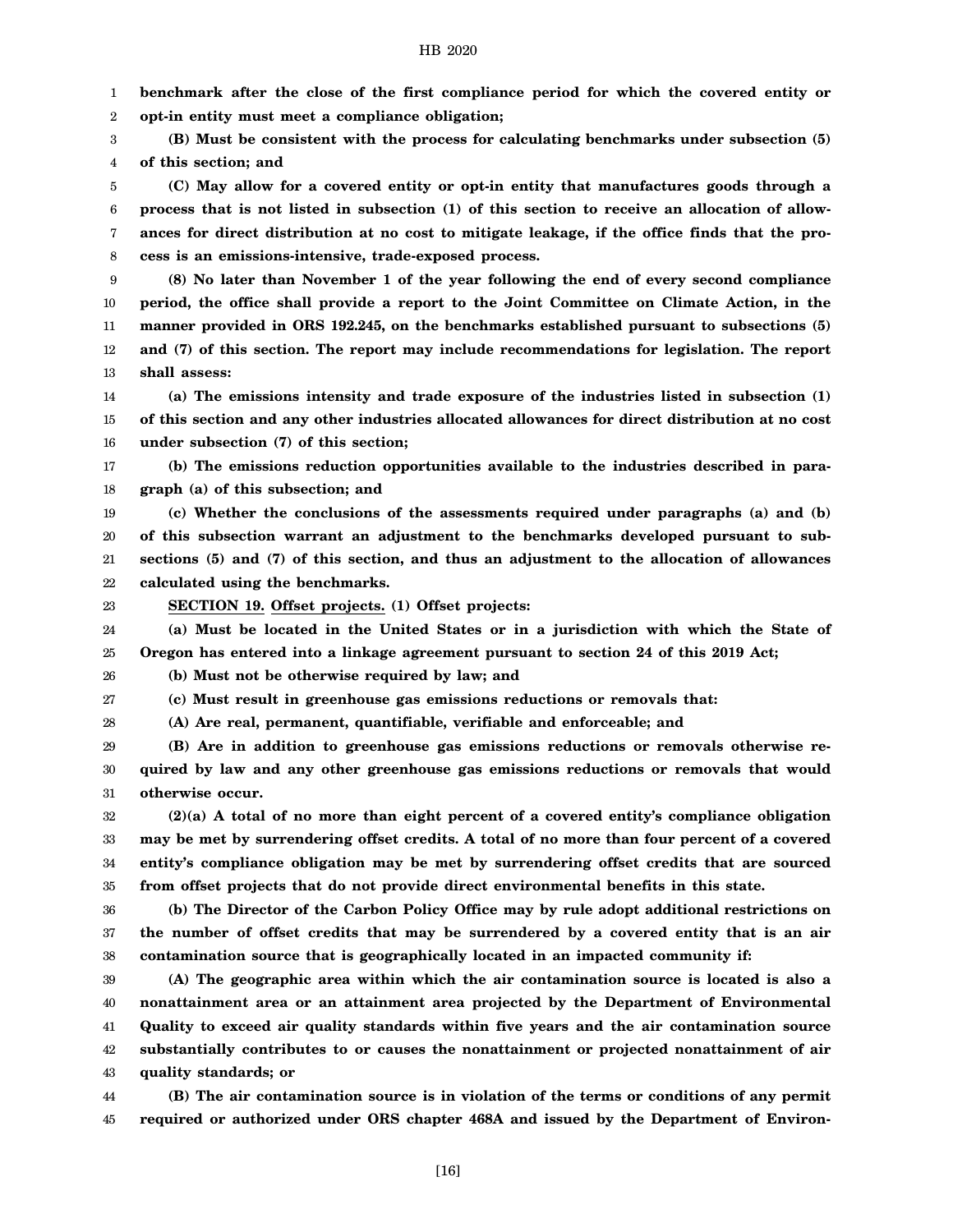1 **mental Quality or a regional air quality control authority formed under ORS 468A.105.**

2 3 **(3) In adopting rules governing offset projects and covered entities' use of offset credits, the director shall:**

4 5 6 **(a) Take into consideration standards, rules or protocols for offset projects and offset credits established by other states, provinces and countries with programs comparable to the Oregon Climate Action Program;**

7 8 **(b) Encourage opportunities for the development of offset projects in this state by adopting offset protocols that may include, but need not be limited to:**

9 10 **(A) Protocols that make use of aggregation or other mechanisms to reduce transaction costs related to the development of offset projects; and**

11 12 **(B) Protocols for the development of offset projects that result in the reduction of methane emissions related to agricultural operations;**

13 14 15 **(c) Consult with and consider the recommendations of the State Department of Agriculture, the State Board of Forestry, the Environmental Justice Task Force, the Oregon Watershed Enhancement Board and other relevant state agencies;**

16 17 18 **(d) Adopt by rule a process for the Carbon Policy Office to investigate and invalidate issued offset credits as necessary to uphold the environmental integrity of the Oregon Climate Action Program; and**

19 20 21 22 23 **(e) Adopt by rule provisions for the office to withhold up to three percent of the offset credits issued for each offset project and deposit the withheld offset credits in an offset integrity account. Offset credits deposited in the offset integrity account established by rule under this paragraph may be used to replace offset credits that are invalidated pursuant to rules adopted under paragraph (d) of this subsection.**

24 25 26 27 28 29 30 **(4) The director shall appoint a compliance offsets protocol advisory committee to aid and advise the office in adopting and updating rules governing offset projects and covered entities' use of offset credits. The advisory committee shall provide guidance to the office in developing and updating offset protocols for the purposes of increasing offset projects with direct environmental benefits in this state while prioritizing offset projects that benefit impacted communities, Indian tribes and natural and working lands. The director shall appoint at least one member to the advisory committee from each of the following groups:**

31 **(a) Scientists;**

32 **(b) Public health experts;**

33 **(c) Carbon market experts;**

34 **(d) Representatives of Indian tribes;**

- 35 **(e) Environmental justice advocates;**
- 36 **(f) Labor and workforce representatives;**
- 37 **(g) Forestry experts;**
- 38 **(h) Agriculture experts;**
- 39 **(i) Environmental advocates;**
- 40 **(j) Conservation advocates; and**
- 41 **(k) Dairy experts.**

42 43 44 45 **SECTION 20. Methodology for designating impacted communities. (1) The Director of the Carbon Policy Office, by rule and in consultation with the Portland State University Population Research Center, the Oregon Health Authority and other relevant state agencies and local agencies and officials, shall designate impacted communities by census tract. The Car-**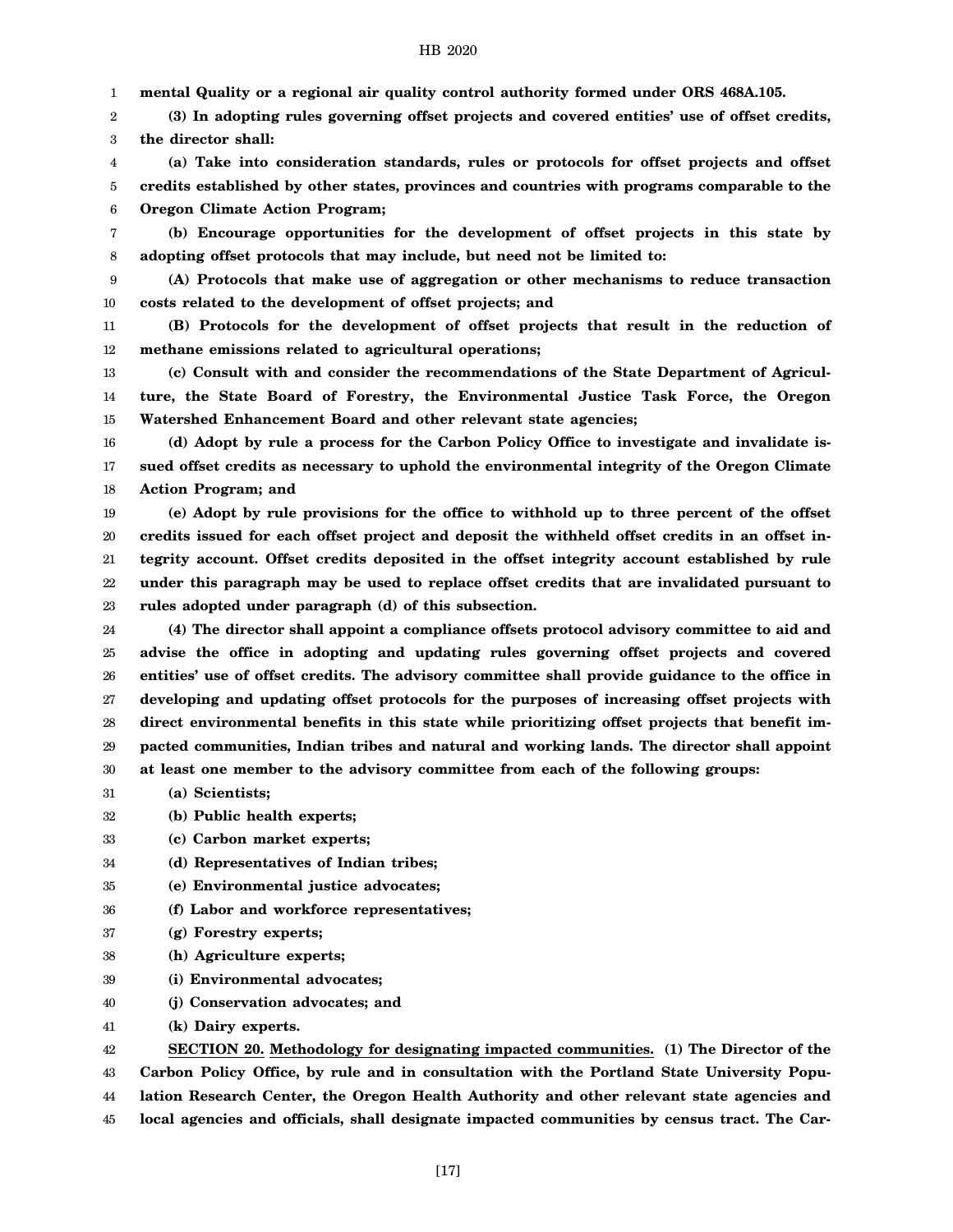1 2 3 4 5 6 7 8 9 10 11 12 13 14 15 16 17 18 19 20 21 22 23 24 25 26 27 28 29 30 31 32 33 34 35 36 37 38 39 40 41 42 43 44 45 **bon Policy Office shall designate impacted communities based on a methodology that takes into consideration geographic, socioeconomic, historic disadvantage, public health and environmental hazard criteria. The office may designate as impacted communities areas that include, but are not limited to: (a) Areas with above average concentrations of low-income households, historically disadvantaged households, high unemployment, high linguistic isolation, low levels of homeownership, high rent burden, sensitive populations or residents with low levels of educational attainment. (b) Areas disproportionately affected by environmental pollution and other hazards that can lead to negative public health effects, exposure or environmental degradation. (2) The methodology required by this section must give greater weight to those criteria that the office determines are the most accurate predictors of vulnerability to the impacts of climate change and ocean acidification. (3) The office shall review and update the methodology required by this section and the designation of impacted communities a minimum of once every five years. SECTION 21. Auctions. (1) Except as provided in subsection (7) of this section, auctions of allowances are open to registered entities. (2) The Carbon Policy Office shall hold auctions at least annually. (3) The office may engage: (a) A qualified, independent auction administrator to administer auctions; or (b) A qualified financial services administrator to conduct financial transactions related to the auction. (4) The office shall issue notice for an upcoming auction prior to the auction. (5) The office shall: (a) Set an auction floor price for 2021 and a schedule for the floor price to increase by a fixed percentage over inflation each calendar year. (b) Set an allowance price containment reserve floor price for 2021 and a schedule for the allowance price containment reserve floor price to increase by a fixed percentage over inflation each calendar year. (c) Set a hard price ceiling for 2021 and a schedule for the hard price ceiling to increase by a fixed percentage over inflation each calendar year, and adopt rules for making an unlimited amount of allowances available for auction upon exceedance of the hard price ceiling. (d) Take actions to minimize the potential for market manipulation and to guard against bidder collusion, including but not limited to specifying as holding limits the maximum number of allowances that may be held for use or trade by a registered entity at any time. (6) In setting the auction floor price, allowance price containment reserve floor price and hard price ceiling and adopting rules as required by subsection (5) of this section, the office shall consider: (a) Prevailing prices for carbon in other jurisdictions; and (b) Setting price requirements in a manner that enables the state to pursue linkage agreements pursuant to section 24 of this 2019 Act with other jurisdictions. (7) Reserve auctions of allowances from the allowance price containment reserve shall be conducted separately from the auction of other allowances for the purpose of addressing high costs of compliance instruments. Allowances unsold at a reserve auction must be made available again at future reserve auctions. General market participants may not participate**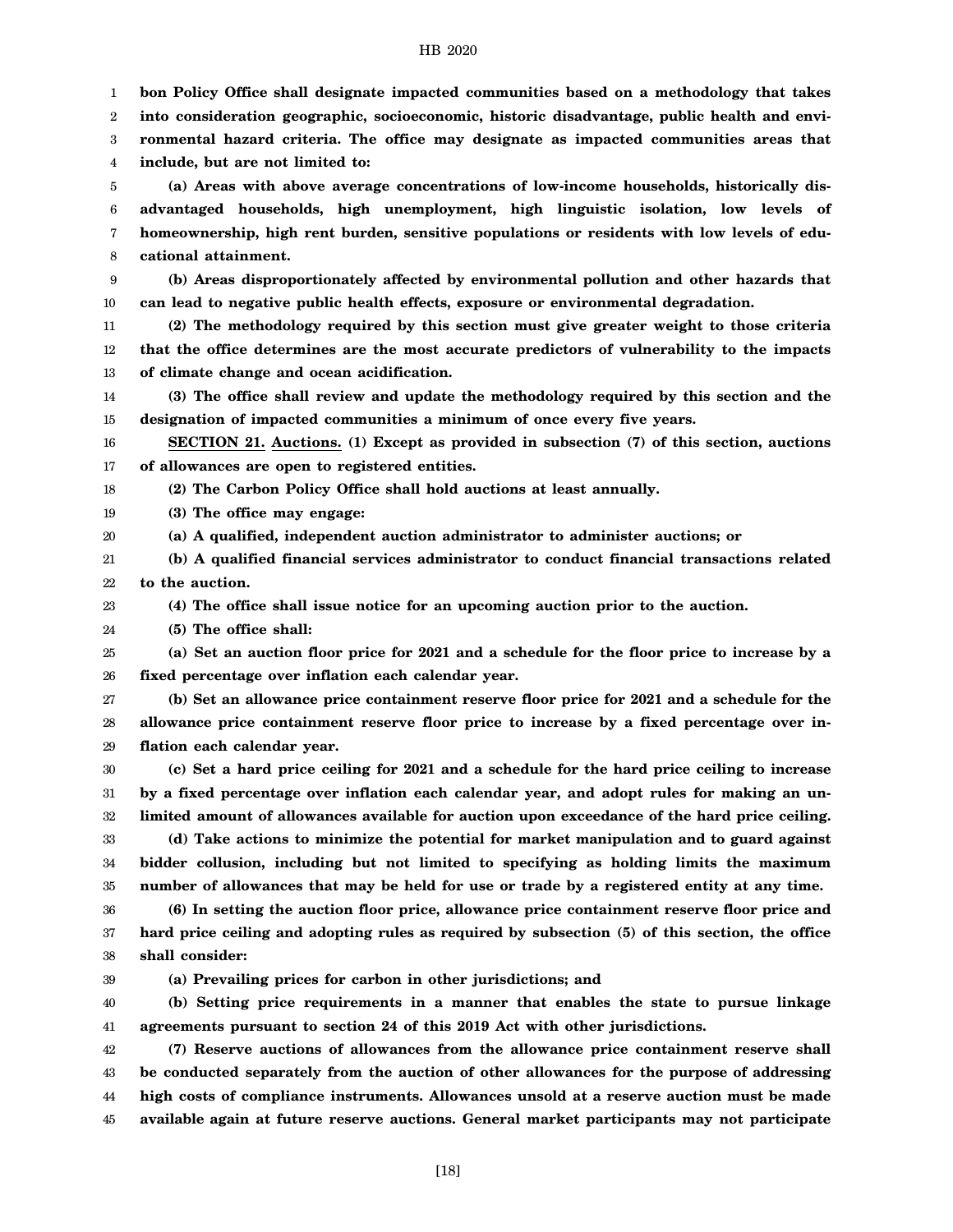1 **in reserve auctions.**

2 **(8) The proceeds of an auction shall be transferred to the State Treasurer to be deposited**

3 **in the Auction Proceeds Distribution Fund established under section 22 of this 2019 Act.**

4 5 **SECTION 22. Auction Proceeds Distribution Fund. (1) The Auction Proceeds Distribution Fund is established in the State Treasury, separate and distinct from the General Fund.**

6 7 8 **(2) The Auction Proceeds Distribution Fund shall consist of moneys transferred to the fund under section 21 of this 2019 Act. Interest earned by the fund shall be credited to the fund.**

9 10 **(3) The Carbon Policy Office shall certify the amount of moneys available for distribution in the Auction Proceeds Distribution Fund and distribute the moneys as follows:**

11 12 13 **(a) All moneys that constitute revenues described in Article IX, section 3a, of the Oregon Constitution, must be transferred to the Transportation Decarbonization Investments Account established in section 32 of this 2019 Act;**

14 15 **(b) All moneys that constitute revenues described in Article VIII, section 2 (1)(g), of the Oregon Constitution, must be transferred to the Common School Fund; and**

16 17 18 **(c) Moneys remaining after the transfers under paragraphs (a) and (b) of this subsection shall be transferred to the Climate Investments Fund established in section 30 of this 2019 Act.**

19 20 21 22 23 24 25 **SECTION 23. Market activity reports. The Carbon Policy Office shall, no later than six months after the close of each compliance period, submit a report in the manner provided by ORS 192.245 to the Joint Committee on Climate Action detailing activity during the compliance period under the market-based compliance mechanism adopted by the Director of the Carbon Policy Office by rule under section 9 of this 2019 Act. A market activity report required by this section must include, but need not be limited to, aggregated information on the following for the compliance period:**

26 27 **(1) The number of allowances bought and sold at each auction held and all auction prices, including the floor and ceiling prices, for the allowances bought and sold at each auction;**

28 29 30 **(2) The beginning and ending balances of all allowance reserves held by the office, including but not limited to auction holding accounts and the allowance price containment reserve;**

31 32 33 34 **(3) The regulated emissions reductions achieved during the compliance period and progress made toward achieving a reduction in total regulated emissions levels to at least 45 percent below 1990 levels by 2035 and a reduction in total regulated emissions levels to at least 80 percent below 1990 emissions levels by 2050; and**

35 36 **(4) The estimated impacts of the Oregon Climate Action Program on fuel, electricity and natural gas prices in Oregon.**

37 38 39 **SECTION 24. Linkage with market-based compliance mechanisms in other jurisdictions. (1) In adopting and implementing rules under sections 8 to 26 of this 2019 Act, the Director of the Carbon Policy Office shall:**

40 41 **(a) Consider market-based compliance mechanisms designed to reduce greenhouse gas emissions in other jurisdictions; and**

42 **(b) Provide for implementation of the Oregon Climate Action Program in a manner that:**

43 **(A) Avoids double counting of emissions or emissions reductions; and**

44 45 **(B) Enables the state to pursue linkage agreements pursuant to this section with other jurisdictions.**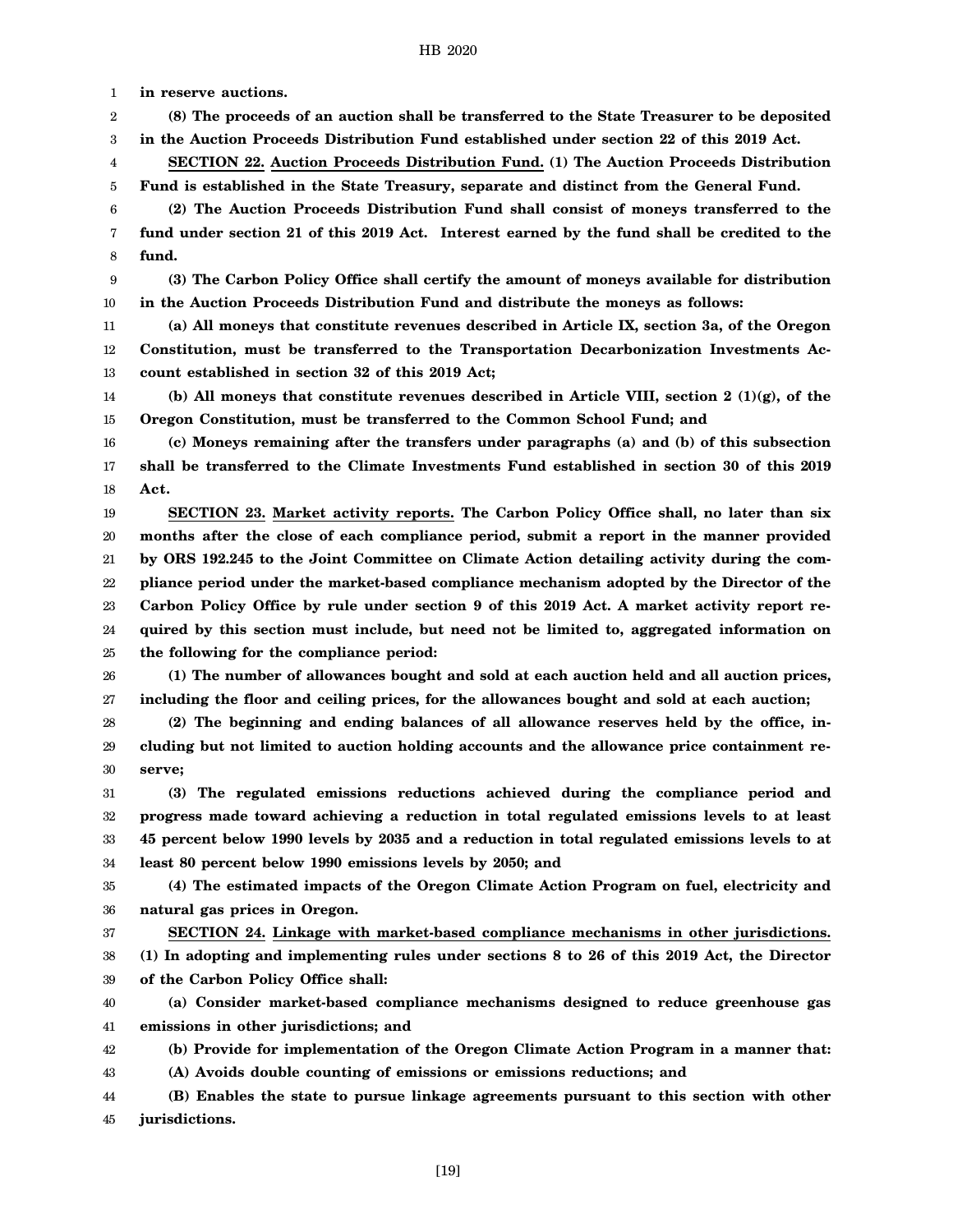1 2 3 4 5 **(2) The State of Oregon may not link the market-based compliance mechanism established pursuant to sections 8 to 26 of this 2019 Act and rules adopted under sections 8 to 26 of this 2019 Act with the market-based compliance mechanism of any other jurisdiction unless the director notifies the Governor that the director intends to link the market-based compliance mechanism and the Governor makes the following findings:**

6 7 8 **(a) The jurisdiction with which the director proposes to enter an agreement to link has adopted program requirements for greenhouse gas reductions that are equivalent to or stricter than those required by sections 8 to 26 of this 2019 Act;**

9 10 11 12 **(b) Under the proposed linkage agreement, the State of Oregon is able to enforce sections 8 to 26 of this 2019 Act against any person subject to regulation under sections 8 to 26 of this 2019 Act and against any person located within the linking jurisdiction to the maximum extent permitted under the United States and Oregon Constitutions;**

13 14 15 **(c) The proposed linkage agreement provides for enforcement of applicable laws by the Carbon Policy Office or by the linking jurisdiction of program requirements that are equivalent to or stricter than those required by sections 8 to 26 of this 2019 Act; and**

16 17 18 19 **(d) The proposed linkage agreement and any related engagement by the State of Oregon of an independent organization to provide administrative or technical services to support the implementation of sections 8 to 26 of this 2019 Act will not impose any significant liability on the state or any state agency for any failure associated with the linkage.**

20 21 22 23 24 **(3) The Governor shall issue findings pursuant to subsection (2) of this section within 45 days of receiving a notice from the director that the director intends to link the marketbased compliance mechanism and shall provide the findings to the Legislative Assembly. The Governor, in making the findings, shall consider the advice of the Attorney General. Findings issued pursuant to subsection (2) of this section are not subject to judicial review.**

25 26 27 28 **SECTION 25. Rulemaking advisory committee. The Governor shall appoint a ninemember advisory committee to advise the Director of the Carbon Policy Office in adopting rules under sections 8 to 26 of this 2019 Act. The advisory committee shall consist of persons impacted by or otherwise interested in the Oregon Climate Action Program.**

29 30 31 32 33 34 **SECTION 26. Operating fund. (1) The Oregon Climate Action Program Operating Fund is established in the State Treasury, separate and distinct from the General Fund. Moneys in the Oregon Climate Action Program Operating Fund are continuously appropriated to the Oregon Department of Administrative Services for use by the Carbon Policy Office in the performance of functions the office is statutorily required or authorized to perform under sections 8 to 26 and 38 to 40 of this 2019 Act and ORS 468A.280.**

35

**(2) The Oregon Climate Action Program Operating Fund shall consist of:**

36 37 **(a) Moneys appropriated or otherwise transferred to the fund by the Legislative Assembly; and**

38 **(b) Other moneys deposited in the fund from any source.**

39 40 41 **(3) Civil penalties deposited in the fund under section 6 of this 2019 Act shall be deposited in a separate subaccount created in the Oregon Climate Action Program Operating Fund and must be used only for:**

42 43 **(a) Administering the enforcement of sections 8 to 26 of this 2019 Act or rules adopted under sections 8 to 26 of this 2019 Act; or**

44 **(b) Providing technical assistance to covered entities and opt-in entities.**

45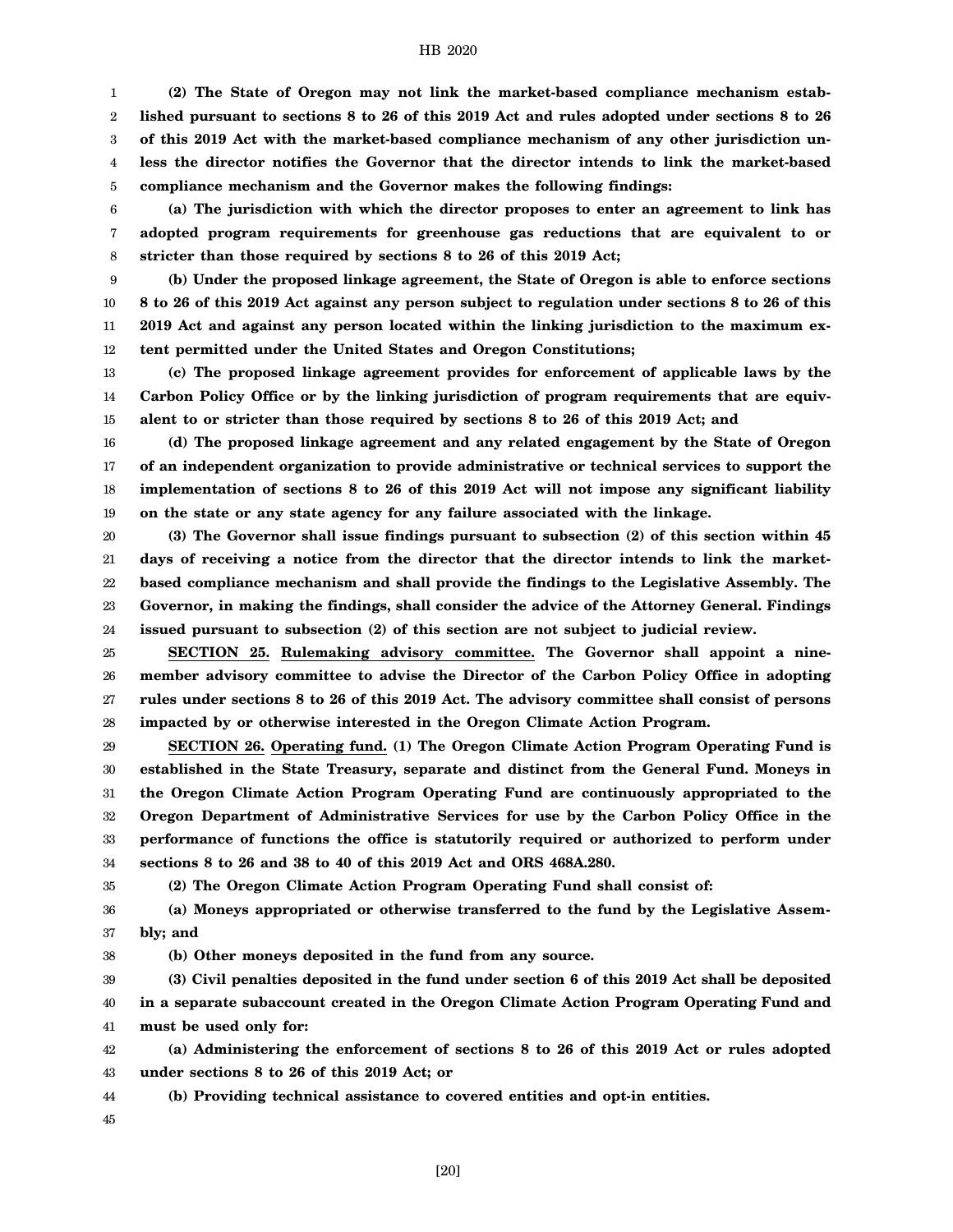| 1  | <b>INVESTMENT OF STATE PROCEEDS FROM OREGON</b>                                                 |
|----|-------------------------------------------------------------------------------------------------|
| 2  | <b>CLIMATE ACTION PROGRAM AUCTIONS</b>                                                          |
| 3  | (General Provisions)                                                                            |
| 4  |                                                                                                 |
| 5  | SECTION 27. Definitions. As used in sections 27 to 41 of this 2019 Act:                         |
| 6  | (1) "Impacted community" has the meaning given that term in section 8 of this 2019 Act.         |
| 7  | (2) "Metropolitan planning organization" has the meaning given that term in ORS 197.629.        |
| 8  | (3) "Natural and working lands" has the meaning given that term in section 8 of this 2019       |
| 9  | Act.                                                                                            |
| 10 | (4) "Regional transportation plan" has the meaning given that term in ORS 184.899.              |
| 11 | SECTION 28. Severability. If an allocation of moneys for a particular purpose by the            |
| 12 | Legislative Assembly under sections 27 to 41 of this 2019 Act is determined by a court to be    |
| 13 | inconsistent with law, the allocation is hereby declared independent and severable and the      |
| 14 | invalidity, if any, of any part or feature of the allocation shall not affect or render the re- |
| 15 | mainder of the allocations by the Legislative Assembly under sections 27 to 41 of this 2019     |
| 16 | Act invalid or inoperative.                                                                     |
| 17 |                                                                                                 |
| 18 | (Climate Investments Fund;                                                                      |
| 19 | <b>Transportation Decarbonization Investments Account)</b>                                      |
| 20 |                                                                                                 |
| 21 | SECTION 29. Moneys deposited in Climate Investments Fund and Transportation                     |
| 22 | Decarbonization Investments Account; general directives. (1) Moneys deposited in the Cli-       |
| 23 | mate Investments Fund and moneys deposited in the Transportation Decarbonization In-            |
| 24 | vestments Account shall be allocated in a manner consistent with:                               |
| 25 | (a) The purposes set forth in section 7 of this 2019 Act; and                                   |
| 26 | (b) The requirements of the Oregon Constitution.                                                |
| 27 | (2) In addition to meeting the requirements set forth in subsection (1) of this section,        |
| 28 | allocations from the Climate Investments Fund and the Transportation Decarbonization In-        |
| 29 | vestments Account shall, to the maximum extent feasible, cost-effective and consistent with     |
| 30 | law:                                                                                            |
| 31 | (a) Prioritize projects that benefit impacted communities.                                      |
| 32 | (b) Complement efforts to achieve and maintain local air quality.                               |
| 33 | (c) Provide opportunities for Indian tribes, members of impacted communities and busi-          |
| 34 | nesses owned by women or members of minority groups to participate in and benefit from          |
| 35 | statewide efforts to reduce greenhouse gas emissions, including technical assistance for mi-    |
| 36 | nority or women owned businesses, nonprofit organizations and other community insti-            |
| 37 | tutions that serve or represent most impacted communities or low income households.             |
| 38 | (d) Make use of domestically produced products.                                                 |
| 39 | (e) Promote low carbon economic development opportunities and the creation of jobs that         |
| 40 | sustain living wages.                                                                           |
| 41 | (f) Provide assistance to help households, businesses and workers transition to an eco-         |
| 42 | nomic system that allows for the State of Oregon to achieve the greenhouse gas emissions        |
| 43 | reduction goals set forth in ORS 468A.205.                                                      |
| 44 | SECTION 30. Climate Investments Fund. (1) The Climate Investments Fund is established           |
| 45 | in the State Treasury, separate and distinct from the General Fund. The Climate Invest-         |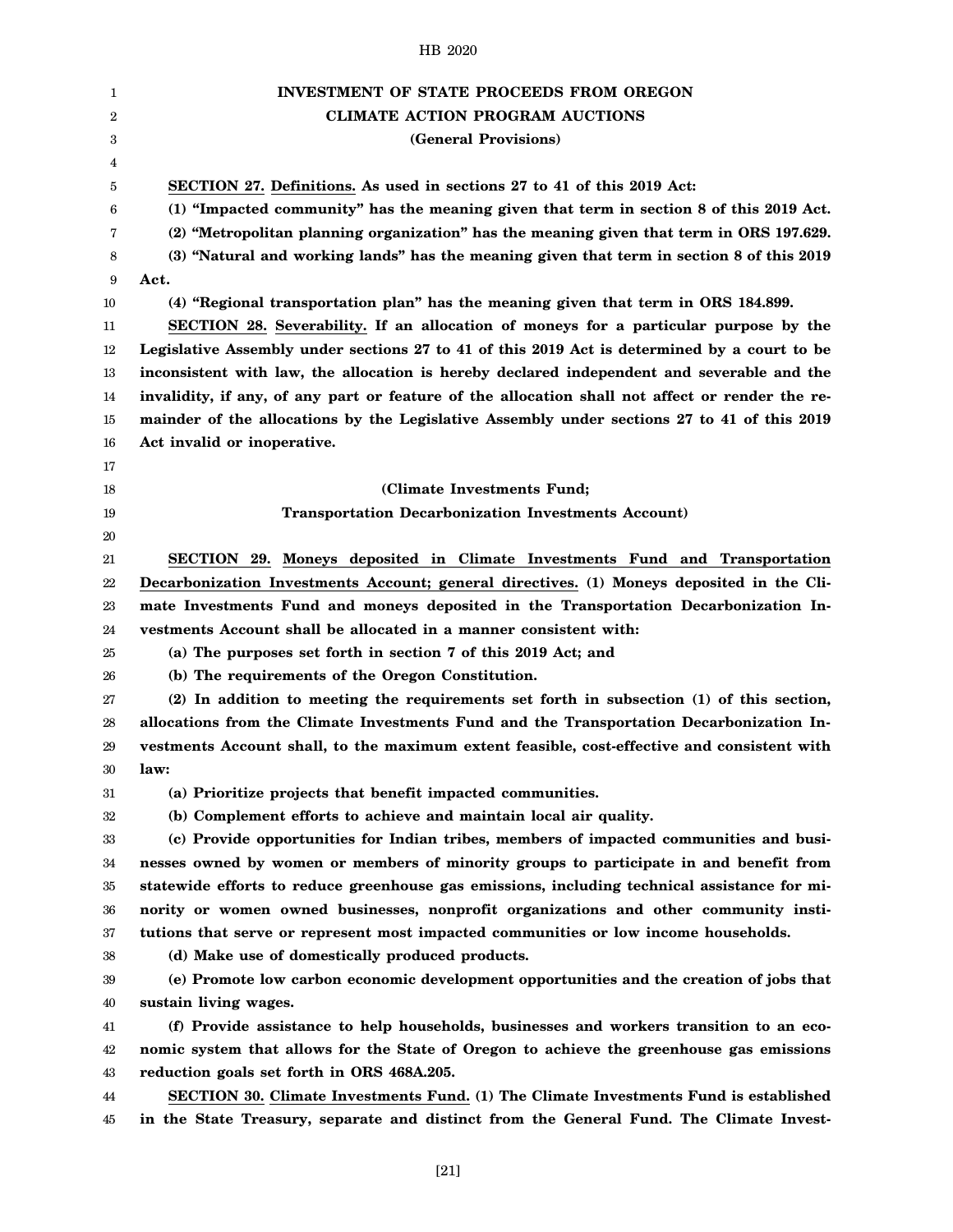1 **ments Fund shall consist of moneys deposited in the fund under section 22 of this 2019 Act.**

2 **Interest earned by the fund shall be credited to the fund.**

3 4 **(2) Moneys in the Climate Investments Fund may be used only for projects, programs and activities that further the purposes set forth in section 7 of this 2019 Act.**

5 6 **(3) The Legislative Assembly shall allocate the moneys deposited in the fund subject to sections 29 and 31 of this 2019 Act. Of the moneys deposited in the fund each biennium:**

7 8 **(a) Ten percent shall be allocated for projects, programs or activities that benefit Indian tribes;**

9 (b) A percentage that may not exceed **percent shall be allocated for deposit** 

10 11 **in the Oregon Climate Action Program Operating Fund established in section 26 of this 2019 Act; and**

12 13 (c) No less than \$<br> **(c)** No less than \$<br> **Shall be allocated for deposit in the Just Transition Fund established in section 35 of this 2019 Act.**

14 15 16 **SECTION 31. Uses of Climate Investments Fund. Moneys may be allocated from the Climate Investments Fund for investments that may include, but need not be limited to, any of the following:**

17 18 19 20 **(1) Funding to reduce greenhouse gas emissions or promote adaptation or resiliency through energy efficiency and energy conservation in buildings, low-income weatherization and support of affordable housing that is transit oriented or located near employment centers.**

21 22 23 24 25 **(2) Funding to reduce greenhouse gas emissions through electrical grid decarbonization efforts, including but not limited to investments in energy generation from renewable resources, distributed energy resources, transmission and storage projects for renewable energy, demand response, community solar projects and other community-scale renewable energy projects.**

26 27 28 29 **(3) Funding to reduce greenhouse gas emissions associated with transportation, including but not limited to investments in transportation electrification, transit, fuel and energy efficiency in vessels powered by marine engines and roadside landscape management efforts that promote carbon sequestration.**

30 31 32 **(4) Funding to support planning or implementation of planning by local governments and metropolitan planning organizations for reducing greenhouse gas emissions or promoting carbon sequestration, adaptation or resilience.**

33 34 35 36 37 38 39 **(5) Funding to reduce greenhouse gas emissions, support greenhouse gas sequestration or support adaptation or resiliency through investments in natural and working lands, including but not limited to investments in agricultural or forestry practices, or the manufacture of forest products, that serve to reduce greenhouse gas emissions or promote carbon sequestration, restoration of tidal marsh or intertidal areas of estuaries, irrigation efficiency projects, riparian zone restoration projects, methane emissions reduction or recovery projects and biomass pyrolysis projects.**

40 41 42 **(6) Funding to facilitate the development in Oregon of clean energy infrastructure or technologies, low carbon infrastructure or technologies, carbon capture and storage or carbon-free infrastructure and technologies.**

43 44 **(7) Funding for air contamination sources for which a permit is issued pursuant to ORS 468.065, 468A.040 or 468A.155 to reduce greenhouse gas emissions.**

45 **(8) Funding to assist Oregon businesses and industries in reducing greenhouse gas**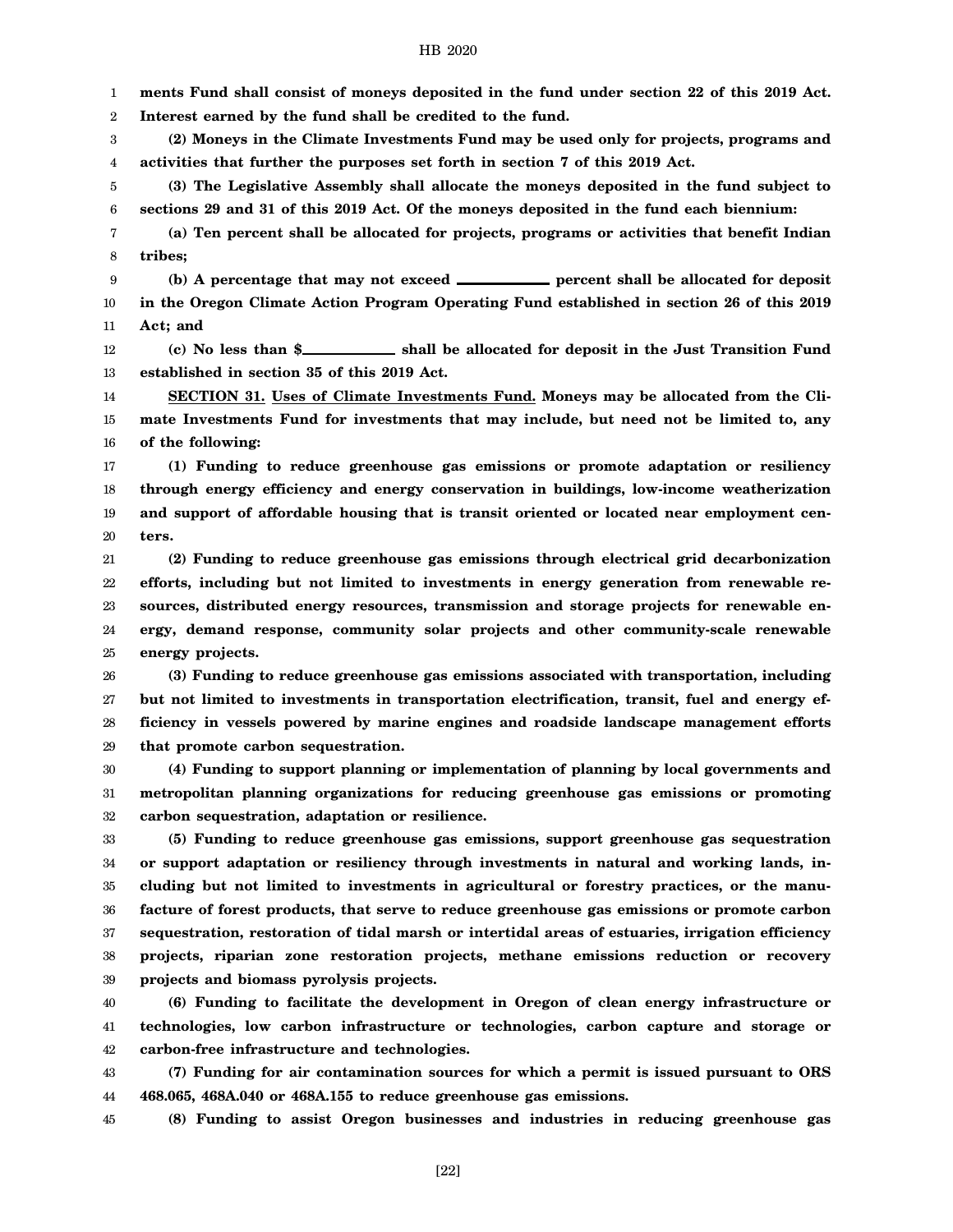1 **emissions through the adoption of more emissions-efficient equipment and processes.**

2 3 4 5 6 **(9) Funding to strengthen the resilience of fish, wildlife and ecosystems in the face of climate change through investments in projects, including but not limited to projects involving instream flow acquisition and protection, fish barrier removal, habitat restoration and enhancement and protection of wildlife corridors, coldwater refugia areas and species strongholds.**

7 8 9 10 11 **SECTION 32. Transportation Decarbonization Investments Account. (1) The Transportation Decarbonization Investments Account is established as a separate account within the State Highway Fund. Interest earned by the Transportation Decarbonization Investments Account shall be credited to the account. Moneys in the account must be distributed by the Department of Transportation as provided in this section.**

12 13 **(2) The account shall consist of moneys deposited in the account under section 22 of this 2019 Act.**

14 **(3) Moneys deposited in the account may be used only:**

16

15 **(a) As authorized by Article IX, section 3a, of the Oregon Constitution; and**

**(b) For activities that further the purposes set forth in section 7 of this 2019 Act.**

17 18 **(4) The Legislative Assembly shall allocate the moneys deposited in the account subject to sections 29 and 33 of this 2019 Act.**

19 20 21 **SECTION 33. Uses of Transportation Decarbonization Investments Account. (1) In allocating moneys from the Transportation Decarbonization Investments Account, the Legislative Assembly shall, to the extent feasible and consistent with law, seek to invest in:**

22 23 24 **(a) Programs, projects or activities by state agencies, local governments or metropolitan planning organizations that are consistent with, or that complement, investments described in section 31 of this 2019 Act;**

25 26 27 **(b) The implementation of land use and transportation scenarios required to be adopted by metropolitan service districts under section 37, chapter 865, Oregon Laws 2009, and that have been approved by the Land Conservation and Development Commission; and**

28 29 30 31 **(c) The planning, development and implementation of land use and transportation scenarios by local governments and metropolitan planning organizations in accordance with the guidelines established by the Department of Transportation and the Department of Land Conservation and Development under ORS 184.893.**

32 33 34 35 36 37 38 **(2) Improvements funded by moneys deposited in the Transportation Decarbonization Investments Account shall, to the greatest extent practicable, serve to conserve, restore, preserve and enhance natural resources adjacent to the improvements through the procurement and installation of Oregon and native nursery stock. The requirements of this subsection shall be implemented in a manner designed to minimize soil erosion, reduce storm water runoff volume and velocity, and to promote water conservation and natural ecosystem resiliency in the face of climate change.**

39 40 41 42 43 **(3) A project, program or activity that is eligible to be funded by moneys deposited in the Transportation Decarbonization Investments Account may also be eligible to receive funding through the allocation of moneys deposited in the Climate Investments Fund for those portions of the project, program or activity that may not be constitutionally funded by revenues described in Article IX, section 3a (1), of the Oregon Constitution.**

44 **SECTION 34. Construction projects funded by certain auction proceeds; requirements. (1)**

45 **If a construction project is funded in whole or in part by moneys allocated by the Legislative**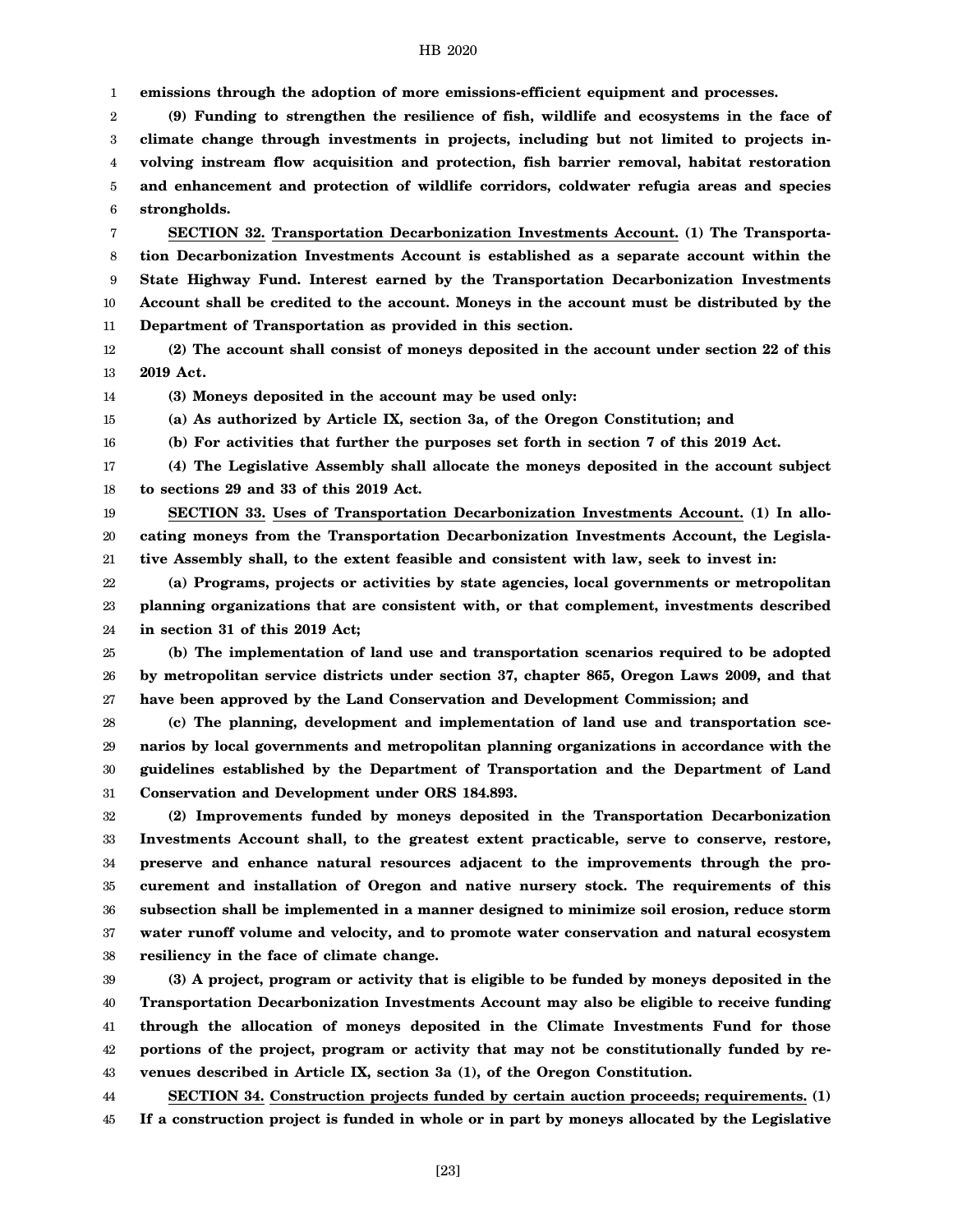1 **Assembly from the Climate Investments Fund or the Transportation Decarbonization In-**

2 **vestments Account, the primary contractor participating in the construction project:**

3 4 **(a) Shall participate in an apprenticeship program registered with the State Apprenticeship and Training Council;**

5 6 7 **(b) May not be a contractor listed by the Commissioner of the Bureau of Labor and Industries under ORS 279C.860 as ineligible to receive a contract or subcontract for public works;**

8 9 10 11 **(c) Must demonstrate a history of compliance with the rules and other requirements of the Construction Contractors Board and of the Workers' Compensation Division, the Building Codes Division and the Occupational Safety and Health Division of the Department of Consumer and Business Services; and**

12

13 14 15 16 17 **(d) Must demonstrate a history of compliance with federal and state wage and hour laws. (2) A farm labor contractor, as defined in ORS 658.405, may not receive moneys allocated by the Legislative Assembly from the Climate Investments Fund or the Transportation Decarbonization Investments Account unless the farm labor contractor is in compliance with all licensing and any other requirements or regulations imposed upon farm labor contractors pursuant to ORS 658.405 to 658.503.**

18 19 20 21 22 23 **(3)(a) The Oregon Department of Administrative Services shall adopt model rules that specify labor, workforce and contracting procedures for all state agencies to use in administering funds for projects that are funded in whole or in part by moneys allocated by the Legislative Assembly from the Climate Investments Fund or the Transportation Decarbonization Investments Account. The department shall adopt the rules in accordance with ORS chapter 183.**

24 25 26 27 28 29 **(b) Model rules adopted under this subsection shall require the use of a project labor agreement for large construction projects funded as described in paragraph (a) of this subsection. For all other construction projects funded as described in paragraph (a) of this subsection, the model rules shall establish measurable, enforceable goals for the training and hiring of persons who are members of impacted communities and for contracting with businesses that are owned or operated by members of impacted communities.**

30

**(c) The model rules shall promote best practices in procurement and contracting.**

31 32 33 34 **(d)(A) The model rules shall require that, in each contract awarded for a construction project funded as described in paragraph (a) of this subsection, steel, iron, coatings for steel and iron and manufactured products that the contractor purchases for the project and that become part of a permanent structure be produced in the United States.**

35 36 **(B) The requirement in subparagraph (A) of this paragraph shall not apply if the administering agency finds that:**

37

**(i) The requirement is inconsistent with the public interest;**

38 39 40 **(ii) Steel, iron, coatings for steel and iron and manufactured products required for the project are not produced in the United States in sufficient and reasonably available quantities and with satisfactory quality; or**

41 42 43 **(iii) The requirement set forth in subparagraph (A) of this paragraph will increase the costs of the project, exclusive of labor costs involved in final assembly for manufactured products, by 25 percent or more.**

44 45 **(C) Notwithstanding a finding by the administering agency under paragraph (d)(B) of this subsection, a contractor shall spend at least 75 percent of the total amount the contractor**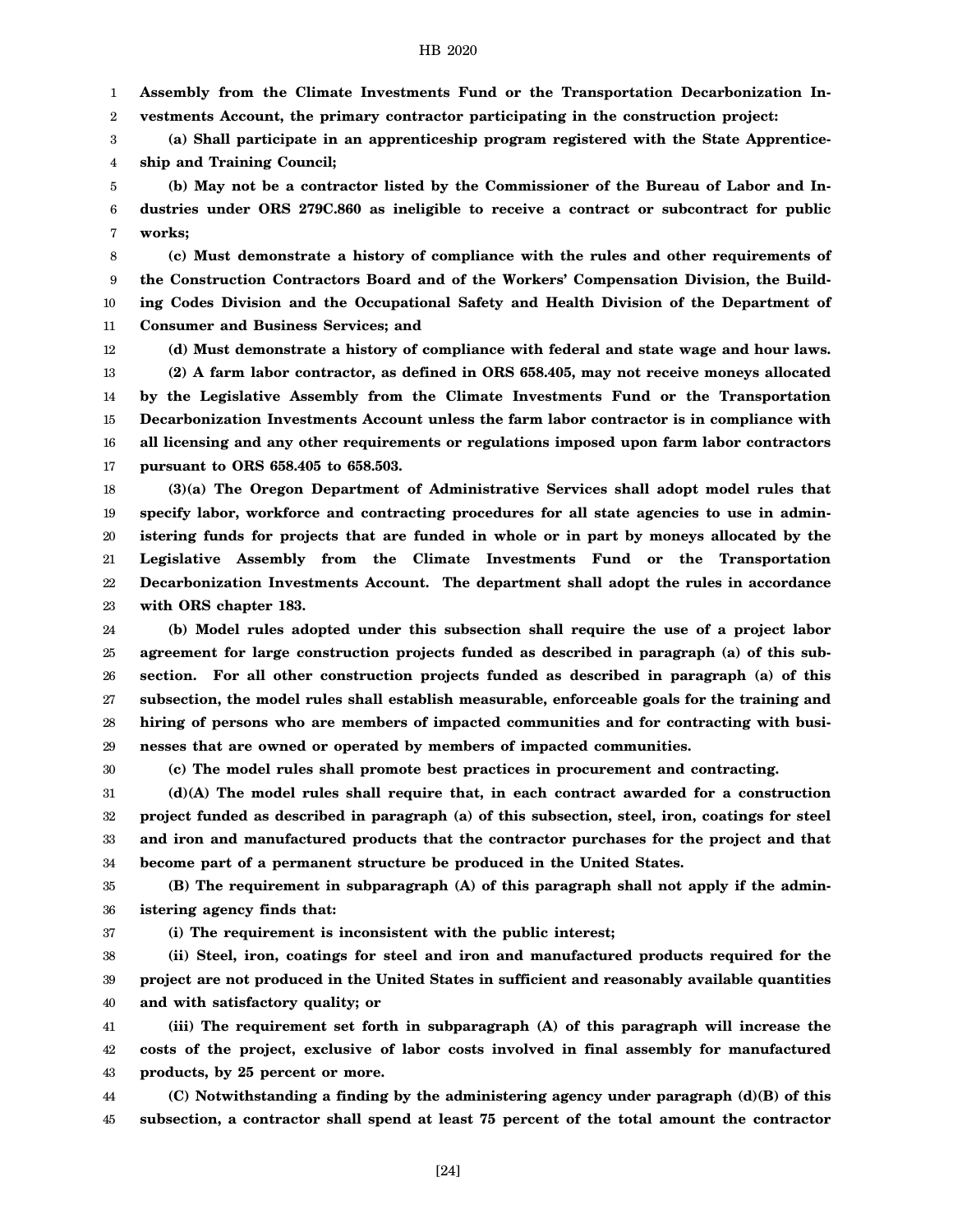1 2 3 4 5 6 7 8 9 10 11 12 13 14 15 16 17 18 19 20 21 22 23 24 25 26 27 28 29 30 31 32 33 34 35 36 37 38 39 40 41 42 43 44 45 **spends in connection with the construction project on steel, iron, coatings for steel and iron and manufactured products that become part of a permanent structure to purchase steel, iron, coatings for steel and iron and manufactured products that are produced in the United States. (e) Before adopting or amending a rule under this subsection, the department shall consult with representatives of labor and workforce equity and contractor equity, and other knowledgeable persons. (4) A state agency charged with administering funds for construction projects that are funded in whole or in part by moneys deposited in the Climate Investments Fund or the Transportation Decarbonization Investments Account may not adopt the administering agency's own rules for labor, workforce and contracting procedures related to administering funds allocated from the Climate Investments Fund or the Transportation Decarbonization Investments Account. (Just Transition) SECTION 35. (1) The Just Transition Fund is established in the State Treasury, separate and distinct from the General Fund. Interest earned by the Just Transition Fund shall be credited to the fund. Moneys in the fund are continuously appropriated to the Higher Education Coordinating Commission to be distributed pursuant to the Just Transition Program established under section 36 of this 2019 Act. (2) The Just Transition Fund shall consist of moneys deposited in the fund under section 30 of this 2019 Act. (3)(a) Of the moneys deposited in the fund each biennium, the commission shall set aside 50 percent of the funds in a reserve account. (b) The commission shall continue to credit the reserve account in the manner required under this subsection until the balance in the reserve account is the lesser of: (A) An amount that, in the commission's determination, is adequate for the purposes specified in paragraph (c) of this subsection; or (B) \$ . (c) The reserve account shall be maintained and used by the commission only to fund programs or activities that provide financial support for workers dislocated or adversely affected by climate change or climate change policies. SECTION 36. (1) The Higher Education Coordinating Commission, in consultation with the Employment Department and other interested state agencies, shall establish a Just Transition Program for the purpose of distributing moneys deposited in the Just Transition Fund. (2) Moneys distributed through the Just Transition Program shall be distributed to: (a) Support economic diversification, job creation, job training and other employment services; (b) Provide financial support for workers dislocated or adversely affected by climate change or climate change policies; (c) Provide mental health services for workers dislocated or adversely affected by climate change or climate change policies; or (d) Consistent with the purposes set forth in section 7 of this 2019 Act, provide other**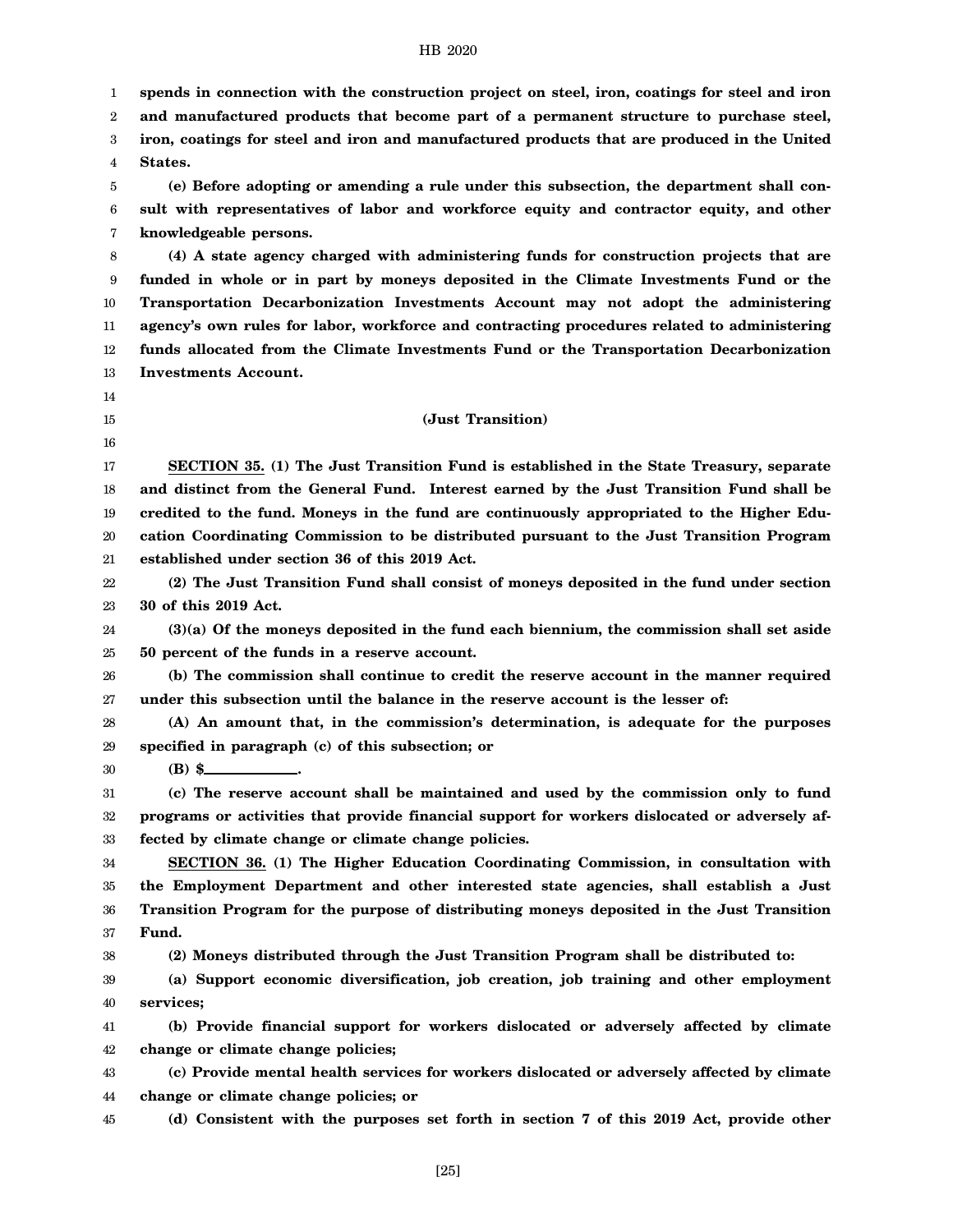| 1  | related workforce support to communities in this state that are adversely affected by climate  |
|----|------------------------------------------------------------------------------------------------|
| 2  | change or climate change policies.                                                             |
| 3  | (3) The commission shall seek to develop and implement the Just Transition Program in          |
| 4  | a manner that is consistent with and complementary to other local, state and federal pro-      |
| 5  | grams, policies and incentives that serve to carry out the activities described in subsection  |
| 6  | (2) of this section, including but not limited to activities undertaken by the commission un-  |
| 7  | der ORS 660.318. The Just Transition Program may include, but need not be limited to, a        |
| 8  | competitive grant program.                                                                     |
| 9  | (4) The commission may adopt rules necessary for the administration of the Just Tran-          |
| 10 | sition Program, including but not limited to rules that set standards for awarding grants.     |
| 11 | (5) A grant program adopted under this section may:                                            |
| 12 | (a) Encourage, but not require, a grant applicant to provide matching funds for com-           |
| 13 | pletion of the project, program or activity for which a grant is awarded; and                  |
| 14 | (b) Allow a grant applicant to appeal to the commission for reevaluation of any determi-       |
| 15 | nation of grant funding.                                                                       |
| 16 | (6) The commission may perform activities necessary to ensure that recipients of moneys        |
| 17 | distributed from the Just Transition Fund comply with applicable requirements. If the com-     |
| 18 | mission determines that a recipient has not complied with applicable requirements, the         |
| 19 | commission may order the recipient to refund all moneys distributed from the fund. Moneys      |
| 20 | refunded pursuant to this subsection shall be credited to the fund.                            |
| 21 |                                                                                                |
| 22 | (Common School Fund)                                                                           |
| 23 |                                                                                                |
| 24 | SECTION 37. Moneys deposited in the Common School Fund under section 22 of this 2019           |
| 25 | Act are continuously appropriated to the Department of State Lands to be used in a manner      |
| 26 | that:                                                                                          |
| 27 | (1) Is consistent with the requirements of the Oregon Constitution; and                        |
| 28 | (2) Carries out the purposes set forth in section 7 of this 2019 Act.                          |
| 29 |                                                                                                |
| 30 | (Distribution of Auction Proceeds; Reporting; Recommendations)                                 |
| 31 |                                                                                                |
| 32 | SECTION 38. Biennial expenditure reporting; audit. (1) All agencies of the executive de-       |
| 33 | partment as defined in ORS 174.112, counties, cities and all other public and private entities |
| 34 | receiving moneys allocated from the Climate Investments Fund shall annually report to the      |
| 35 | Carbon Policy Office on the expenditure of the moneys received and the results of the          |
| 36 | expenditures. No later than January 1 of each even-numbered year, the office shall deliver     |
| 37 | a biennial report, in the manner provided in ORS 192.245, to the Governor and the Joint        |
| 38 |                                                                                                |
| 39 | Committee on Climate Action describing investments from the Climate Investments Fund           |
|    | and the results of those investments in carrying out the purposes set forth in section 7 of    |
| 40 | this 2019 Act.                                                                                 |
| 41 | (2) All agencies of the executive department, counties, cities and all other public and        |
| 42 | private entities receiving moneys allocated from the Transportation Decarbonization Invest-    |

44 45 **of the moneys received and the results of the expenditures. No later than January 1 of each even-numbered year, the department shall deliver a biennial report, in the manner provided**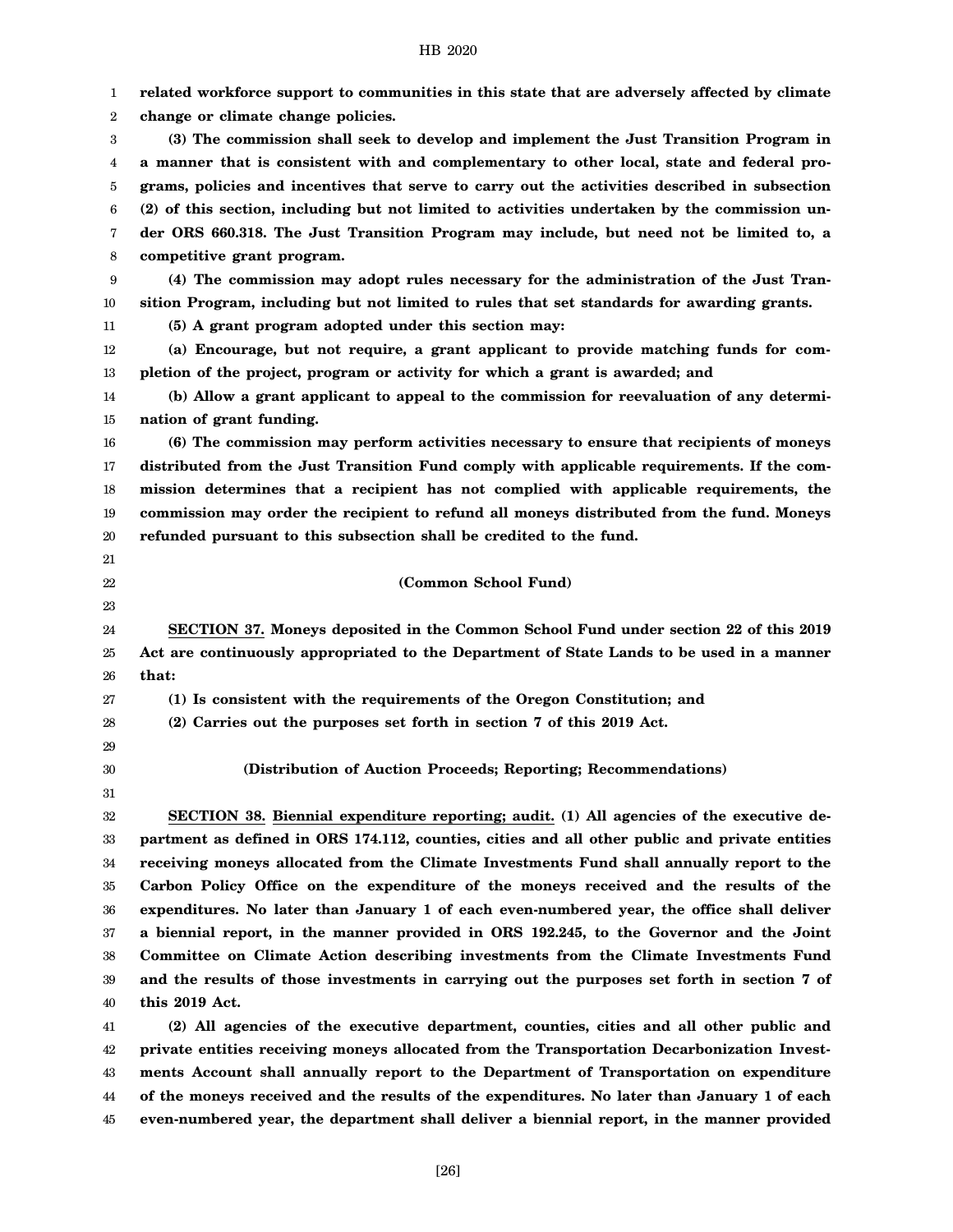1 **in ORS 192.245, to the Governor and the Joint Committee on Climate Action describing in-**

2 3 **vestments from the Transportation Decarbonization Investments Account and the results of those investments in carrying out the purposes set forth in section 7 of this 2019 Act.**

4 **SECTION 39. Biennial expenditure audit. (1) The Carbon Policy Office and the Depart-**

5 6 **ment of Transportation jointly shall select an independent third-party organization to prepare a biennial audit of:**

7 8 **(a) All programs, projects or activities funded by moneys from the Climate Investments Fund; and**

9 10 **(b) All programs, projects or activities funded by moneys from the Transportation Decarbonization Investments Account.**

11 12 13 14 **(2) The Carbon Policy Office and the Department of Transportation shall provide for the audit report prepared by the third-party organization under this section to be transmitted, together with the reports required under section 38 of this 2019 Act, to the Governor and to the Joint Committee on Climate Action.**

15 16 17 18 19 20 21 22 **SECTION 40. Biennial climate action investment plan; preparation. (1) No later than June 1 of each even-numbered year and in the manner provided in ORS 192.245, the Carbon Policy Office shall deliver a biennial climate action investment plan to the Environmental Justice Task Force, the Governor and the Joint Committee on Climate Action. The purpose of the plan is to present recommendations, including recommendations for legislation, on the best opportunities available to the state during the next biennial budget period to make expenditures and investments of state proceeds from auctions conducted under section 21 of this 2019 Act that:**

23

**(a) Are consistent with the requirements of the Oregon Constitution;**

24 **(b) Carry out the purposes set forth in section 7 of this 2019 Act; and**

25 **(c) Are consistent with the provisions of sections 29, 30, 31, 32 and 33 of this 2019 Act.**

26 27 28 **(2) The recommendations contained in the plan required by this section must be based on consideration of the best scientific and economic information available at the time of the preparation of the plan.**

29 **(3) In preparing the plan, the office shall consult with:**

30 31 32 **(a) The Department of Transportation, the Public Utility Commission, the Environmental Justice Task Force and any other relevant agencies of the executive department as defined in ORS 174.112;**

33 **(b) Representatives of Indian tribes; and**

34

**(c) The citizens' advisory committee required by subsection (4) of this section.**

35 36 37 38 **(4) The Director of the Carbon Policy Office shall convene a citizens' advisory committee to assist the office in developing the biennial climate action investment plan required by this section. The members of the committee must reflect the geographic, socioeconomic, racial and cultural diversity of the State of Oregon.**

39 40 41 42 43 44 **SECTION 41. Environmental Justice Task Force review of biennial climate action investment plan; report. The Environmental Justice Task Force shall review and develop recommendations in response to the biennial climate action investment plan required under section 40 of this 2019 Act and shall, no later than August 1 of each even-numbered year and in the manner provided in ORS 192.245, deliver a report on the task force's recommendations to the Governor and the Joint Committee on Climate Action.**

45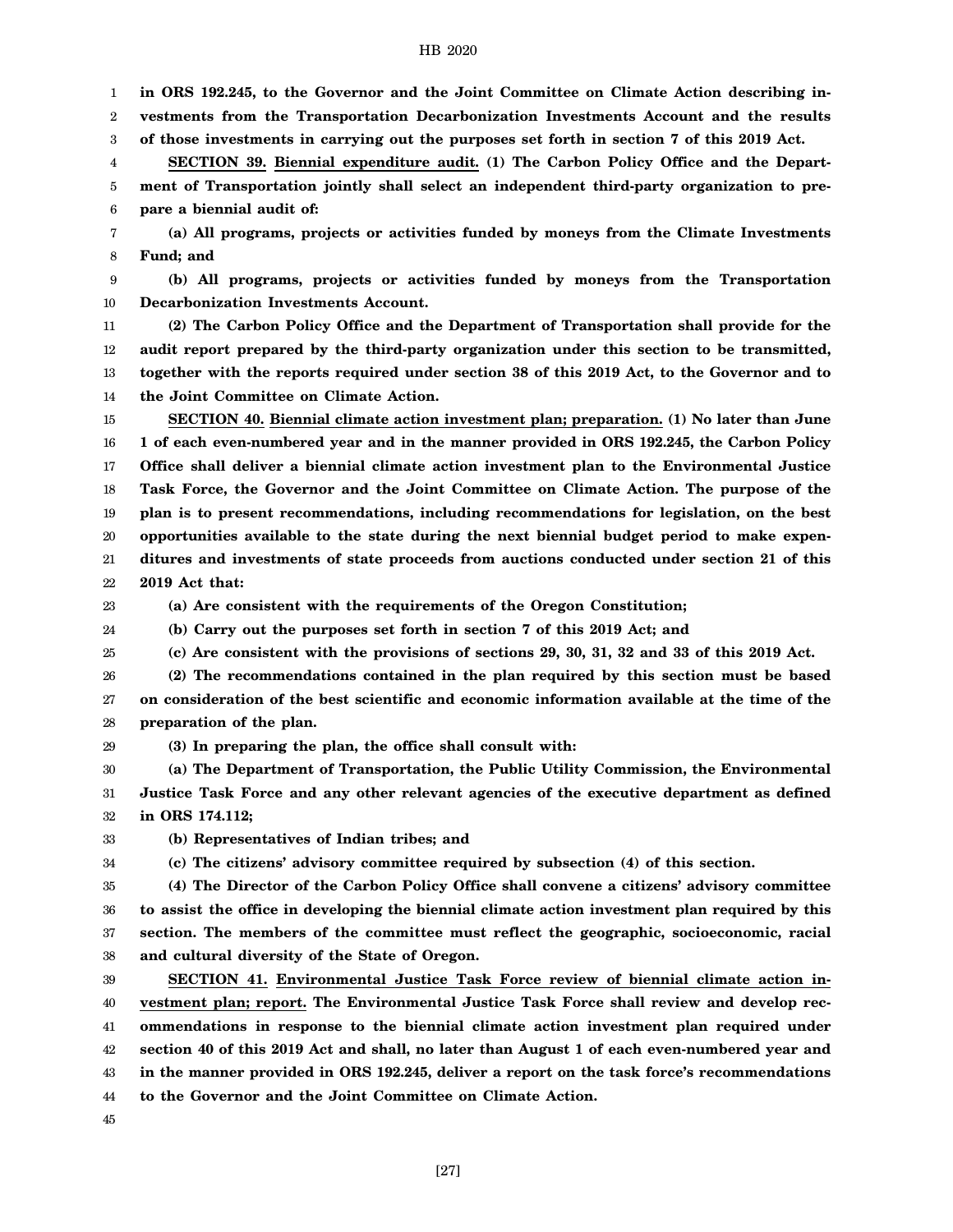| 1        | PROVISIONS RELATED TO THE PUBLIC UTILITY COMMISSION                                                                                                                          |
|----------|------------------------------------------------------------------------------------------------------------------------------------------------------------------------------|
| 2        |                                                                                                                                                                              |
| 3        | SECTION 42. Sections 43 and 44 of this 2019 Act are added to and made a part of ORS                                                                                          |
| 4        | chapter 757.                                                                                                                                                                 |
| 5        | SECTION 43. (1) As used in this section:                                                                                                                                     |
| 6        | (a) "Electric company" has the meaning given that term in ORS 757.600.                                                                                                       |
| 7        | (b) "Natural gas utility" means a natural gas utility regulated by the Public Utility                                                                                        |
| 8        | Commission under this chapter.                                                                                                                                               |
| 9        | (2) The Public Utility Commission shall require proceeds received by an electric company                                                                                     |
| 10       | or natural gas utility from the sale of allowances directly distributed at no cost under                                                                                     |
| 11       | sections 14, 15 and 17 of this 2019 Act:                                                                                                                                     |
| 12       | (a) To be spent by the electric company or natural gas utility within the service territory                                                                                  |
| 13       | of the electric company or natural gas utility; and                                                                                                                          |
| 14       | (b) To be used only for activities that serve to reduce greenhouse gas emissions or pro-                                                                                     |
| 15       | vide energy assistance to the electric company's or natural gas utility's retail customers,                                                                                  |
| 16       | consistent with the purposes of sections 7 to 41 of this 2019 Act as set forth in section 7 of                                                                               |
| 17       | this 2019 Act.                                                                                                                                                               |
| 18       | (3) Subject to subsection (2) of this section, an electric company or natural gas utility                                                                                    |
| 19       | shall prioritize the use of auction proceeds for energy assistance programs, including:                                                                                      |
| 20       | (a) Rate design based solutions;                                                                                                                                             |
| 21       | (b) Bill assistance, weatherization, energy efficiency, transportation electrification                                                                                       |
| 22       | measures and grid modernization; and                                                                                                                                         |
| 23       | (c) Participation by low-income residential customers in conservation programs that                                                                                          |
| 24       | further reduce the out-of-pocket costs for energy efficiency measures.                                                                                                       |
| 25       | (4) The Public Utility Commission shall, pursuant to ORS 756.040 and after consultation                                                                                      |
| 26       | with the Housing and Community Services Department, adopt rules for the implementation                                                                                       |
| 27       | and enforcement of this section.                                                                                                                                             |
| 28       | SECTION 44. The Public Utility Commission may, in such manner as the commission                                                                                              |
| 29       | considers proper, allow a rate or rate schedule of a public utility to include differential rates                                                                            |
| 30       | or to reflect amounts for programs that enable the public utility to assist low-income resi-                                                                                 |
| 31       | dential customers. Rates or rate schedules allowed under this section must minimize the                                                                                      |
| 32       | shifting of costs to ratepayers that do not qualify for low-income assistance.                                                                                               |
| 33       |                                                                                                                                                                              |
| 34       | BIENNIAL STATEWIDE ENERGY BURDEN REPORT                                                                                                                                      |
| 35       |                                                                                                                                                                              |
| 36       | SECTION 45. No later than November 1 of every even-numbered year, the Housing and                                                                                            |
| 37       | Community Services Department and the State Department of Energy shall jointly transmit                                                                                      |
| 38       | to the Governor and the Legislative Assembly a biennial statewide energy burden report. The                                                                                  |
| 39       | Housing and Community Services Department and the State Department of Energy shall                                                                                           |
| 40       | jointly adopt rules for gathering data necessary to prepare the report. In adopting rules un-                                                                                |
| 41<br>42 | der this section, the Housing and Community Services Department and the State Department<br>of Energy shall consult with consumer-owned utilities as defined in ORS 757.600. |
| 43       |                                                                                                                                                                              |
| 44       | <b>GREENHOUSE GAS EMISSIONS REGISTRATION AND REPORTING</b>                                                                                                                   |
| 45       | (Transfer of Duties Related to Greenhouse Gas Reporting Program)                                                                                                             |
|          |                                                                                                                                                                              |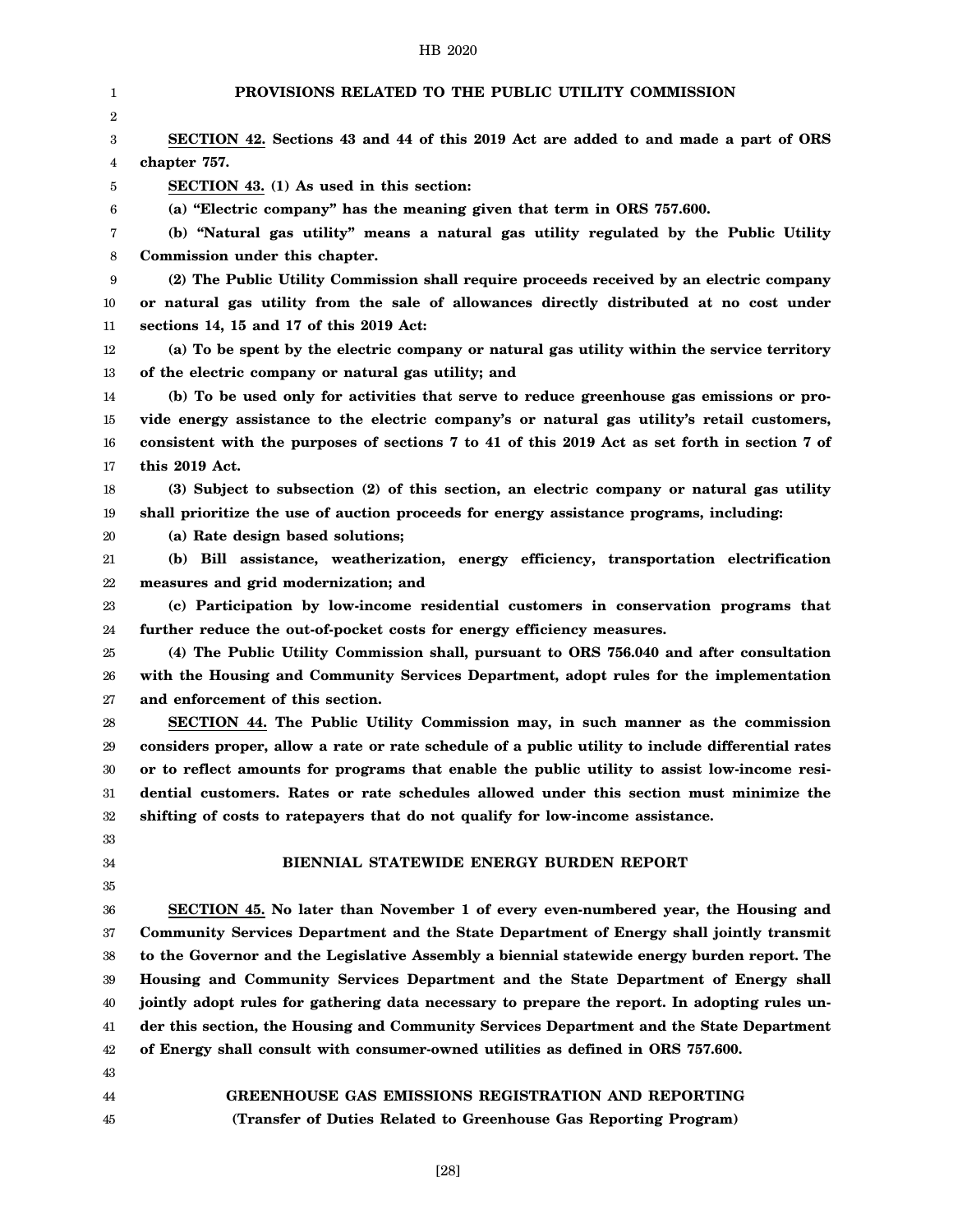1 2 3 4 **SECTION 46. Transfer. The duties, functions and powers of the Environmental Quality Commission and the Department of Environmental Quality relating to ORS 468A.280 and rules adopted pursuant to ORS 468A.280 are imposed upon, transferred to and vested in the Carbon Policy Office.**

5 6 **SECTION 47. Records, property, employees. (1) The Director of the Department of Environmental Quality shall:**

7 8 9 **(a) Deliver to the Carbon Policy Office all records and property within the jurisdiction of the director that relate to the duties, functions and powers transferred by section 46 of this 2019 Act; and**

10 11 **(b) Transfer to the Carbon Policy Office those employees engaged primarily in the exercise of the duties, functions and powers transferred by section 46 of this 2019 Act.**

12 13 14 15 16 **(2) The Director of the Carbon Policy Office shall take possession of the records and property, and shall take charge of the employees and employ them in the exercise of the duties, functions and powers transferred by section 46 of this 2019 Act, without reduction of compensation but subject to change or termination of employment or compensation as provided by law.**

17 18 19 **(3) The Governor shall resolve any dispute between the Department of Environmental Quality and the Carbon Policy Office relating to transfers of records, property and employees under this section, and the Governor's decision is final.**

20 21 22 23 24 25 26 27 **SECTION 48. Unexpended revenues. (1) The unexpended balances of amounts authorized to be expended by the Environmental Quality Commission or the Department of Environmental Quality for the biennium beginning July 1, 2019, from revenues dedicated, continuously appropriated, appropriated or otherwise made available for the purpose of administering and enforcing the duties, functions and powers transferred by section 46 of this 2019 Act are transferred to and are available for expenditure by the Carbon Policy Office for the biennium beginning July 1, 2019, for the purpose of administering and enforcing the duties, functions and powers transferred by section 46 of this 2019 Act.**

28 29 30 **(2) The expenditure classifications, if any, established by Acts authorizing or limiting expenditures by the Department of Environmental Quality remain applicable to expenditures by the Carbon Policy Office under this section.**

31 32 33 34 35 36 **SECTION 49. Action, proceeding, prosecution. The transfer of duties, functions and powers to the Carbon Policy Office by section 46 of this 2019 Act does not affect any action, proceeding or prosecution involving or with respect to the duties, functions and powers begun before and pending at the time of the transfer, except that the Carbon Policy Office is substituted for the Environmental Quality Commission or the Department of Environmental Quality, as appropriate, in the action, proceeding or prosecution.**

37 38 39 40 **SECTION 50. Liability, duty, obligation. (1) Nothing in sections 46 to 52 of this 2019 Act relieves a person of a liability, duty or obligation accruing under or with respect to the duties, functions and powers transferred by section 46 of this 2019 Act. The Carbon Policy Office may undertake the collection or enforcement of any such liability, duty or obligation.**

41 42 43 44 45 **(2) The rights and obligations of the Environmental Quality Commission or the Department of Environmental Quality legally incurred under contracts, leases and business transactions executed, entered into or begun before the operative date of section 46 of this 2019 Act accruing under or with respect to the duties, functions and powers transferred by section 46 of this 2019 Act are transferred to the Carbon Policy Office. For the purpose of suc-**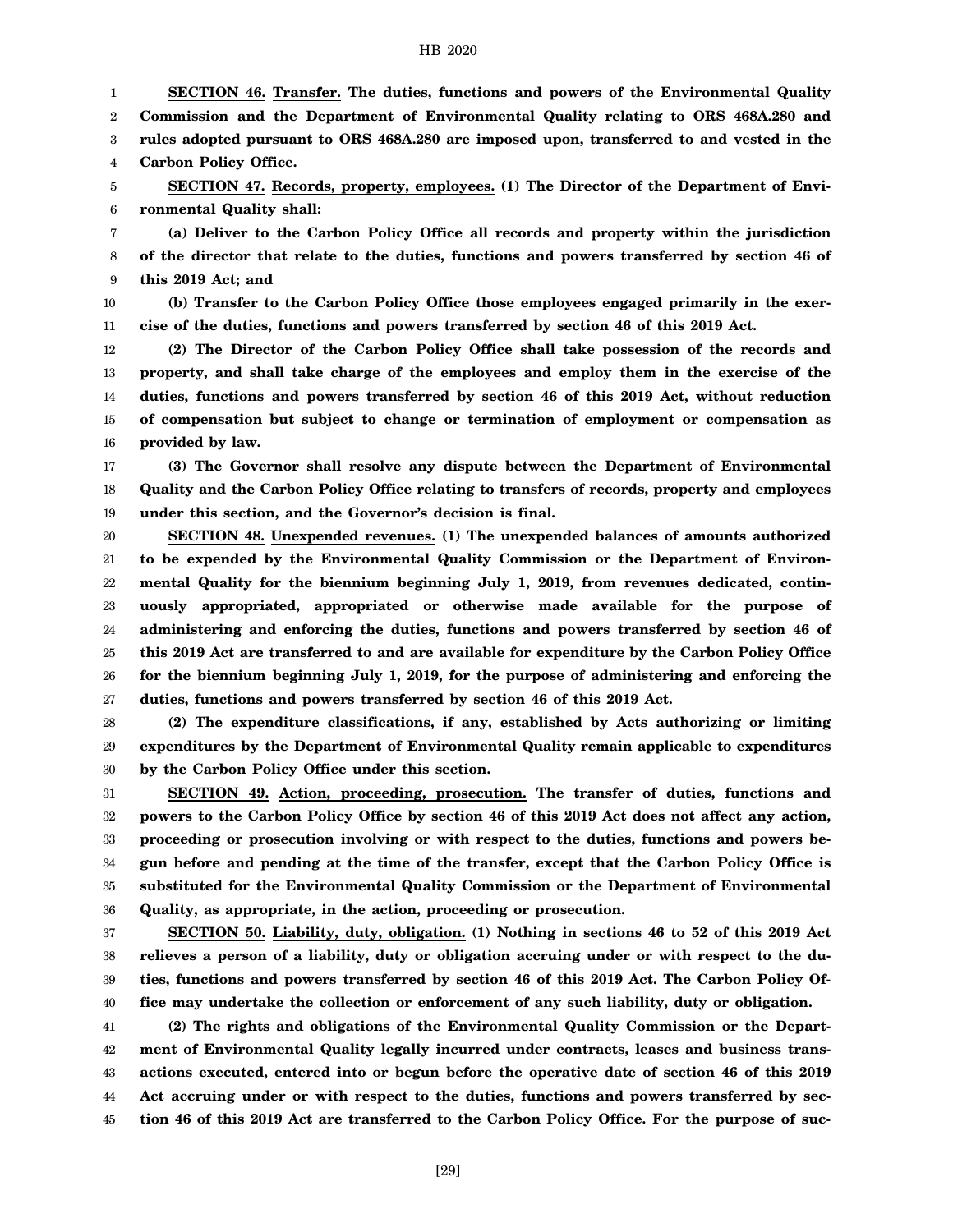1 **cession to these rights and obligations, the Carbon Policy Office is a continuation of the**

2 **Environmental Quality Commission or the Department of Environmental Quality, as appro-**

3 **priate, and not a new authority.**

4 5 6 7 8 9 10 11 12 13 **SECTION 51. Rules. (1) Notwithstanding the transfer of duties, functions and powers by section 46 of this 2019 Act, the rules of the Environmental Quality Commission with respect to such duties, functions or powers that are in effect on the operative date of section 46 of this 2019 Act continue in effect until superseded or repealed by rules of the Carbon Policy Office. References in the rules of the Environmental Quality Commission to the Environmental Quality Commission are considered to be references to the Director of the Carbon Policy Office. References in the rules of the Environmental Quality Commission to the Department of Environmental Quality or an officer or employee of the Department of Environmental Quality are considered to be references to the Carbon Policy Office or an officer or employee of the Carbon Policy Office.**

14 15 16 17 18 19 20 **(2) Whenever, in any uncodified law or resolution of the Legislative Assembly or in any rule, document, record or proceeding authorized by the Legislative Assembly, in the context of the duties, functions and powers transferred by section 46 of this 2019 Act, reference is made to the Environmental Quality Commission, with relation to the duties, functions or powers transferred by section 46 of this 2019 Act, the reference is considered to be a reference to the Director of the Carbon Policy Office for purposes of being charged by the terms of this 2019 Act with carrying out the duties, functions and powers.**

21 22 23 24 25 26 27 28 **(3) Whenever, in any uncodified law or resolution of the Legislative Assembly or in any rule, document, record or proceeding authorized by the Legislative Assembly, in the context of the duties, functions and powers transferred by section 46 of this 2019 Act, reference is made to the Department of Environmental Quality, or an officer of employee of the Department of Environmental Quality, whose duties, functions or powers are transferred by section 46 of this 2019 Act, the reference is considered to be a reference to the Carbon Policy Office or an officer or employee of the Carbon Policy Office who by this 2019 Act is charged with carrying out the duties, functions and powers.**

- 29
- 30 31

**(Housekeeping in ORS)**

32 33 34 35 **SECTION 52. Notwithstanding any other provision of law, ORS 468A.280 shall not be considered to have been added to or made a part of ORS chapter 468A for the purpose of statutory compilation or for the application of definitions, penalties or administrative provisions applicable to statute sections in that series.**

36 37

38 39

# **(Amendments to Statutes)**

**SECTION 53.** ORS 468A.280 is amended to read:

40 41 42 468A.280. (1) [*In addition to any registration and reporting that may be required under ORS 468A.050, the Environmental Quality Commission by rule may require registration and reporting by:*] **As used in this section:**

- 43 **(a) "Air contamination source" has the meaning given that term in ORS 468A.005.**
- 44 **(b) "Greenhouse gas" has the meaning given that term in section 8 of this 2019 Act.**
- 45 **(2) The Director of the Carbon Policy Office by rule may require registration and re-**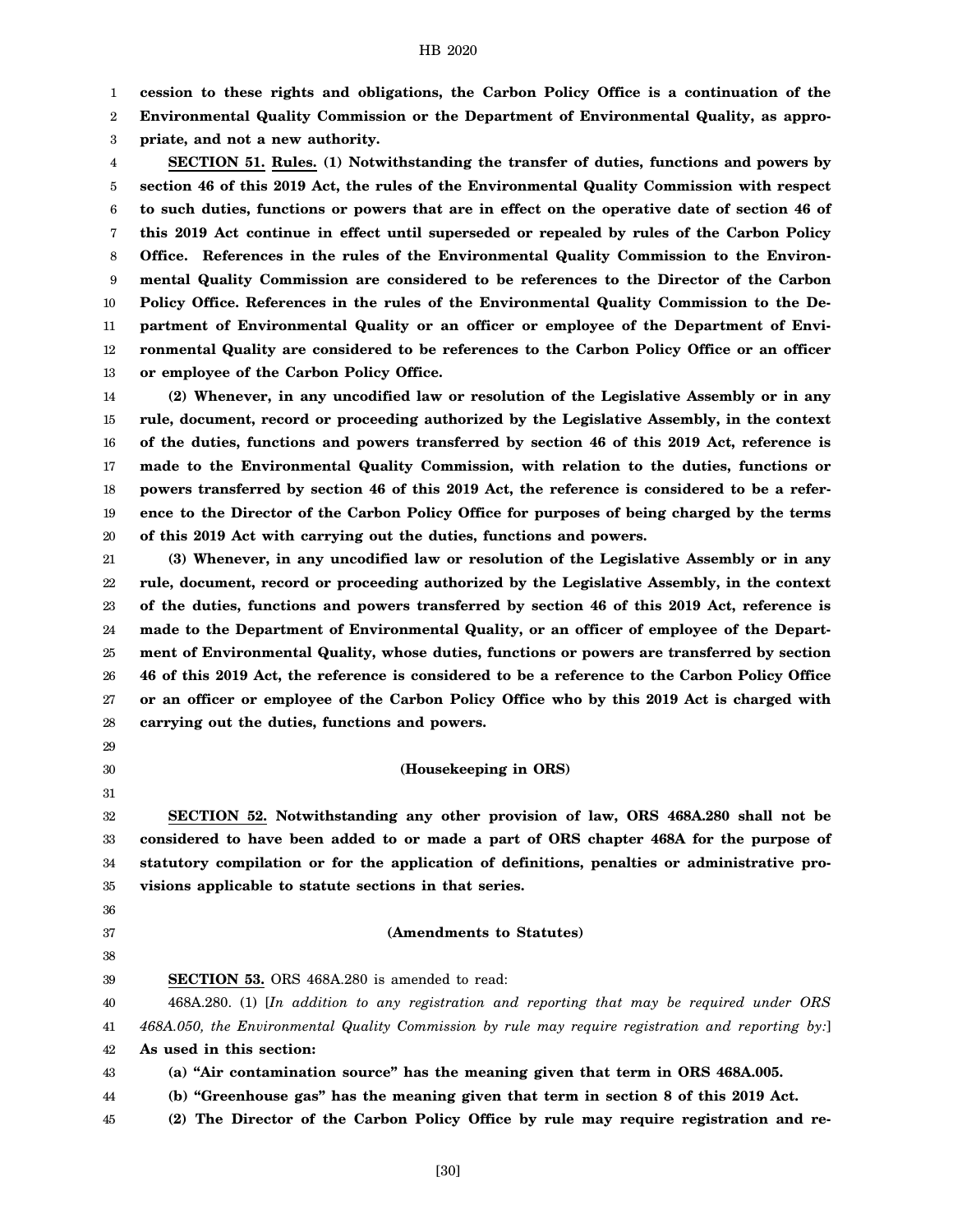1 **porting of information necessary to determine greenhouse gas emissions by:**

2 3 **(a) A person in control of an air contamination source of any class for which registration and reporting is required under ORS 468A.050.**

4 5 [*(a)*] **(b)** [*Any*] **A** person who imports, sells, allocates or distributes **electricity** for use in this state [*electricity, the generation of which emits greenhouse gases*].

6 7 [*(b)*] **(c)** [*Any*] **A** person who imports, sells or distributes for use in this state fossil fuel that generates greenhouse gases when combusted.

8 9 10 11 12 13 **(3) A person required to register and report under subsection (2) of this section shall register with the Carbon Policy Office and make reports containing information that the director by rule may require that is relevant to determining and verifying greenhouse gas emissions. The director may by rule require the person to provide an audit by an independent and disinterested party to verify that the greenhouse gas emissions information reported by the person is true and accurate.**

14 15 16 17 [*(2)*] **(4)** Rules adopted by the [*commission*] **director** under this section for electricity that is imported, sold, allocated or distributed for use in this state may require reporting of information necessary to determine greenhouse gas emissions from generating facilities used to produce the electricity and related electricity transmission line losses.

18 19 20 21 22 [*(3)(a)*] **(5)(a)** The [*commission*] **director** shall allow consumer-owned utilities, as defined in ORS 757.270, to comply with reporting requirements imposed under this section by the submission of a report prepared by a third party. A report submitted under this paragraph may include information for more than one consumer-owned utility, but must include all information required by the [*commission*] **director** for each individual utility.

23 24 25 (b) For the purpose of determining greenhouse gas emissions related to electricity purchased from the Bonneville Power Administration by a consumer-owned utility, as defined in ORS 757.270, the [*commission*] **director** may require only that the utility report:

26 27 28 (A) The number of megawatt-hours of electricity purchased by the utility from the Bonneville Power Administration, segregated by the types of contracts entered into by the utility with the Bonneville Power Administration; and

29 30 (B) The percentage of each fuel or energy type used to produce electricity purchased under each type of contract.

31 32 33 [*(4)(a)*] **(6)(a)** Rules adopted by the [*commission*] **director** pursuant to this section for electricity that is purchased, imported, sold, allocated or distributed for use in this state by an electric company, as defined in ORS 757.600, must be limited to the reporting of:

34 35 (A) **The generating facility fuel type and** greenhouse gas emissions emitted from generating facilities owned or operated by the electric company;

36 37 **(B) The megawatt-hours of electricity generated by the electric company for use in this state;**

38 39 [*(B)*] **(C)** Greenhouse gas emissions emitted from transmission equipment owned or operated by the electric company;

40 41 [*(C)*] **(D)** The number of megawatt-hours of electricity purchased by the electric company for use in this state, including information, if known, on:

42 (i) The seller of the electricity to the electric company; and

43 (ii) The original generating facility fuel type or types; and

44 45 [*(D)*] **(E)** An estimate of the amount of greenhouse gas emissions[*, using default greenhouse gas emissions factors established by the commission by rule,*] attributable to: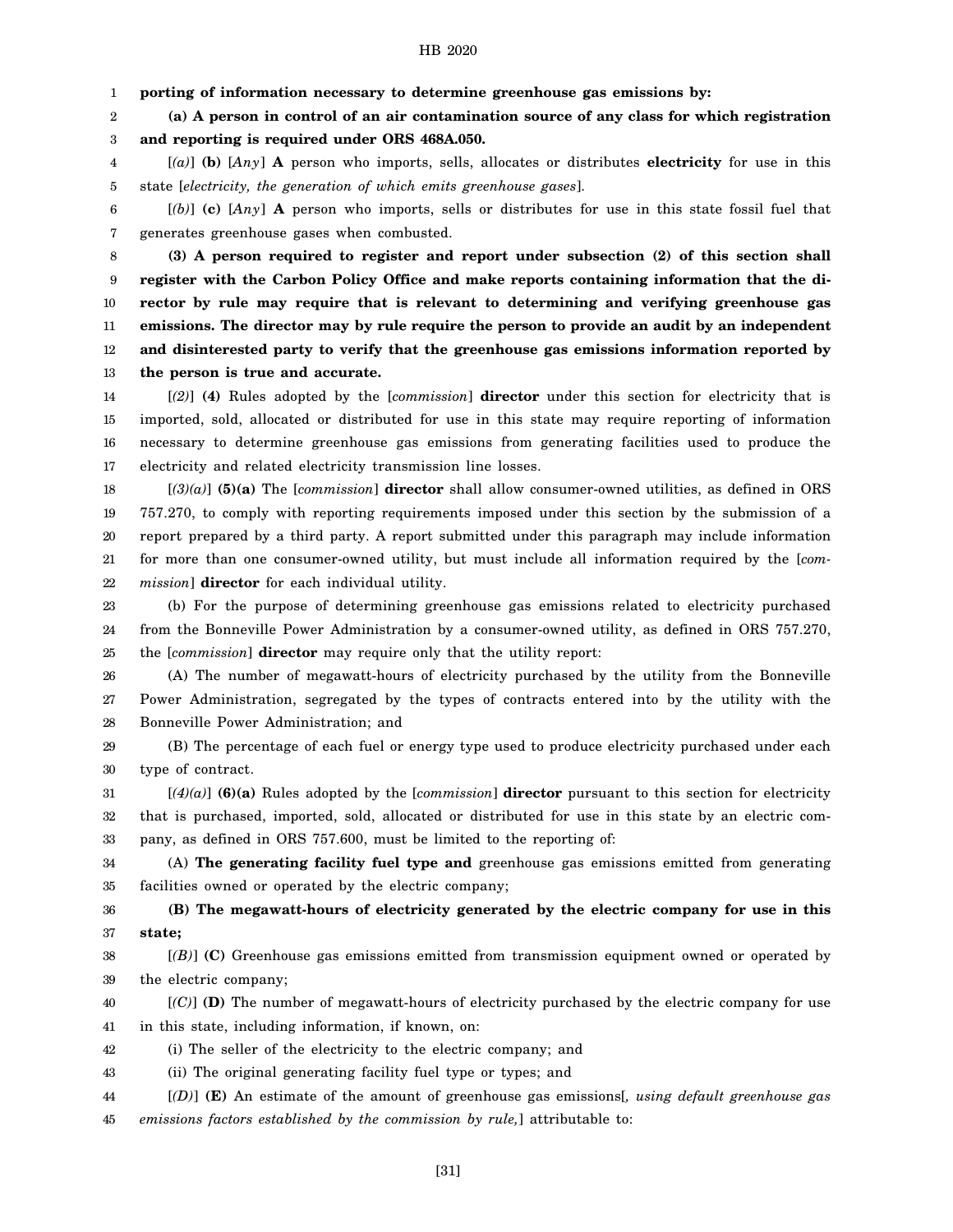1 (i) Electricity purchases made by a particular seller to the electric company;

2 3 (ii) Electricity purchases from an unknown origin or from a seller who is unable to identify the original generating facility fuel type or types;

4 5 (iii) Electricity purchases for which a renewable energy certificate under ORS 469A.130 has been issued but subsequently transferred or sold to a person other than the electric company;

(iv) Electricity transmitted for others by the electric company; and

7 8 (v) Total energy losses from electricity transmission and distribution equipment owned or operated by the electric company.

9 10 11 (b) Pursuant to paragraph (a) of this subsection, a multijurisdictional electric company may rely upon a cost allocation methodology approved by the Public Utility Commission for reporting emissions allocated in this state.

12 13 14 15 16 17 18 19 [*(5)*] **(7)** Rules adopted by the [*commission*] **director** under this section for [*fossil*] fuel that is imported, sold or distributed for use in this state may require reporting of the type and quantity of the fuel and any additional information necessary to determine the [*carbon content*] **greenhouse gas emissions associated with the use or combustion** of the fuel. [*For the purpose of determining greenhouse gas emissions related to liquefied petroleum gas, the commission shall allow reporting using publications or submission of data by the American Petroleum Institute but may require reporting of such other information necessary to achieve the purposes of the rules adopted by the commission under this section.*]

20 21 22 [*(6)*] **(8)** To an extent that is consistent with the purposes of the rules adopted by the [*commission*] **director** under this section, the [*commission*] **director** shall minimize the burden of the reporting required under this section by:

23 (a) Allowing concurrent reporting of information that is also reported to another state agency;

24 (b) Allowing electronic reporting;

6

25 26 (c) Allowing use of good engineering practice calculations in reports, or of emission factors published by the United States Environmental Protection Agency;

27 28 (d) Establishing thresholds for the amount of specific greenhouse gases that may be emitted or generated without reporting;

29 30 31 (e) Requiring reporting by the fewest number of persons in a fuel distribution system that will allow the [*commission*] **director** to acquire the information needed by the [*commission*] **director**; or (f) Other appropriate means and procedures determined by the [*commission*] **director**.

32 33 [*(7) As used in this section, "greenhouse gas" has the meaning given that term in ORS 468A.210.*]

34 35 36 37 **(9) The office may require a person for which registration and reporting is required under subsection (2) of this section to provide any pertinent records related to verification of greenhouse gas emissions in order to determine compliance with and to enforce this section and rules adopted pursuant to this section.**

38 39 40 41 **(10) If a person required to register and report under subsection (2) of this section fails to submit a report under this section, the office may develop an assigned emissions level for the person if necessary for the purpose of regulating persons under sections 8 to 26 of this 2019 Act.**

42 43 44 45 **(11)(a) By rule the director may establish a schedule of fees for registration and reporting under this section. Before establishing fees pursuant to this subsection, the director shall consider the total fees for each person subject to registration and reporting under this section.**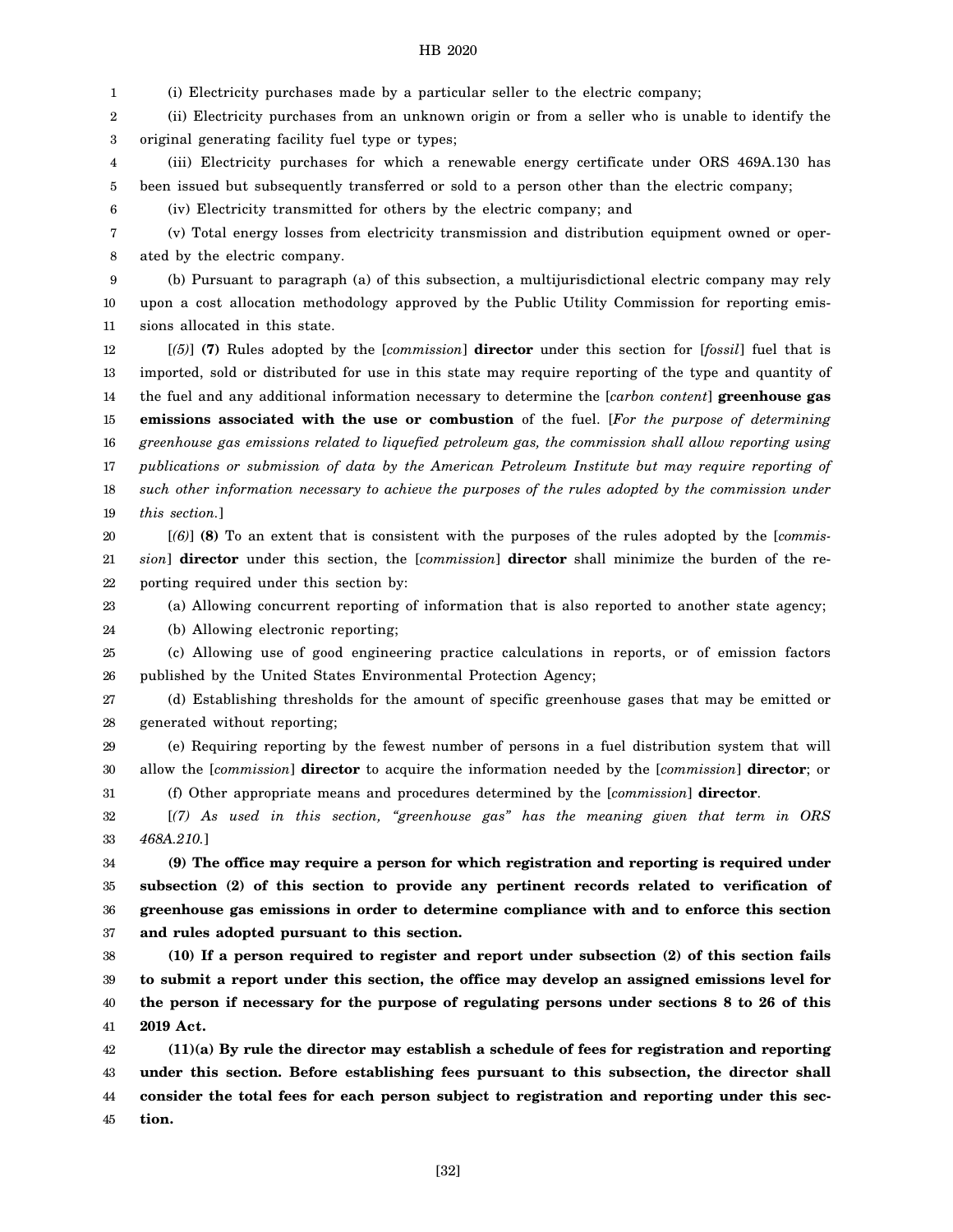1 2 3 **(b) The director shall limit the fees established under this subsection to the anticipated cost of developing, implementing and analyzing data collected under greenhouse gas emissions registration and reporting programs.**

- 4
- 5 6

**ENERGY FACILITY CARBON DIOXIDE EMISSIONS STANDARDS (Repeal of Carbon Dioxide Emissions Standards)**

7 8

**SECTION 54.** ORS 469.503 is amended to read:

9 10 469.503. In order to issue a site certificate, the Energy Facility Siting Council shall determine that the preponderance of the evidence on the record supports the following conclusions:

11 12 13 (1) The facility complies with the applicable standards adopted by the council pursuant to ORS 469.501 or the overall public benefits of the facility outweigh any adverse effects on a resource or interest protected by the applicable standards the facility does not meet.

14 15 16 17 18 19 [*(2) If the energy facility is a fossil-fueled power plant, the energy facility complies with any applicable carbon dioxide emissions standard adopted by the council or enacted by statute. Base load gas plants shall comply with the standard set forth in subsection (2)(a) of this section. Other fossilfueled power plants shall comply with any applicable standard adopted by the council by rule pursuant to subsection (2)(b) of this section. Subsections (2)(c) and (d) of this section prescribe the means by which an applicant may comply with the applicable standard.*]

20 21 22 23 24 25 26 27 28 29 [*(a) The net carbon dioxide emissions rate of the proposed base load gas plant shall not exceed 0.70 pounds of carbon dioxide emissions per kilowatt hour of net electric power output, with carbon dioxide emissions and net electric power output measured on a new and clean basis. Notwithstanding the foregoing, the council may by rule modify the carbon dioxide emissions standard for base load gas plants if the council finds that the most efficient stand-alone combined cycle, combustion turbine, natural gas-fired energy facility that is commercially demonstrated and operating in the United States has a net heat rate of less than 7,200 Btu per kilowatt hour higher heating value adjusted to ISO conditions. In modifying the carbon dioxide emission standard, the council shall determine the rate of carbon dioxide emissions per kilowatt hour of net electric output of such energy facility, adjusted to ISO conditions, and reset the carbon dioxide emissions standard at 17 percent below this rate.*]

30 31 32 33 [*(b) The council shall adopt carbon dioxide emissions standards for other types of fossil-fueled power plants. Such carbon dioxide emissions standards shall be promulgated by rule. In adopting or amending such carbon dioxide emissions standards, the council shall consider and balance at least the following principles, the findings on which shall be contained in the rulemaking record:*]

34 [*(A) Promote facility fuel efficiency;*]

35 [*(B) Promote efficiency in the resource mix;*]

36 [*(C) Reduce net carbon dioxide emissions;*]

37 [*(D) Promote cogeneration that reduces net carbon dioxide emissions;*]

38 39 [*(E) Promote innovative technologies and creative approaches to mitigating, reducing or avoiding carbon dioxide emissions;*]

40 [*(F) Minimize transaction costs;*]

41 [*(G) Include an alternative process that separates decisions on the form and implementation of*

42 *offsets from the final decision on granting a site certificate;*]

43 [*(H) Allow either the applicant or third parties to implement offsets;*]

44 [*(I) Be attainable and economically achievable for various types of power plants;*]

45 [*(J) Promote public participation in the selection and review of offsets;*]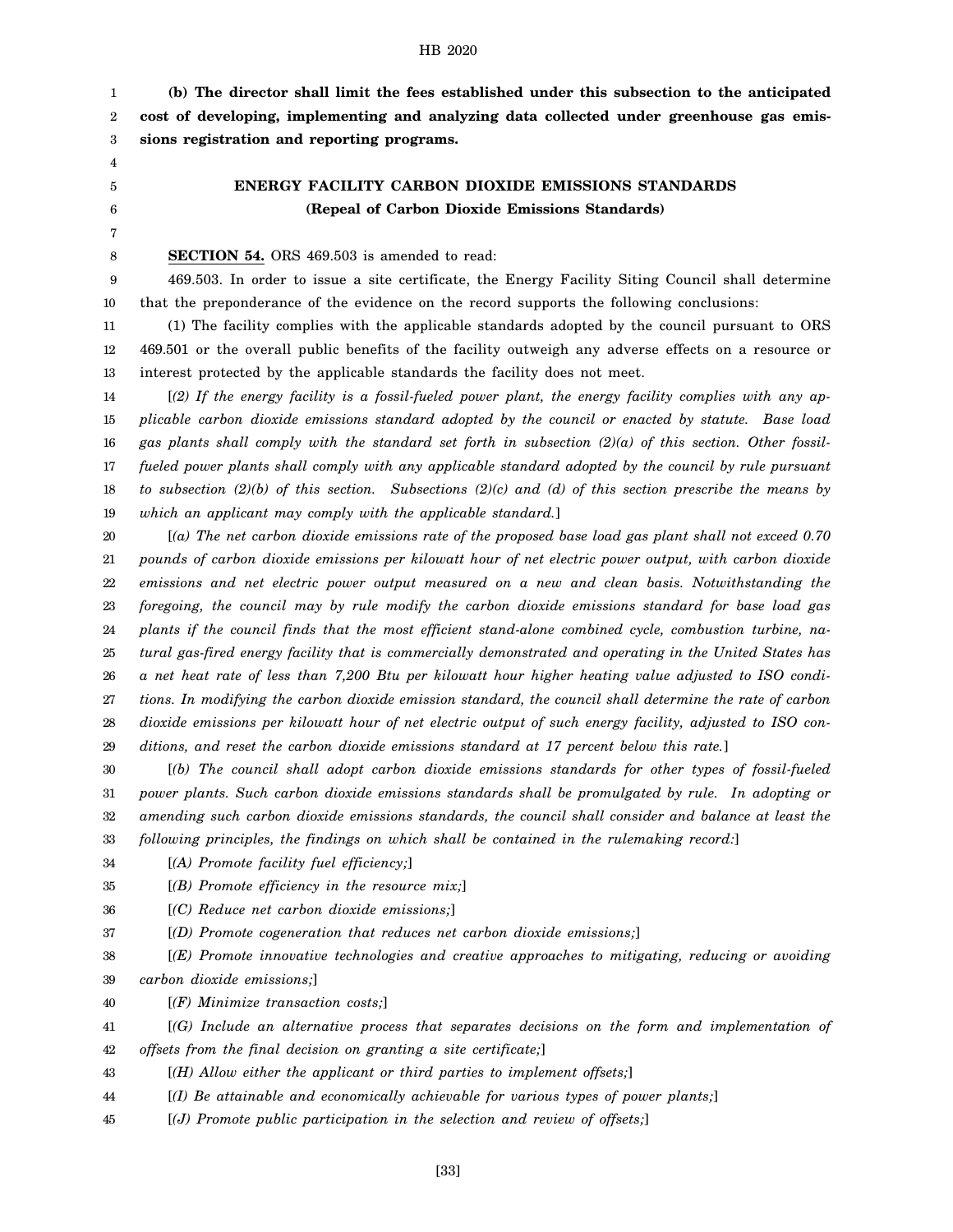1 [*(K) Promote prompt implementation of offset projects;*]

2 [*(L) Provide for monitoring and evaluation of the performance of offsets; and*]

3 [*(M) Promote reliability of the regional electric system.*]

4 5 6 7 8 9 10 11 12 13 14 15 16 17 18 19 20 21 22 [*(c) The council shall determine whether the applicable carbon dioxide emissions standard is met by first determining the gross carbon dioxide emissions that are reasonably likely to result from the operation of the proposed energy facility. Such determination shall be based on the proposed design of the energy facility. The council shall adopt site certificate conditions to ensure that the predicted carbon dioxide emissions are not exceeded on a new and clean basis. For any remaining emissions reduction necessary to meet the applicable standard, the applicant may elect to use any of subparagraphs (A) to (D) of this paragraph, or any combination thereof. The council shall determine the amount of carbon dioxide or other greenhouse gas emissions reduction that is reasonably likely to result from the applicant's offsets and whether the resulting net carbon dioxide emissions meet the applicable carbon dioxide emissions standard. For purposes of determining the net carbon dioxide emissions, the council shall by rule establish the global warming potential of each greenhouse gas based on a generally accepted scientific method, and convert any greenhouse gas emissions to a carbon dioxide equivalent. Unless otherwise provided by the council by rule, the global warming potential of methane is 23 times that of carbon dioxide, and the global warming potential of nitrous oxide is 296 times that of carbon dioxide. If the council or a court on judicial review concludes that the applicant has not demonstrated compliance with the applicable carbon dioxide emissions standard under subparagraphs (A), (B) or (D) of this paragraph, or any combination thereof, and the applicant has agreed to meet the requirements of subparagraph (C) of this paragraph for any deficiency, the council or a court shall find compliance based on such agreement.*]

23 24 25 26 [*(A) The facility will sequentially produce electrical and thermal energy from the same fuel source, and the thermal energy will be used to displace another source of carbon dioxide emissions that would have otherwise continued to occur, in which case the council shall adopt site certificate conditions ensuring that the carbon dioxide emissions reduction will be achieved.*]

27 28 29 30 31 32 33 34 35 36 [*(B) The applicant or a third party will implement particular offsets, in which case the council may adopt site certificate conditions ensuring that the proposed offsets are implemented but shall not require that predicted levels of avoidance, displacement or sequestration of greenhouse gas emissions be achieved. The council shall determine the quantity of greenhouse gas emissions reduction that is reasonably likely to result from each of the proposed offsets based on the criteria in sub-subparagraphs (i) to (iii) of this subparagraph. In making this determination, the council shall not allow credit for offsets that have already been allocated or awarded credit for greenhouse gas emissions reduction in another regulatory setting. In addition, the fact that an applicant or other parties involved with an offset may derive benefits from the offset other than the reduction of greenhouse gas emissions is not, by itself, a basis for withholding credit for an offset.*]

37 38 [*(i) The degree of certainty that the predicted quantity of greenhouse gas emissions reduction will be achieved by the offset;*]

39 40 41 [*(ii) The ability of the council to determine the actual quantity of greenhouse gas emissions reduction resulting from the offset, taking into consideration any proposed measurement, monitoring and evaluation of mitigation measure performance; and*]

42 43 [*(iii) The extent to which the reduction of greenhouse gas emissions would occur in the absence of the offsets.*]

44 45 [*(C) The applicant or a third party agrees to provide funds in an amount deemed sufficient to produce the reduction in greenhouse gas emissions necessary to meet the applicable carbon dioxide*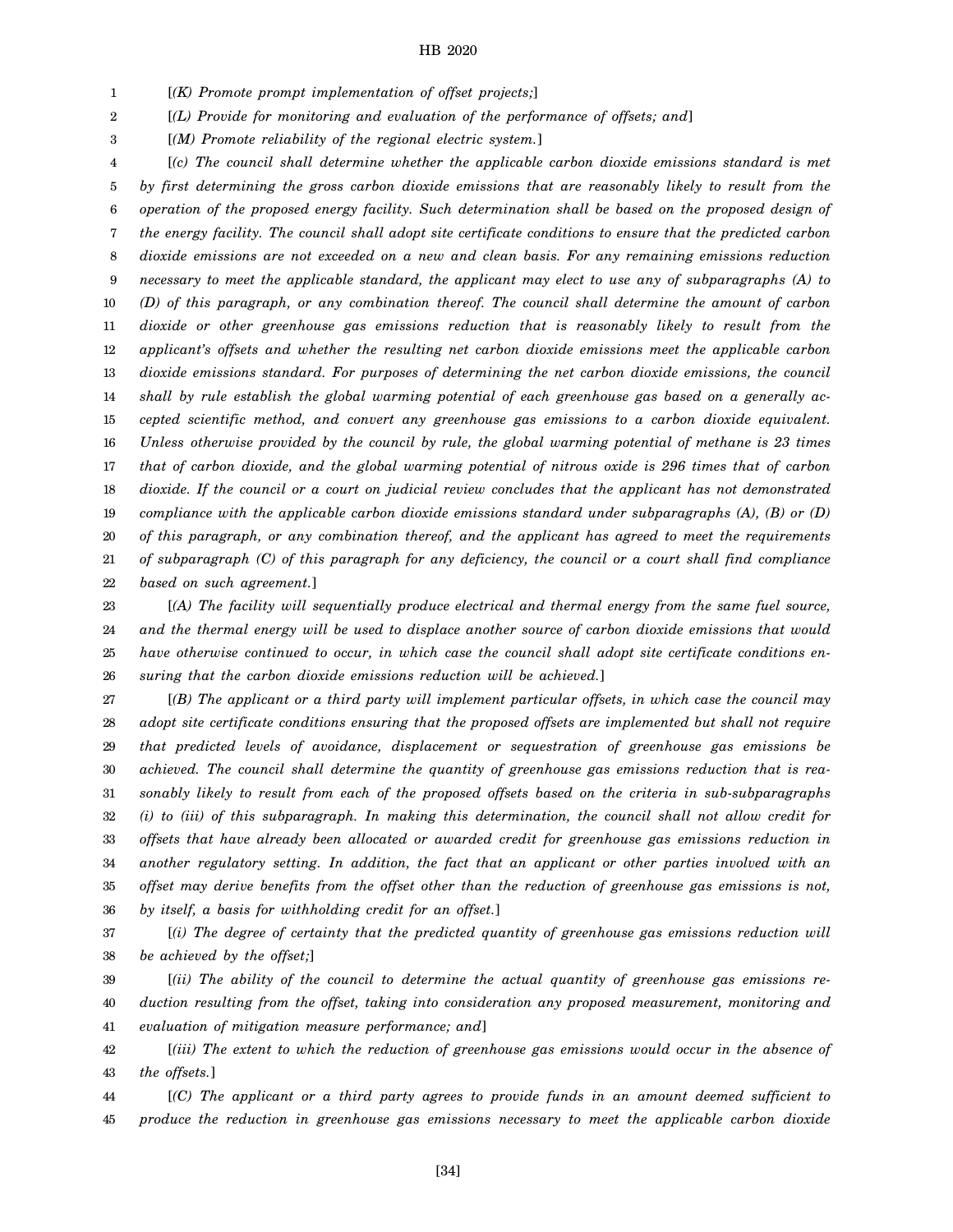1 2 3 4 5 6 7 8 9 10 11 *emissions standard, in which case the funds shall be used as specified in paragraph (d) of this subsection. Unless modified by the council as provided below, the payment of 57 cents shall be deemed to result in a reduction of one ton of carbon dioxide emissions. The council shall determine the offset funds using the monetary offset rate and the level of emissions reduction required to meet the applicable standard. If a site certificate is approved based on this subparagraph, the council may not adjust the amount of such offset funds based on the actual performance of offsets. After three years from June 26, 1997, the council may by rule increase or decrease the monetary offset rate of 57 cents per ton of carbon dioxide emissions. Any change to the monetary offset rate shall be based on empirical evidence of the cost of offsets and the council's finding that the standard will be economically achievable with the modified rate for natural gas-fired power plants. Following the initial three-year period, the council may increase or decrease the monetary offset rate no more than 50 percent in any two-year period.*]

12 13 [*(D) Any other means that the council adopts by rule for demonstrating compliance with any applicable carbon dioxide emissions standard.*]

14 15 16 17 18 19 20 21 22 23 24 25 26 [*(d) If the applicant elects to meet the applicable carbon dioxide emissions standard in whole or in part under paragraph (c)(C) of this subsection, the applicant shall identify the qualified organization. The applicant may identify an organization that has applied for, but has not received, an exemption from federal income taxation, but the council may not find that the organization is a qualified organization unless the organization is exempt from federal taxation under section 501(c)(3) of the Internal Revenue Code as amended and in effect on December 31, 1996. The site certificate holder shall provide a bond or comparable security in a form reasonably acceptable to the council to ensure the payment of the offset funds and the amount required under subparagraph (A)(ii) of this paragraph. Such security shall be provided by the date specified in the site certificate, which shall be no later than the commencement of construction of the facility. The site certificate shall require that the offset funds be disbursed as specified in subparagraph (A) of this paragraph, unless the council finds that no qualified organization exists, in which case the site certificate shall require that the offset funds be disbursed as specified in subparagraph (B) of this paragraph.*]

27 28 [*(A) The site certificate holder shall disburse the offset funds and any other funds required by sub-subparagraph (ii) of this subparagraph to the qualified organization as follows:*]

29 30 31 32 33 34 35 36 37 38 [*(i) When the site certificate holder receives written notice from the qualified organization certifying that the qualified organization is contractually obligated to pay any funds to implement offsets using the offset funds, the site certificate holder shall make the requested amount available to the qualified organization unless the total of the amount requested and any amounts previously requested exceeds the offset funds, in which case only the remaining amount of the offset funds shall be made available. The qualified organization shall use at least 80 percent of the offset funds for contracts to implement offsets. The qualified organization shall assess offsets for their potential to qualify in, generate credits in or reduce obligations in other regulatory settings. The qualified organization may use up to 20 percent of the offset funds for monitoring, evaluation, administration and enforcement of contracts to implement offsets.*]

39 40 41 42 43 44 [*(ii) At the request of the qualified organization and in addition to the offset funds, the site certificate holder shall pay the qualified organization an amount equal to 10 percent of the first \$500,000 of the offset funds and 4.286 percent of any offset funds in excess of \$500,000. This amount shall not be less than \$50,000 unless a lesser amount is specified in the site certificate. This amount compensates the qualified organization for its costs of selecting offsets and contracting for the implementation of offsets.*]

45

[*(iii) Notwithstanding any provision to the contrary, a site certificate holder subject to this sub-*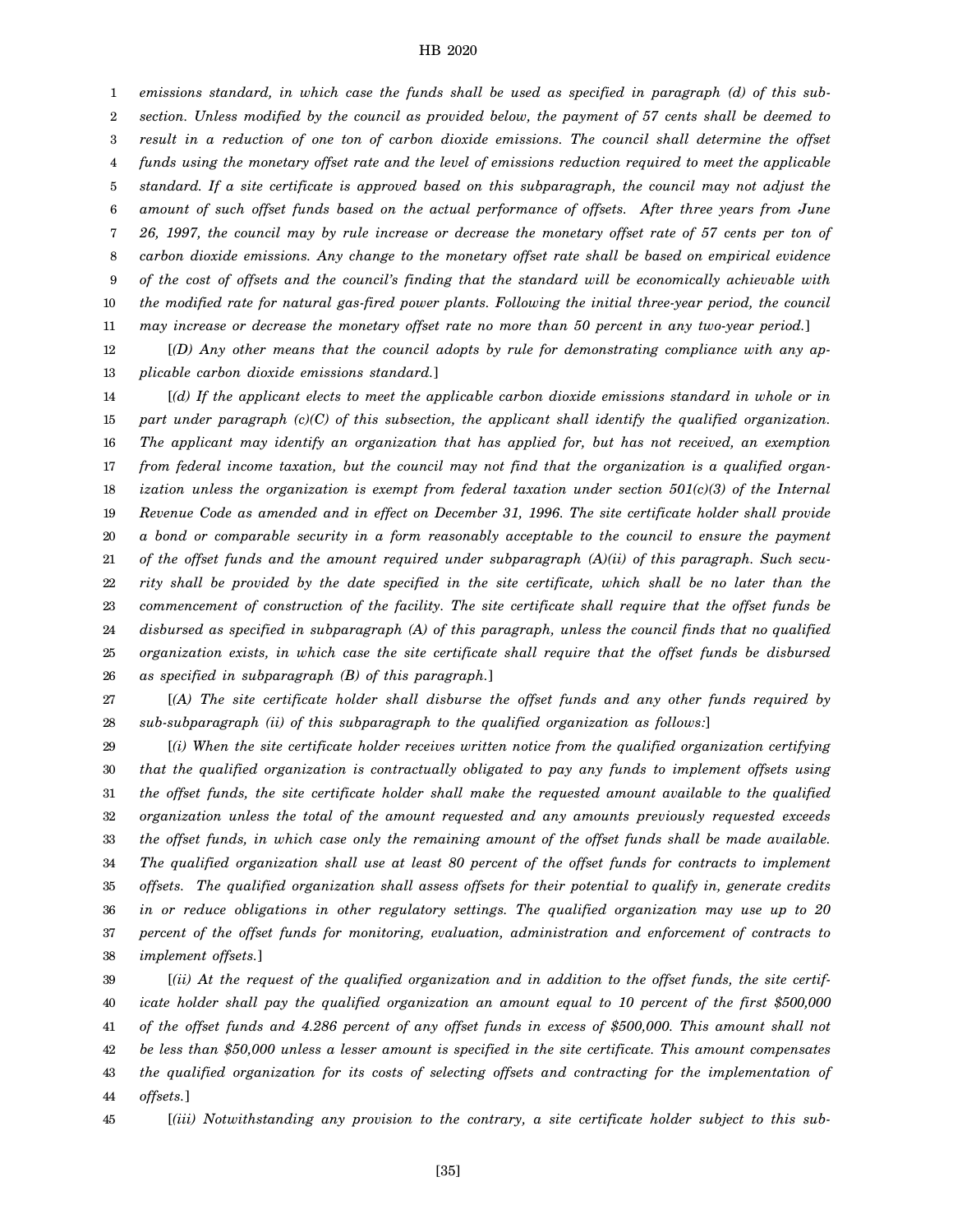1 2 3 4 5 6 *paragraph shall have no obligation with regard to offsets, the offset funds or the funds required by sub-subparagraph (ii) of this subparagraph other than to make available to the qualified organization the total amount required under paragraph (c) of this subsection and sub-subparagraph (ii) of this subparagraph, nor shall any nonperformance, negligence or misconduct on the part of the qualified organization be a basis for revocation of the site certificate or any other enforcement action by the council with respect to the site certificate holder.*]

7 8 9 10 11 12 13 14 15 16 17 18 19 20 21 22 23 24 25 26 27 28 29 [*(B) If the council finds there is no qualified organization, the site certificate holder shall select one or more offsets to be implemented pursuant to criteria established by the council. The site certificate holder shall give written notice of its selections to the council and to any person requesting notice. On petition by the State Department of Energy, or by any person adversely affected or aggrieved by the site certificate holder's selection of offsets, or on the council's own motion, the council may review such selection. The petition must be received by the council within 30 days of the date the notice of selection is placed in the United States mail, with first-class postage prepaid. The council shall approve the site certificate holder's selection unless it finds that the selection is not consistent with criteria established by the council. The site certificate holder shall contract to implement the selected offsets within 18 months after commencing construction of the facility unless good cause is shown requiring additional time. The contracts shall obligate the expenditure of at least 85 percent of the offset funds for the implementation of offsets. No more than 15 percent of the offset funds may be spent on monitoring, evaluation and enforcement of the contract to implement the selected offsets. The council's criteria for selection of offsets shall be based on the criteria set forth in paragraphs (b)(C) and (c)(B) of this subsection and may also consider the costs of particular types of offsets in relation to the expected benefits of such offsets. The council's criteria shall not require the site certificate holder to select particular offsets, and shall allow the site certificate holder a reasonable range of choices in selecting offsets. In addition, notwithstanding any other provision of this section, the site certificate holder's financial liability for implementation, monitoring, evaluation and enforcement of offsets pursuant to this subsection shall be limited to the amount of any offset funds not already contractually obligated. Nonperformance, negligence or misconduct by the entity or entities implementing, monitoring or evaluating the selected offset shall not be a basis for revocation of the site certificate or any other enforcement action by the council with respect to the site certificate holder.*]

30 31 32 33 34 [*(C) Every qualified organization that has received funds under this paragraph shall, at five-year intervals beginning on the date of receipt of such funds, provide the council with the information the council requests about the qualified organization's performance. The council shall evaluate the information requested and, based on such information, shall make any recommendations to the Legislative Assembly that the council deems appropriate.*]

35 [*(e) As used in this subsection:*]

36 37 38 [*(A) "Adjusted to ISO conditions" means carbon dioxide emissions and net electric power output as determined at 59 degrees Fahrenheit, 14.7 pounds per square inch atmospheric pressure and 60 percent humidity.*]

39 40 41 42 43 44 45 [*(B) "Base load gas plant" means a generating facility that is fueled by natural gas, except for periods during which an alternative fuel may be used and when such alternative fuel use shall not exceed 10 percent of expected fuel use in Btu, higher heating value, on an average annual basis, and where the applicant requests and the council adopts no condition in the site certificate for the generating facility that would limit hours of operation other than restrictions on the use of alternative fuel. The council shall assume a 100 percent capacity factor for such plants and a 30-year life for the plants for purposes of determining gross carbon dioxide emissions.*]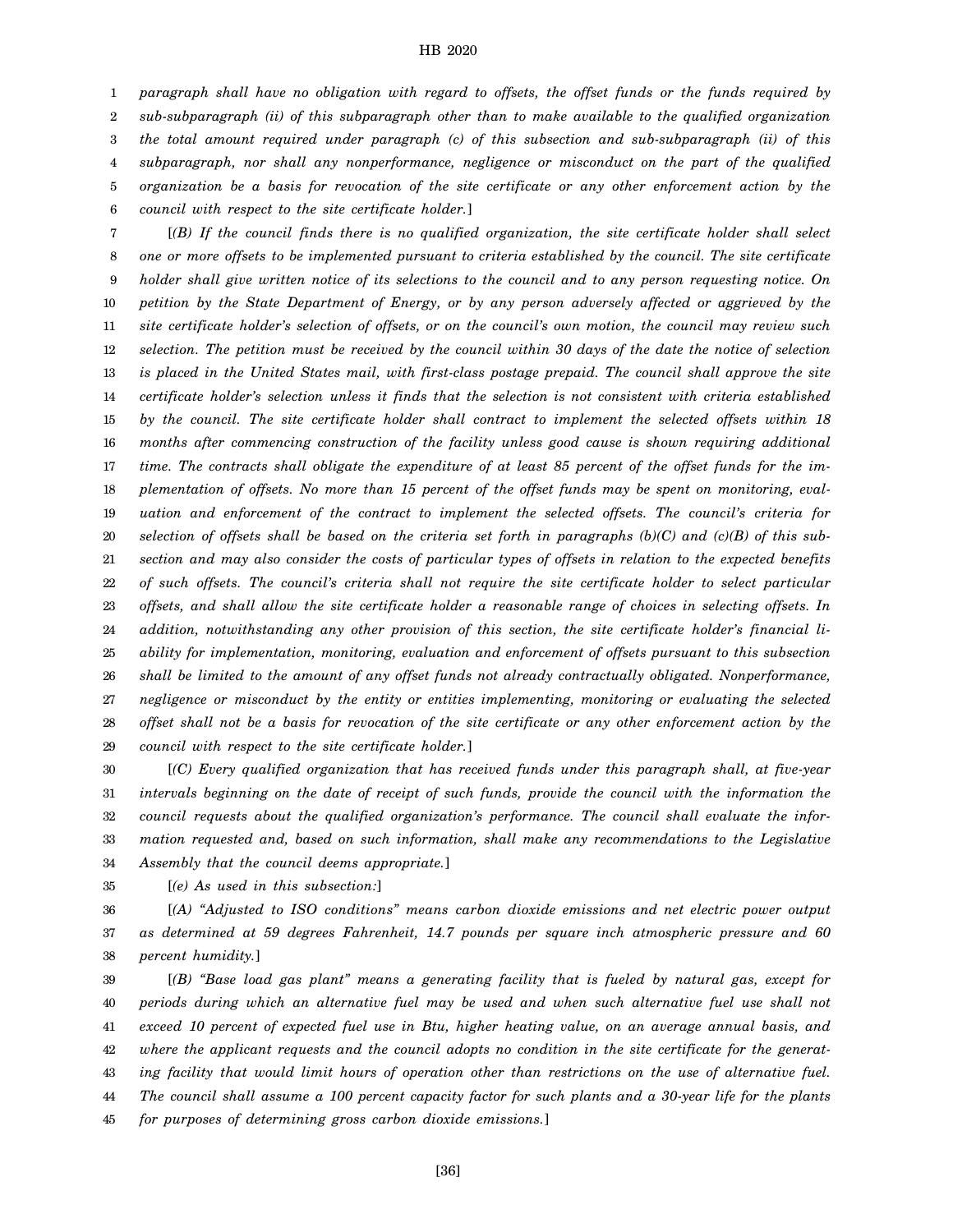1 2 [*(C) "Carbon dioxide equivalent" means the global warming potential of a greenhouse gas reflected in units of carbon dioxide.*]

3 4 [*(D) "Fossil-fueled power plant" means a generating facility that produces electric power from natural gas, petroleum, coal or any form of solid, liquid or gaseous fuel derived from such material.*]

5 6 [*(E) "Generating facility" means those energy facilities that are defined in ORS 469.300 (11)(a)(A), (B) and (D).*]

7 8 9 [*(F) "Global warming potential" means the determination of the atmospheric warming resulting from the release of a unit mass of a particular greenhouse gas in relation to the warming resulting from the release of the equivalent mass of carbon dioxide.*]

10 [*(G) "Greenhouse gas" means carbon dioxide, methane and nitrous oxide.*]

11 12 [*(H) "Gross carbon dioxide emissions" means the predicted carbon dioxide emissions of the proposed energy facility measured on a new and clean basis.*]

13 14 15 [*(I) "Net carbon dioxide emissions" means gross carbon dioxide emissions of the proposed energy facility, less carbon dioxide or other greenhouse gas emissions avoided, displaced or sequestered by any combination of cogeneration or offsets.*]

16 17 18 19 20 21 22 23 24 [*(J) "New and clean basis" means the average carbon dioxide emissions rate per hour and net electric power output of the energy facility, without degradation, as determined by a 100-hour test at full power completed during the first 12 months of commercial operation of the energy facility, with the results adjusted for the average annual site condition for temperature, barometric pressure and relative humidity and use of alternative fuels, and using a rate of 117 pounds of carbon dioxide per million Btu of natural gas fuel and a rate of 161 pounds of carbon dioxide per million Btu of distillate fuel, if such fuel use is proposed by the applicant. The council may by rule adjust the rate of pounds of carbon dioxide per million Btu for natural gas or distillate fuel. The council may by rule set carbon dioxide emissions rates for other fuels.*]

25 26 [*(K) "Nongenerating facility" means those energy facilities that are defined in ORS 469.300 (11)(a)(C) and (E) to (I).*]

27 28 [*(L) "Offset" means an action that will be implemented by the applicant, a third party or through the qualified organization to avoid, sequester or displace emissions.*]

29 30 [*(M) "Offset funds" means the amount of funds determined by the council to satisfy the applicable carbon dioxide emissions standard pursuant to paragraph (c)(C) of this subsection.*]

31 [*(N) "Qualified organization" means an entity that:*]

32 33 [*(i) Is exempt from federal taxation under section 501(c)(3) of the Internal Revenue Code as amended and in effect on December 31, 1996;*]

34 35 [*(ii) Either is incorporated in the State of Oregon or is a foreign corporation authorized to do business in the State of Oregon;*]

36 37 38 39 40 41 42 43 [*(iii) Has in effect articles of incorporation that require that offset funds received pursuant to this section are used for offsets that require that decisions on the use of the offset funds are made by a decision-making body composed of seven voting members of which three are appointed by the council, three are Oregon residents appointed by the Bullitt Foundation or an alternative environmental nonprofit organization named by the body, and one is appointed by the applicants for site certificates that are subject to paragraph (d) of this subsection and the holders of such site certificates, and that require nonvoting membership on the body for holders of site certificates that have provided funds not yet disbursed under paragraph (d)(A) of this subsection;*]

44 45 [*(iv) Has made available on an annual basis, beginning after the first year of operation, a signed opinion of an independent certified public accountant stating that the qualified organization's use of*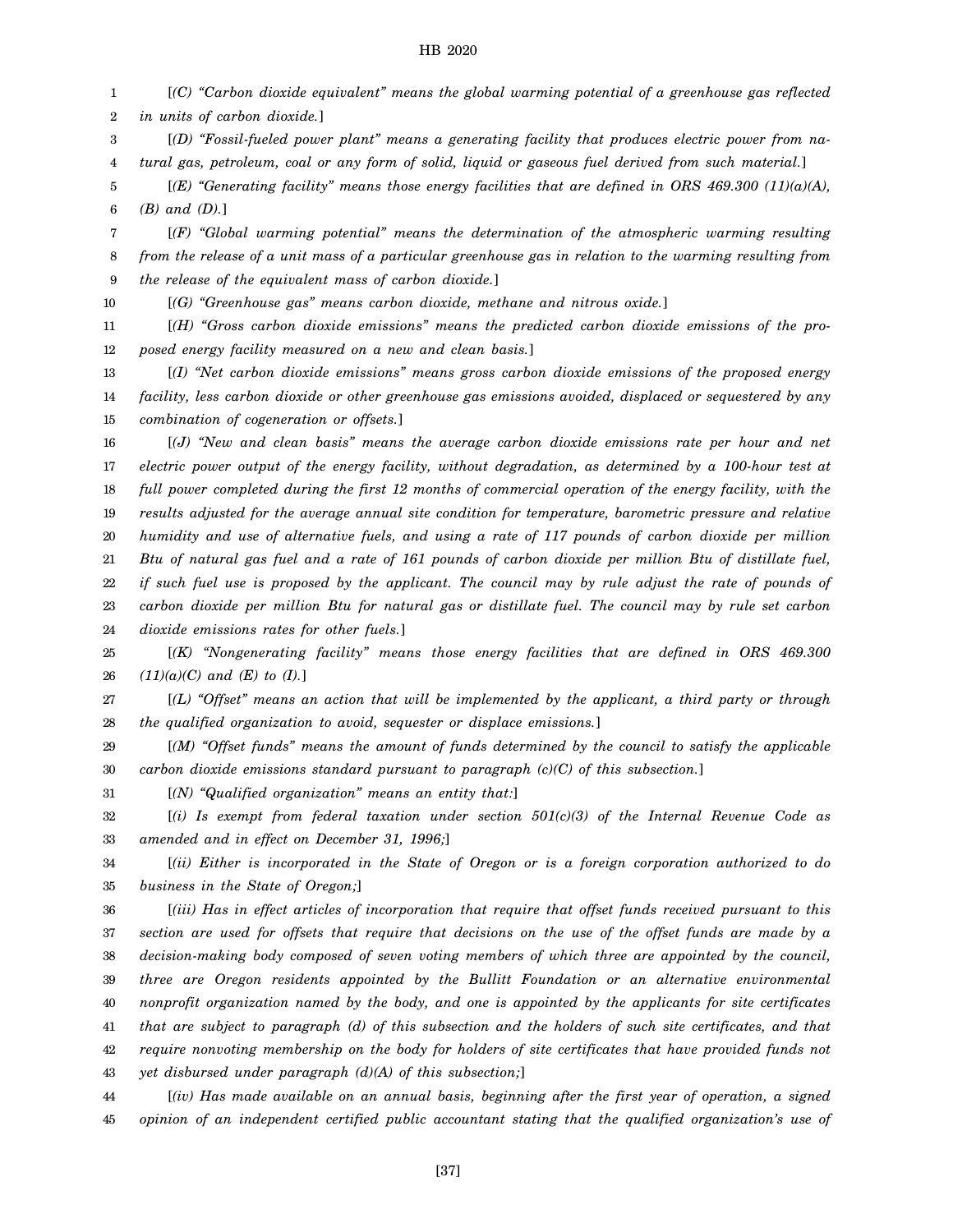1 *funds pursuant to this statute conforms with generally accepted accounting procedures except that the*

2 *qualified organization shall have one year to conform with generally accepted accounting principles in*

3 *the event of a nonconforming audit;*]

4 5 6 [*(v) Has to the extent applicable, except for good cause, entered into contracts obligating at least 60 percent of the offset funds to implement offsets within two years after the commencement of construction of the facility; and*]

7 8 [*(vi) Has to the extent applicable, except for good cause, complied with paragraph (d)(A)(i) of this subsection.*]

9 10 11 12 13 14 15 16 [*(3)*] **(2)** Except as provided in ORS 469.504 for land use compliance and except for those statutes and rules for which the decision on compliance has been delegated by the federal government to a state agency other than the council, the facility complies with all other Oregon statutes and administrative rules identified in the project order, as amended, as applicable to the issuance of a site certificate for the proposed facility. If compliance with applicable Oregon statutes and administrative rules, other than those involving federally delegated programs, would result in conflicting conditions in the site certificate, the council may resolve the conflict consistent with the public interest. A resolution may not result in the waiver of any applicable state statute.

17 18 [*(4)*] **(3)** The facility complies with the statewide planning goals adopted by the Land Conservation and Development Commission.

19 **SECTION 55.** ORS 469.501 is amended to read:

20 21 22 469.501. (1) The Energy Facility Siting Council shall adopt standards for the siting, construction, operation and retirement of facilities. The standards may address but need not be limited to the following subjects:

23 24 (a) The organizational, managerial and technical expertise of the applicant to construct and operate the proposed facility.

25 (b) Seismic hazards.

26 27 (c) Areas designated for protection by the state or federal government, including but not limited to monuments, wilderness areas, wildlife refuges, scenic waterways and similar areas.

28 (d) The financial ability and qualifications of the applicant.

29 30 (e) Effects of the facility, taking into account mitigation, on fish and wildlife, including threatened and endangered fish, wildlife or plant species.

31 32 33 (f) Impacts of the facility on historic, cultural or archaeological resources listed on, or determined by the State Historic Preservation Officer to be eligible for listing on, the National Register of Historic Places or the Oregon State Register of Historic Properties.

34 (g) Protection of public health and safety, including necessary safety devices and procedures.

35 (h) The accumulation, storage, disposal and transportation of nuclear waste.

36 (i) Impacts of the facility on recreation, scenic and aesthetic values.

37 (j) Reduction of solid waste and wastewater generation to the extent reasonably practicable.

38 39 (k) Ability of the communities in the affected area to provide sewers and sewage treatment, water, storm water drainage, solid waste management, housing, traffic safety, police and fire pro-

40 tection, health care and schools.

41 42 43 44 45 (L) The need for proposed nongenerating facilities [*as defined in ORS 469.503*], consistent with the state energy policy set forth in ORS 469.010 and 469.310. The council may consider least-cost plans when adopting a need standard or in determining whether an applicable need standard has been met. The council shall not adopt a standard requiring a showing of need or cost-effectiveness for generating facilities [*as defined in ORS 469.503*].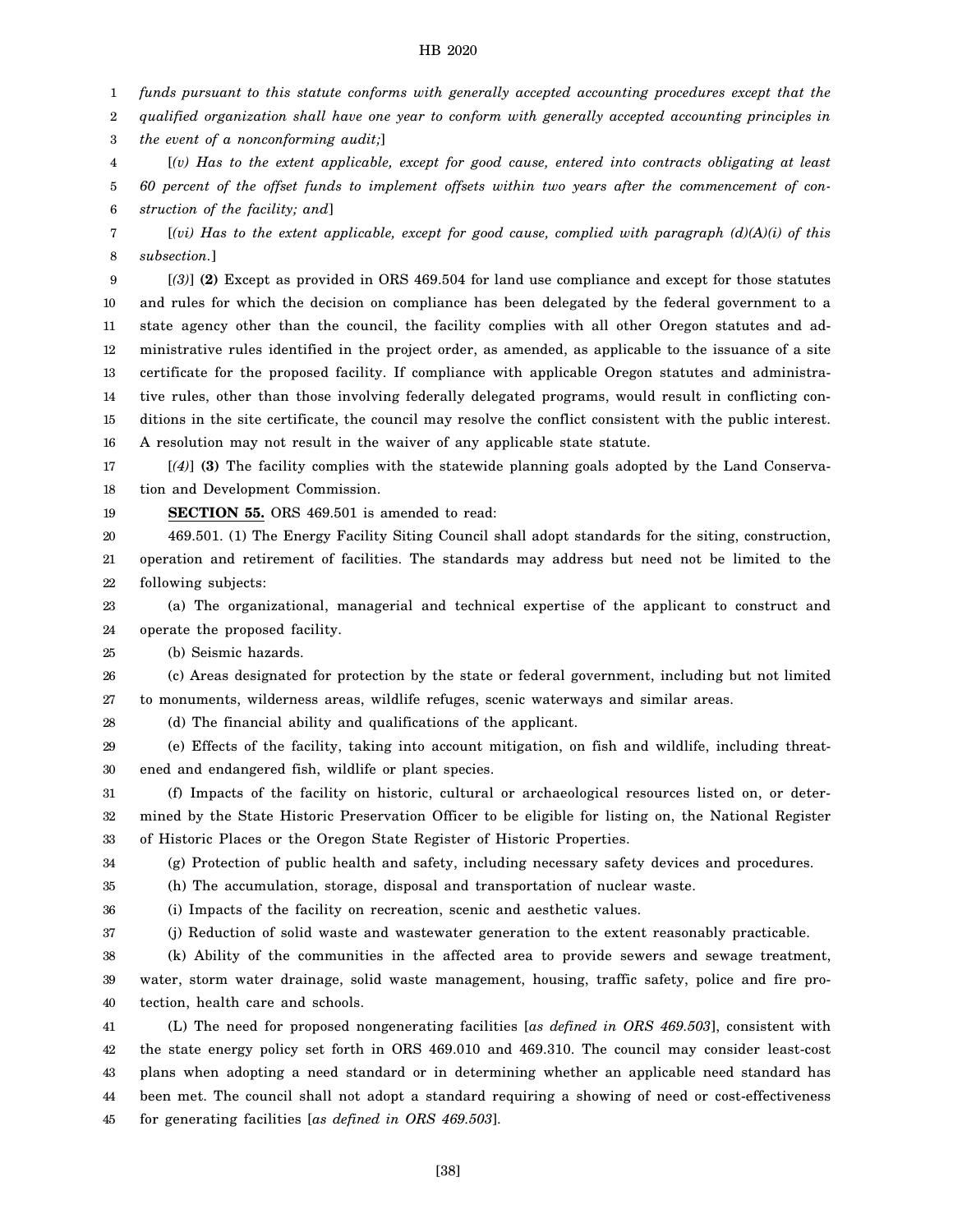1 2 (m) Compliance with the statewide planning goals adopted by the Land Conservation and Development Commission as specified by ORS 469.503.

3 (n) Soil protection.

4 5 6 [*(o) For energy facilities that emit carbon dioxide, the impacts of those emissions on climate change. For fossil-fueled power plants, as defined in ORS 469.503, the council shall apply a standard as provided for by ORS 469.503 (2).*]

7 8 9 (2) The council may adopt exemptions from any need standard adopted under subsection (1)(L) of this section if the exemption is consistent with the state's energy policy set forth in ORS 469.010 and 469.310.

10 11 12 13 (3)(a) The council may issue a site certificate for a facility that does not meet one or more of the applicable standards adopted under subsection (1) of this section if the council determines that the overall public benefits of the facility outweigh any adverse effects on a resource or interest protected by the applicable standards the facility does not meet.

14 15 (b) The council by rule shall specify the criteria by which the council makes the determination described in paragraph (a) of this subsection.

16 17 18 19 20 (4) Notwithstanding subsection (1) of this section, the council may not impose any standard developed under subsection (1)(b), (f), (j) or (k) of this section to approve or deny an application for an energy facility producing power from wind, solar or geothermal energy. However, the council may, to the extent it determines appropriate, apply any standards adopted under subsection (1)(b), (f), (j) or (k) of this section to impose conditions on any site certificate issued for any energy facility.

# 21

22 23 **(Transitional Provisions)**

24 25 26 27 28 29 **SECTION 56. (1) Notwithstanding ORS 469.401 (2), any conditions in a site certificate or amended site certificate issued before January 1, 2021, that are conditions related to any carbon dioxide emissions standard applicable pursuant to ORS 469.501 (o) (2017 Edition) or 469.503 (2017 Edition) or to rules adopted by the Energy Facility Siting Council pursuant to ORS 469.501 (o) (2017 Edition) or 469.503 (2017 Edition) cease to be enforceable on January 1, 2021.**

30 31 32 **(2) Any provision in a site certificate or amended site certificate for a generating facility issued before January 1, 2021, requiring the holder to demonstrate the need for the facility shall cease to be enforceable on January 1, 2021.**

33 34 35 36 37 38 39 **(3) Any site certificate amendment approved by the council on or after January 1, 2021, shall remove from the site certificate being amended all conditions and provisions rendered unenforceable by subsections (1) and (2) of this section. Notwithstanding ORS 469.405 or any council rule, the contested case hearing on a site certificate amendment subject to this subsection may not include hearing on amendments necessary to comply with this subsection. The provisions of the council's order relevant to compliance with this subsection is not subject to judicial review.**

40 41 42 43 44 45 **SECTION 57. The Energy Facility Siting Council shall, no later than January 1, 2022, complete rulemaking to amend or repeal any rules adopted by the council relating to the application of a carbon dioxide emissions standard to generating facilities or nongenerating facilities as necessary to bring the rules of the council into compliance with the amendments to ORS 469.501 (o) and 469.503 by sections 54 and 55 of this 2019 Act and the provisions of section 56 of this 2019 Act.**

[39]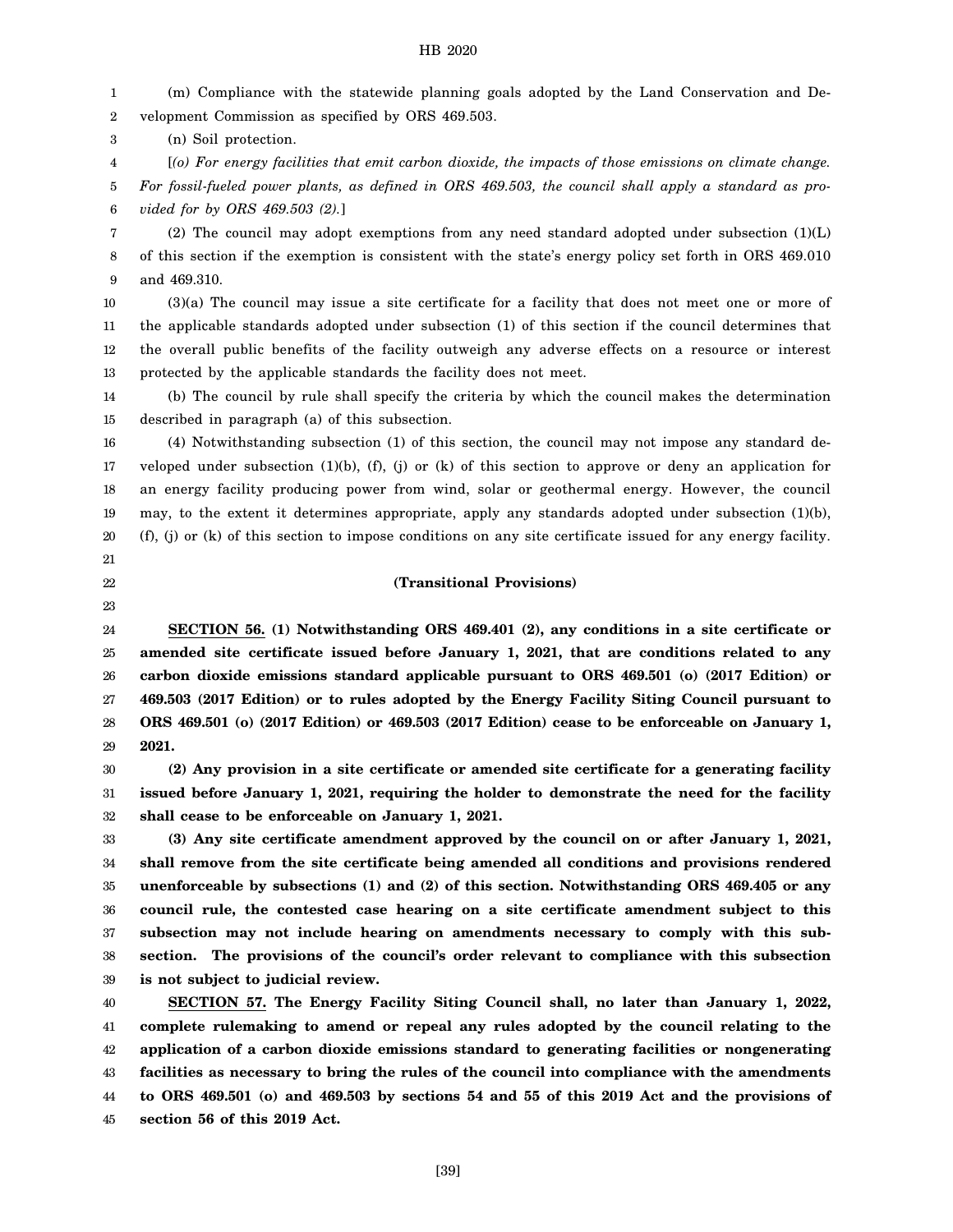1 2 **SECTION 58. (1) As used in this section and section 59 of this 2019 Act, "qualified organization" has the meaning given that term in ORS 469.503 (2)(e)(N) (2017 Edition).**

3 4 5 6 7 **(2) On or after the operative date of this section and the amendments to ORS 469.503 by section 54 of this 2019 Act and in accordance with the provisions of ORS 469.503 (2)(d) (2017 Edition), a qualified organization that, before the operative date of this section and the amendments to ORS 469.503 by section 54 of this 2019 Act, received payment of offset funds pursuant to ORS 469.503 (2)(c)(C) (2017 Edition):**

8 9 10 **(a) Shall use at least 80 percent of the offset funds for contracts to implement offsets and assess offsets for their potential to qualify in, generate credits in or reduce obligations in other regulatory settings;**

11 12 **(b) May use up to 20 percent of the offset funds for monitoring, evaluating, administering and enforcing contracts to implement offsets; and**

13 14 15 16 17 18 19 **(c) Shall, at five-year intervals beginning on the date of the receipt of the offset funds and ending the year after the year that the qualified organization in no longer involved in the investment of offset funds received pursuant to ORS 469.503 (2)(c)(C) (2017 Edition), provide the Energy Facility Siting Council with the information the council requests about the qualified organization's performance. The council shall evaluate the information requested and, based on the information, shall make any recommendations to the Legislative Assembly that the council deems appropriate.**

20 21 22 23 24 **SECTION 59. Section 58 of this 2019 Act is repealed on the date that the Legislative Counsel receives written notice from the Energy Facility Siting Council that the council has confirmed that all qualified organizations that received payment of offset funds pursuant to ORS 469.503 (2)(c)(C) (2017 Edition) have ceased to be involved in the investment of the offset funds.**

25 26

27

29 30 31

## **(Repeal)**

28 **SECTION 60. ORS 469.409 is repealed.**

# **(Conforming Amendments)**

32 **SECTION 61.** ORS 469.300 is amended to read:

33 34 469.300. As used in ORS 469.300 to 469.563, 469.590 to 469.619, 469.930 and 469.992, unless the context requires otherwise:

35 36 (1) "Applicant" means any person who makes application for a site certificate in the manner provided in ORS 469.300 to 469.563, 469.590 to 469.619, 469.930 and 469.992.

37 38 39 40 (2) "Application" means a request for approval of a particular site or sites for the construction and operation of an energy facility or the construction and operation of an additional energy facility upon a site for which a certificate has already been issued, filed in accordance with the procedures established pursuant to ORS 469.300 to 469.563, 469.590 to 469.619, 469.930 and 469.992.

41 42 43 44 (3) "Associated transmission lines" means new transmission lines constructed to connect an energy facility to the first point of junction of such transmission line or lines with either a power distribution system or an interconnected primary transmission system or both or to the Northwest Power Grid.

45

(4) "Average electric generating capacity" means the peak generating capacity of the facility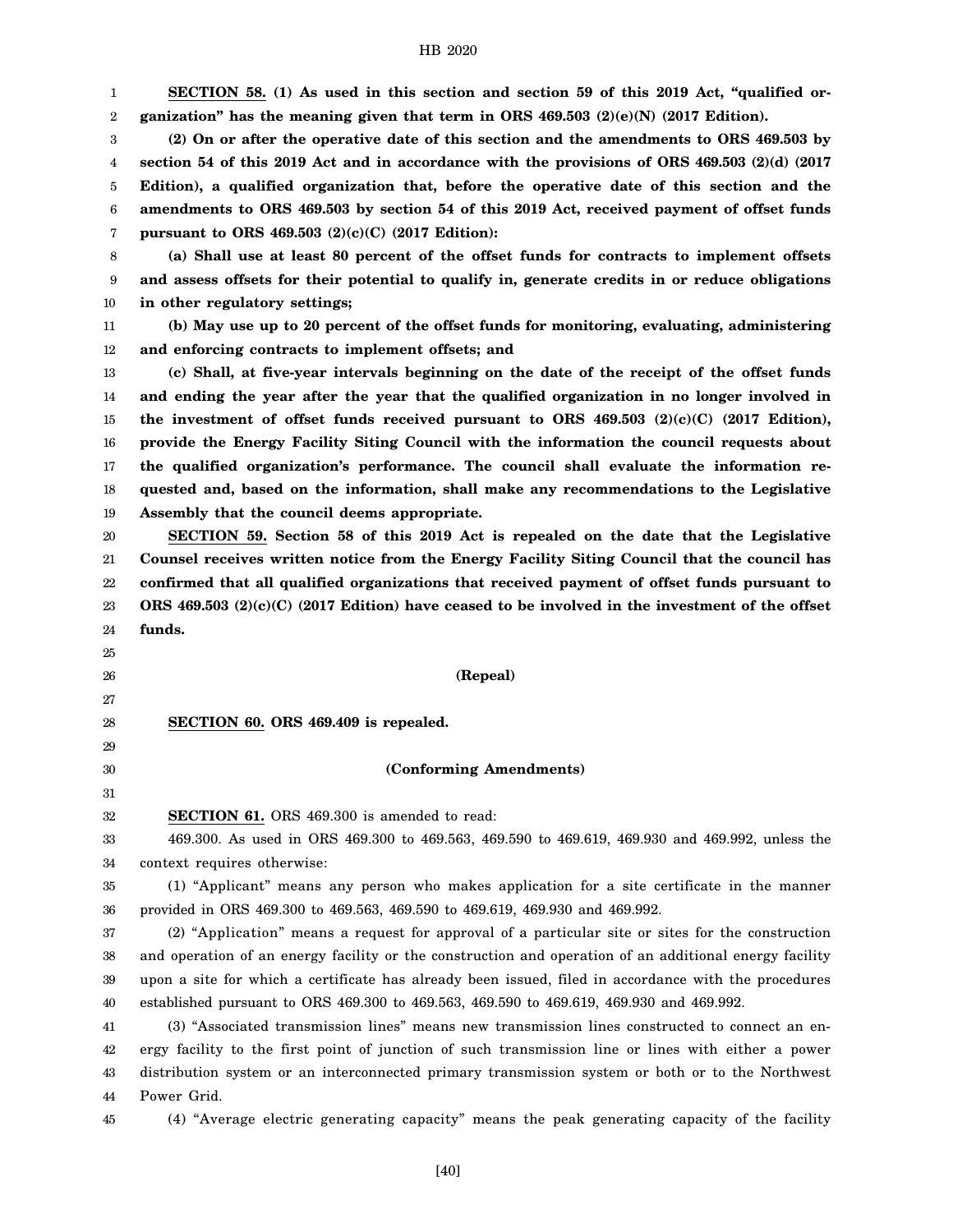1 divided by one of the following factors:

2 (a) For wind facilities, 3.00;

3 (b) For geothermal energy facilities, 1.11; or

4 (c) For all other energy facilities, 1.00.

5 6 (5) "Combustion turbine power plant" means a thermal power plant consisting of one or more fuel-fired combustion turbines and any associated waste heat combined cycle generators.

7 8 (6) "Construction" means work performed on a site, excluding surveying, exploration or other activities to define or characterize the site, the cost of which exceeds \$250,000.

9 (7) "Council" means the Energy Facility Siting Council established under ORS 469.450.

10

(8) "Department" means the State Department of Energy created under ORS 469.030.

11 12 (9) "Director" means the Director of the State Department of Energy appointed under ORS 469.040.

13 14 15 16 (10) "Electric utility" means persons, regulated electrical companies, people's utility districts, joint operating agencies, electric cooperatives, municipalities or any combination thereof, engaged in or authorized to engage in the business of generating, supplying, transmitting or distributing electric energy.

17 (11)(a) "Energy facility" means any of the following:

18 19 (A) An electric power generating plant with a nominal electric generating capacity of 25 megawatts or more, including but not limited to:

20 (i) Thermal power;

21 (ii) Combustion turbine power plant; or

22 (iii) Solar thermal power plant.

23 (B) A nuclear installation as defined in this section.

24 25 (C) A high voltage transmission line of more than 10 miles in length with a capacity of 230,000 volts or more to be constructed in more than one city or county in this state, but excluding:

26 27 (i) Lines proposed for construction entirely within 500 feet of an existing corridor occupied by high voltage transmission lines with a capacity of 230,000 volts or more; and

28 29 (ii) Lines of 57,000 volts or more that are rebuilt and upgraded to 230,000 volts along the same right of way.

30 (D) A solar photovoltaic power generation facility using more than:

31 (i) 100 acres located on high-value farmland as defined in ORS 195.300;

32 33 34 35 (ii) 100 acres located on land that is predominantly cultivated or that, if not cultivated, is predominantly composed of soils that are in capability classes I to IV, as specified by the National Cooperative Soil Survey operated by the Natural Resources Conservation Service of the United States Department of Agriculture; or

36 (iii) 320 acres located on any other land.

37 (E) A pipeline that is:

38 39 40 41 (i) At least six inches in diameter, and five or more miles in length, used for the transportation of crude petroleum or a derivative thereof, liquefied natural gas, a geothermal energy form in a liquid state or other fossil energy resource, excluding a pipeline conveying natural or synthetic gas; (ii) At least 16 inches in diameter, and five or more miles in length, used for the transportation

42 of natural or synthetic gas, but excluding:

43 44 (I) A pipeline proposed for construction of which less than five miles of the pipeline is more than 50 feet from a public road, as defined in ORS 368.001; or

45 (II) A parallel or upgraded pipeline up to 24 inches in diameter that is constructed within the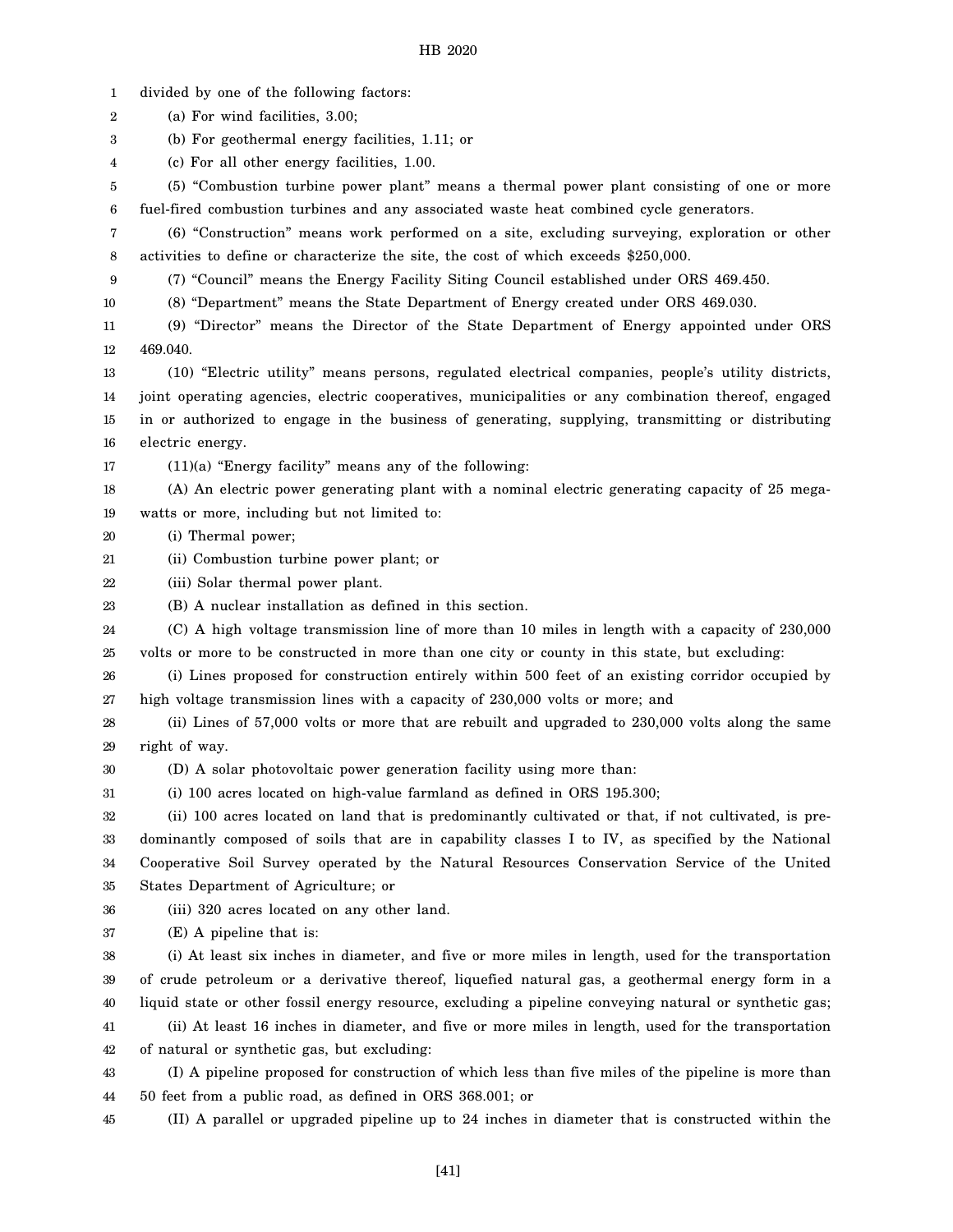1 same right of way as an existing 16-inch or larger pipeline that has a site certificate, if all studies

2 3 and necessary mitigation conducted for the existing site certificate meet or are updated to meet current site certificate standards; or

4 5 6 (iii) At least 16 inches in diameter and five or more miles in length used to carry a geothermal energy form in a gaseous state but excluding a pipeline used to distribute heat within a geothermal heating district established under ORS chapter 523.

7 8 9 (F) A synthetic fuel plant which converts a natural resource including, but not limited to, coal or oil to a gas, liquid or solid product intended to be used as a fuel and capable of being burned to produce the equivalent of two billion Btu of heat a day.

10 11 12 (G) A plant which converts biomass to a gas, liquid or solid product, or combination of such products, intended to be used as a fuel and if any one of such products is capable of being burned to produce the equivalent of six billion Btu of heat a day.

13 14 (H) A storage facility for liquefied natural gas constructed after September 29, 1991, that is designed to hold at least 70,000 gallons.

15 16 17 18 (I) A surface facility related to an underground gas storage reservoir that, at design injection or withdrawal rates, will receive or deliver more than 50 million cubic feet of natural or synthetic gas per day, or require more than 4,000 horsepower of natural gas compression to operate, but excluding:

19 (i) The underground storage reservoir;

43

20 (ii) The injection, withdrawal or monitoring wells and individual wellhead equipment; and

21 22 (iii) An underground gas storage reservoir into which gas is injected solely for testing or reservoir maintenance purposes or to facilitate the secondary recovery of oil or other hydrocarbons.

23 24 25 (J) An electric power generating plant with an average electric generating capacity of 35 megawatts or more if the power is produced from geothermal or wind energy at a single energy facility or within a single energy generation area.

26 27 28 (b) "Energy facility" does not include a hydroelectric facility or an energy facility under paragraph (a)(A)(iii) or (D) of this subsection that is established on the site of a decommissioned United States Air Force facility that has adequate transmission capacity to serve the energy facility.

29 30 31 32 33 34 35 36 37 (12) "Energy generation area" means an area within which the effects of two or more small generating plants may accumulate so the small generating plants have effects of a magnitude similar to a single generating plant of 35 megawatts average electric generating capacity or more. An "energy generation area" for facilities using a geothermal resource and covered by a unit agreement, as provided in ORS 522.405 to 522.545 or by federal law, shall be defined in that unit agreement. If no such unit agreement exists, an energy generation area for facilities using a geothermal resource shall be the area that is within two miles, measured from the electrical generating equipment of the facility, of an existing or proposed geothermal electric power generating plant, not including the site of any other such plant not owned or controlled by the same person.

38 39 40 41 42 (13) "Extraordinary nuclear occurrence" means any event causing a discharge or dispersal of source material, special nuclear material or by-product material as those terms are defined in ORS 453.605, from its intended place of confinement off-site, or causing radiation levels off-site, that the United States Nuclear Regulatory Commission or its successor determines to be substantial and to have resulted in or to be likely to result in substantial damages to persons or property off-site.

(14) "Facility" means an energy facility together with any related or supporting facilities.

44 45 **(15) "Generating facility" means those energy facilities that are defined in subsection (11)(a)(A), (B) and (D) of this section.**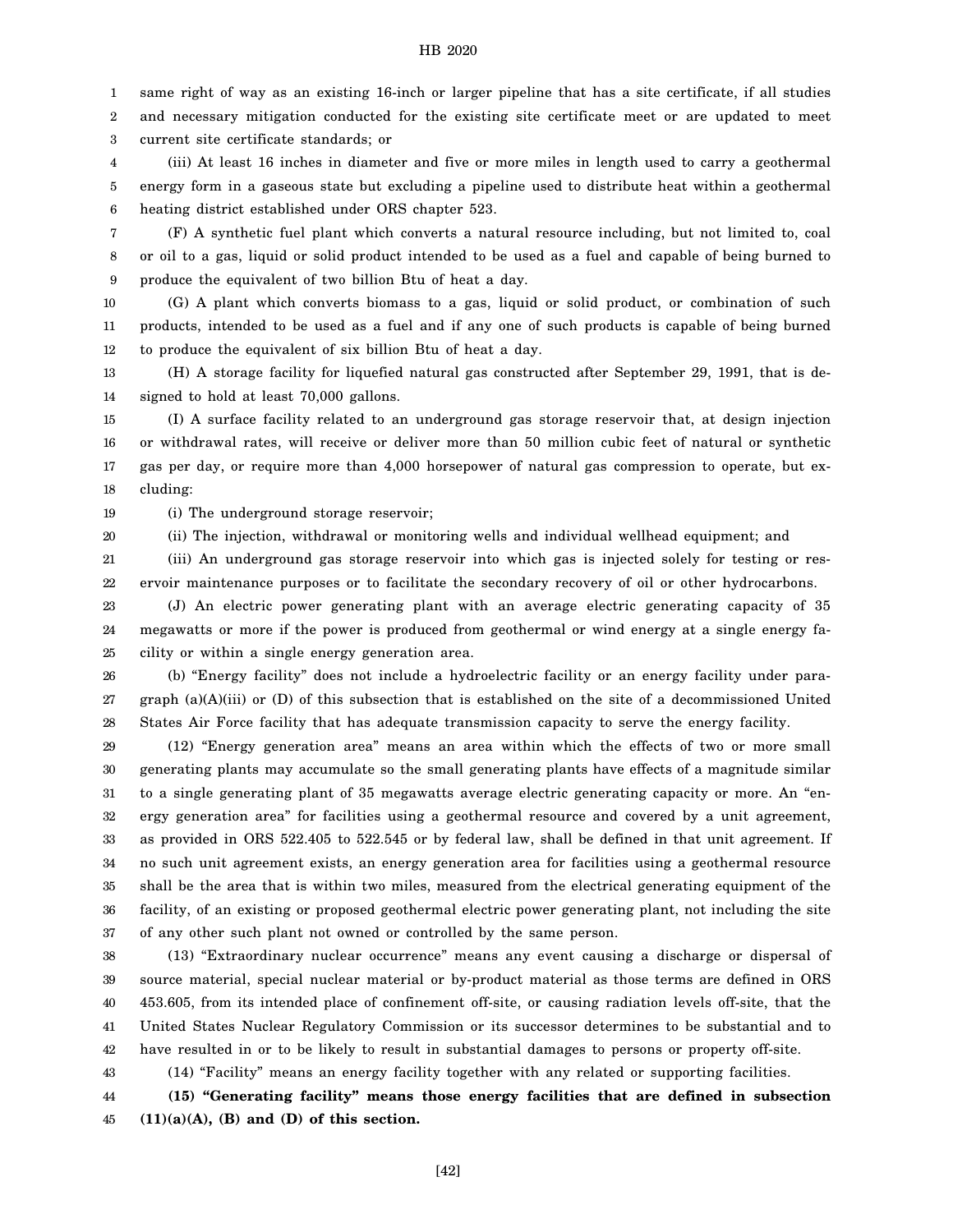1 2 [*(15)*] **(16)** "Geothermal reservoir" means an aquifer or aquifers containing a common geothermal fluid.

3 [*(16)*] **(17)** "Local government" means a city or county.

4 5 6 [*(17)*] **(18)** "Nominal electric generating capacity" means the maximum net electric power output of an energy facility based on the average temperature, barometric pressure and relative humidity at the site during the times of the year when the facility is intended to operate.

7 **(19) "Nongenerating facility" means those energy facilities that are defined in subsection (11)(a)(C) and (E) to (I) of this section.**

8

9 10 11 12 [*(18)*] **(20)** "Nuclear incident" means any occurrence, including an extraordinary nuclear occurrence, that results in bodily injury, sickness, disease, death, loss of or damage to property or loss of use of property due to the radioactive, toxic, explosive or other hazardous properties of source material, special nuclear material or by-product material as those terms are defined in ORS 453.605.

13 14 15 16 [*(19)*] **(21)** "Nuclear installation" means any power reactor, nuclear fuel fabrication plant, nuclear fuel reprocessing plant, waste disposal facility for radioactive waste, and any facility handling that quantity of fissionable materials sufficient to form a critical mass. "Nuclear installation" does not include any such facilities that are part of a thermal power plant.

17 18 19 [*(20)*] **(22)** "Nuclear power plant" means an electrical or any other facility using nuclear energy with a nominal electric generating capacity of 25 megawatts or more, for generation and distribution of electricity, and associated transmission lines.

20 21 22 [*(21)*] **(23)** "Person" means an individual, partnership, joint venture, private or public corporation, association, firm, public service company, political subdivision, municipal corporation, government agency, people's utility district, or any other entity, public or private, however organized.

23 24 [*(22)*] **(24)** "Project order" means the order, including any amendments, issued by the State Department of Energy under ORS 469.330.

25 26 27 28 29 30 31  $[(23)(a)]$  (25)(a) "Radioactive waste" means all material which is discarded, unwanted or has no present lawful economic use, and contains mined or refined naturally occurring isotopes, accelerator produced isotopes and by-product material, source material or special nuclear material as those terms are defined in ORS 453.605. The term does not include those radioactive materials identified in OAR 345-50-020, 345-50-025 and 345-50-035, adopted by the council on December 12, 1978, and revised periodically for the purpose of adding additional isotopes which are not referred to in OAR 345-50 as presenting no significant danger to the public health and safety.

32 33 34 (b) Notwithstanding paragraph (a) of this subsection, "radioactive waste" does not include uranium mine overburden or uranium mill tailings, mill wastes or mill by-product materials as those terms are defined in Title 42, United States Code, section 2014, on June 25, 1979.

35 36 37 38 39 40 [*(24)*] **(26)** "Related or supporting facilities" means any structure, proposed by the applicant, to be constructed or substantially modified in connection with the construction of an energy facility, including associated transmission lines, reservoirs, storage facilities, intake structures, road and rail access, pipelines, barge basins, office or public buildings, and commercial and industrial structures. "Related or supporting facilities" does not include geothermal or underground gas storage reservoirs, production, injection or monitoring wells or wellhead equipment or pumps.

41 42 [*(25)*] **(27)** "Site" means any proposed location of an energy facility and related or supporting facilities.

43 44 45 [*(26)*] **(28)** "Site certificate" means the binding agreement between the State of Oregon and the applicant, authorizing the applicant to construct and operate a facility on an approved site, incorporating all conditions imposed by the council on the applicant.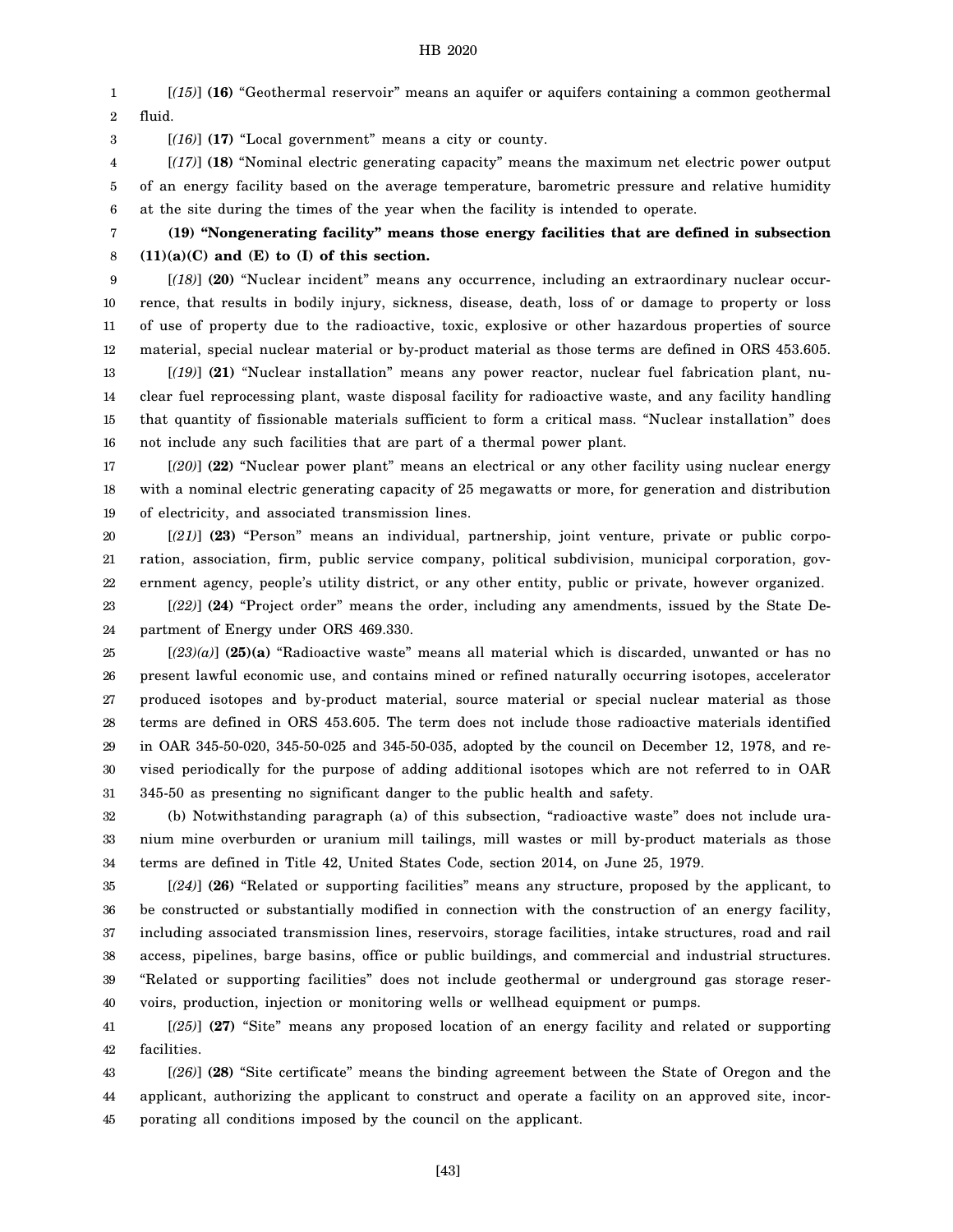1 2 3 4 5 6 [*(27)*] **(29)** "Thermal power plant" means an electrical facility using any source of thermal energy with a nominal electric generating capacity of 25 megawatts or more, for generation and distribution of electricity, and associated transmission lines, including but not limited to a nuclear-fueled, geothermal-fueled or fossil-fueled power plant, but not including a portable power plant the principal use of which is to supply power in emergencies. "Thermal power plant" includes a nuclear-fueled thermal power plant that has ceased to operate.

7 8 [*(28)*] **(30)** "Transportation" means the transport within the borders of the State of Oregon of radioactive material destined for or derived from any location.

9 10 11 12 [*(29)*] **(31)** "Underground gas storage reservoir" means any subsurface sand, strata, formation, aquifer, cavern or void, whether natural or artificially created, suitable for the injection, storage and withdrawal of natural gas or other gaseous substances. "Underground gas storage reservoir" includes a pool as defined in ORS 520.005.

13 [*(30)*] **(32)** "Utility" includes:

14 15 16 (a) A person, a regulated electrical company, a people's utility district, a joint operating agency, an electric cooperative, municipality or any combination thereof, engaged in or authorized to engage in the business of generating, transmitting or distributing electric energy;

17 18 (b) A person or public agency generating electric energy from an energy facility for its own consumption; and

19

20 (c) A person engaged in this state in the transmission or distribution of natural or synthetic gas. [*(31)*] **(33)** "Waste disposal facility" means a geographical site in or upon which radioactive

21 22 23 24 25 26 27 28 waste is held or placed but does not include a site at which radioactive waste used or generated pursuant to a license granted under ORS 453.635 is stored temporarily, a site of a thermal power plant used for the temporary storage of radioactive waste from that plant for which a site certificate has been issued pursuant to this chapter or a site used for temporary storage of radioactive waste from a reactor operated by a college, university or graduate center for research purposes and not connected to the Northwest Power Grid. As used in this subsection, "temporary storage" includes storage of radioactive waste on the site of a nuclear-fueled thermal power plant for which a site certificate has been issued until a permanent storage site is available by the federal government.

29

**SECTION 62.** ORS 469.310 is amended to read:

30 31 32 33 34 35 36 37 38 39 40 41 42 43 469.310. In the interests of the public health and the welfare of the people of this state, it is the declared public policy of this state that the siting, construction and operation of energy facilities shall be accomplished in a manner consistent with protection of the public health and safety and in compliance with the energy policy and air, water, solid waste, land use and other environmental protection policies of this state. It is, therefore, the purpose of ORS 469.300 to 469.563, 469.590 to 469.619, 469.930 and 469.992 to exercise the jurisdiction of the State of Oregon to the maximum extent permitted by the United States Constitution and to establish in cooperation with the federal government a comprehensive system for the siting, monitoring and regulating of the location, construction and operation of all energy facilities in this state. It is furthermore the policy of this state, notwithstanding ORS 469.010 (2)(f) and the definition of cost-effective in ORS 469.020, that the need for new generating facilities[*, as defined in ORS 469.503,*] is sufficiently addressed by reliance on competition in the market rather than by consideration of cost-effectiveness and shall not be a matter requiring determination by the Energy Facility Siting Council in the siting of a generating facility[*, as defined in ORS 469.503*].

44 **SECTION 63.** ORS 469.373 is amended to read:

45 469.373. (1) Notwithstanding the expedited review process established pursuant to ORS 469.370,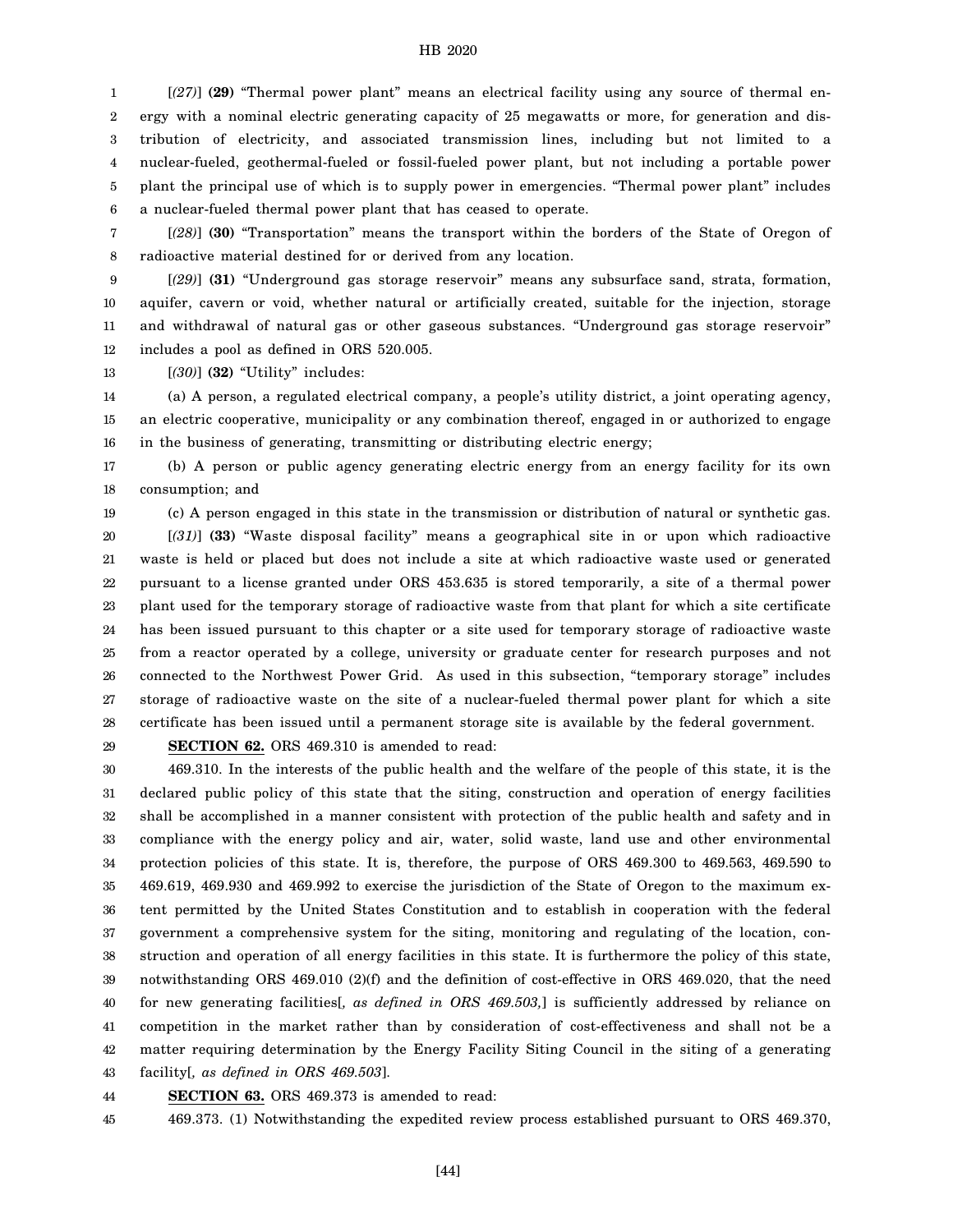1 an applicant may apply under the provisions of this section for expedited review of an application

2 for a site certificate for an energy facility if the energy facility:

3 4 5 (a) Is a combustion turbine energy facility fueled by natural gas or is a reciprocating engine fueled by natural gas, including an energy facility that uses petroleum distillate fuels for backup power generation;

6 7 (b) Is a permitted or conditional use allowed under an applicable local acknowledged comprehensive plan, land use regulation or federal land use plan, and is located:

8 (A) At or adjacent to an existing energy facility; or

9 (B)(i) At, adjacent to or in close proximity to an existing industrial use; and

10 (ii) In an area currently zoned or designated for industrial use;

11 12 13 (c)(A) Requires no more than three miles of associated transmission lines or three miles of new natural gas pipelines outside of existing rights of way for transmission lines or natural gas pipelines; or

14 15 16 (B) Imposes, in the determination of the Energy Facility Siting Council, no significant impact in the locating of associated transmission lines or new natural gas pipelines outside of existing rights of way;

17 (d) Requires no new water right or water right transfer; **and**

18 19 20 21 [*(e) Provides funds to a qualified organization in an amount determined by the council to be sufficient to produce any required reduction in emissions as specified in ORS 469.503 (2)(c)(C) and in rules adopted under ORS 469.503 for the total carbon dioxide emissions produced by the energy facility for the life of the energy facility; and*]

22 23 24 25 26 27 28 [*(f)(A)*] **(e)(A)** Discharges process wastewater to a wastewater treatment facility that has an existing National Pollutant Discharge Elimination System permit, can obtain an industrial pretreatment permit, if needed, within the expedited review process time frame and has written confirmation from the wastewater facility permit holder that the additional wastewater load will be accommodated by the facility without resulting in a significant thermal increase in the facility effluent or without requiring any changes to the wastewater facility National Pollutant Discharge Elimination System permit;

29 30 31 (B) Plans to discharge process wastewater to a wastewater treatment facility owned by a municipal corporation that will accommodate the wastewater from the energy facility and supplies evidence from the municipal corporation that:

32 33 34 (i) The municipal corporation has included, or intends to include, the process wastewater load from the energy facility in an application for a National Pollutant Discharge Elimination System permit; and

35 36 (ii) All conditions required of the energy facility to allow the discharge of process wastewater from the energy facility will be satisfied; or

37 38 39 40 (C) Obtains a National Pollutant Discharge Elimination System or water pollution control facility permit for process wastewater disposal, supplies evidence to support a finding that the discharge can likely be permitted within the expedited review process time frame and that the discharge will not require:

41 42 (i) A new National Pollutant Discharge Elimination System permit, except for a storm water general permit for construction activities; or

43 44 (ii) A change in any effluent limit or discharge location under an existing National Pollutant Discharge Elimination System or water pollution control facility permit.

45 (2) An applicant seeking expedited review under this section shall submit documentation to the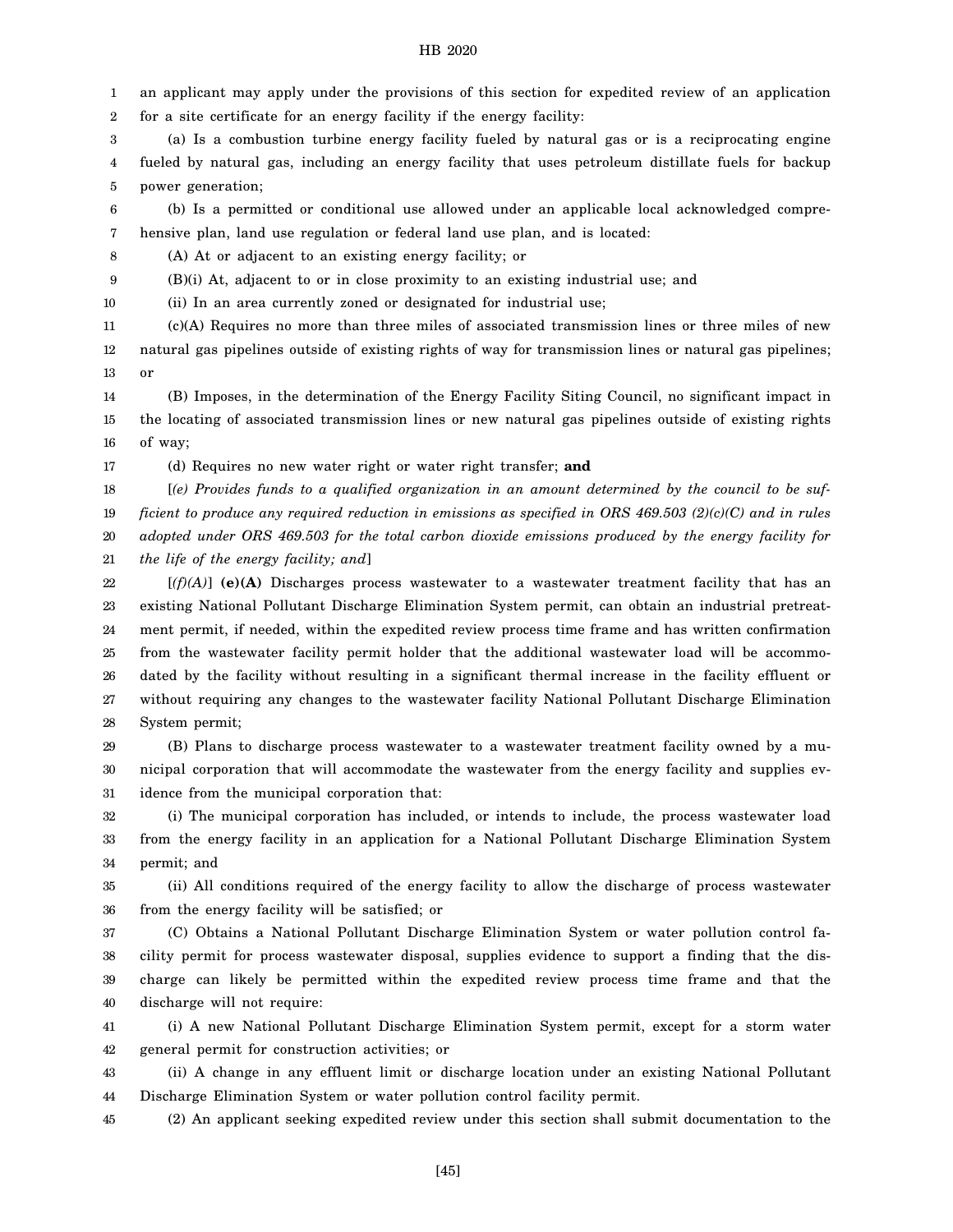1 2 3 4 State Department of Energy, prior to the submission of an application for a site certificate, that demonstrates that the energy facility meets the qualifications set forth in subsection (1) of this section. The department shall determine, within 14 days of receipt of the documentation, on a preliminary, nonbinding basis, whether the energy facility qualifies for expedited review.

5 6 7 8 9 10 11 12 13 (3) If the department determines that the energy facility preliminarily qualifies for expedited review, the applicant may submit an application for expedited review. Within 30 days after the date that the application for expedited review is submitted, the department shall determine whether the application is complete. If the department determines that the application is complete, the application shall be deemed filed on the date that the department sends the applicant notice of its determination. If the department determines that the application is not complete, the department shall notify the applicant of the deficiencies in the application and shall deem the application filed on the date that the department determines that the application is complete. The department or the council may request additional information from the applicant at any time.

14 15 16 17 18 19 20 (4) The State Department of Energy shall send a copy of a filed application to the Department of Environmental Quality, the Water Resources Department, the State Department of Fish and Wildlife, the State Department of Geology and Mineral Industries, the State Department of Agriculture, the Department of Land Conservation and Development, the Public Utility Commission and any other state agency, city, county or political subdivision of the state that has regulatory or advisory responsibility with respect to the proposed energy facility. The State Department of Energy shall send with the copy of the filed application a notice specifying that:

21 22 23 24 25 (a) In the event the council issues a site certificate for the energy facility, the site certificate will bind the state and all counties, cities and political subdivisions in the state as to the approval of the site, the construction of the energy facility and the operation of the energy facility, and that after the issuance of a site certificate, all permits, licenses and certificates addressed in the site certificate must be issued as required by ORS 469.401 (3); and

26 27 28 29 30 31 32 (b) The comments and recommendations of state agencies, counties, cities and political subdivisions concerning whether the proposed energy facility complies with any statute, rule or local ordinance that the state agency, county, city or political subdivision would normally administer in determining whether a permit, license or certificate required for the construction or operation of the energy facility should be approved will be considered only if the comments and recommendations are received by the department within a reasonable time after the date the application and notice of the application are sent by the department.

33 34 (5) Within 90 days after the date that the application was filed, the department shall issue a draft proposed order setting forth:

35

(a) A description of the proposed energy facility;

36 37 (b) A list of the permits, licenses and certificates that are addressed in the application and that are required for the construction or operation of the proposed energy facility;

38 39 40 (c) A list of the statutes, rules and local ordinances that are the standards and criteria for approval of any permit, license or certificate addressed in the application and that are required for the construction or operation of the proposed energy facility; and

41 42 (d) Proposed findings specifying how the proposed energy facility complies with the applicable standards and criteria for approval of a site certificate.

43 44 45 (6) The council shall review the application for site certification in the manner set forth in subsections (7) to (10) of this section and shall issue a site certificate for the facility if the council determines that the facility, with any required conditions to the site certificate, will comply with: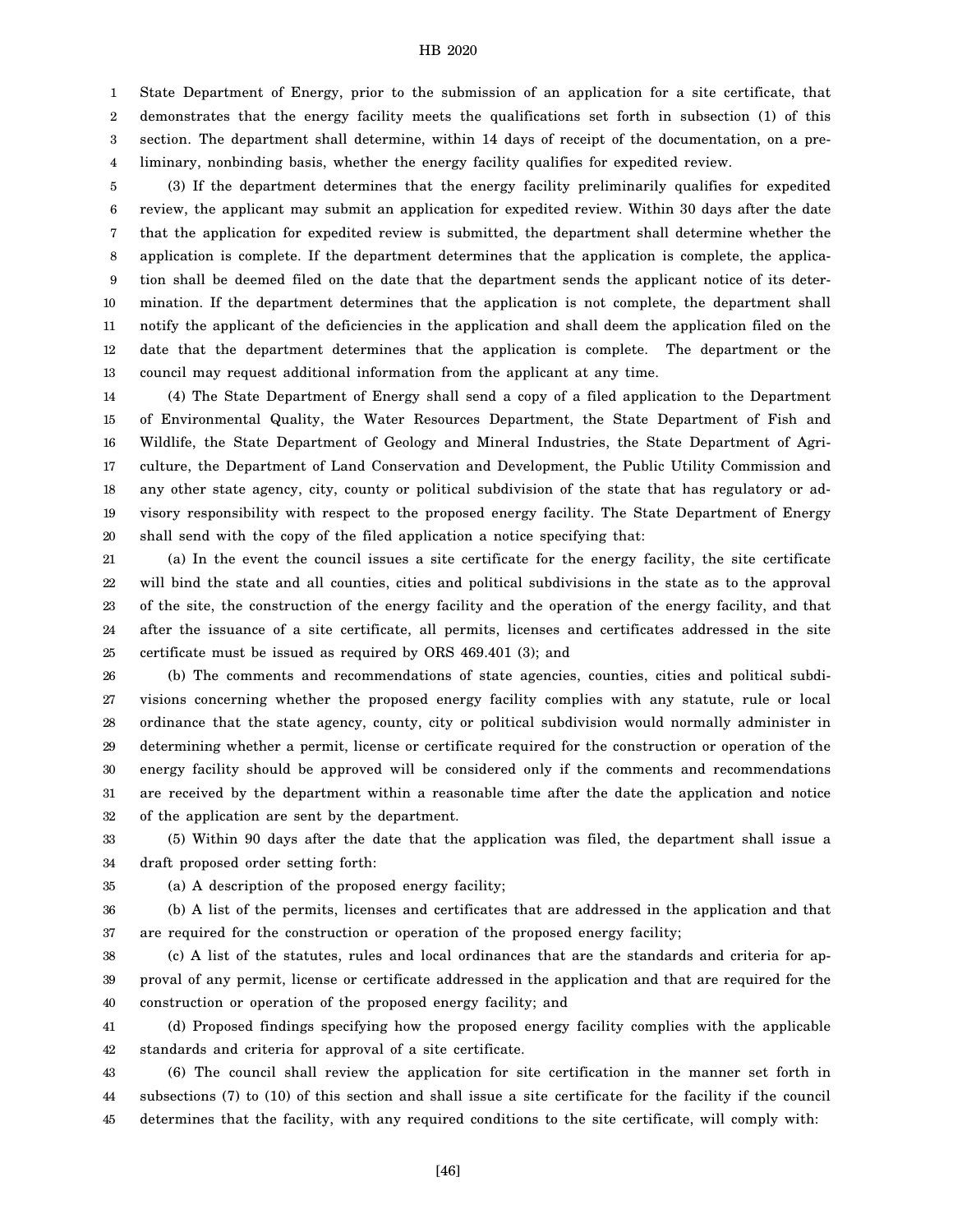1 (a) The requirements for expedited review as specified in this section;

2 3 (b) The standards adopted by the council pursuant to ORS  $469.501$  (1)(a), (c) to (e), (g), (h) and (L) to [*(o)*] **(n)**;

4 (c) The requirements of ORS 469.503 [*(3)*] **(2)**; and

5

(d) The requirements of ORS  $469.504$  (1)(b).

6 7 8 9 10 11 (7) Following submission of an application for a site certificate, the council shall hold a public informational meeting on the application. Following the issuance of the proposed order, the council shall hold at least one public hearing on the application. The public hearing shall be held in the area affected by the energy facility. The council shall mail notice of the hearing at least 20 days prior to the hearing. The notice shall comply with the notice requirements of ORS 197.763 (2) and shall include, but need not be limited to, the following:

12 (a) A description of the energy facility and the general location of the energy facility;

13 14 (b) The name of a department representative to contact and the telephone number at which people may obtain additional information;

15 16 (c) A statement that copies of the application and proposed order are available for inspection at no cost and will be provided at reasonable cost; and

17 18 19 20 21 (d) A statement that the record for public comment on the application will close at the conclusion of the hearing and that failure to raise an issue in person or in writing prior to the close of the record, with sufficient specificity to afford the decision maker an opportunity to respond to the issue, will preclude consideration of the issue, by the council or by a court on judicial review of the council's decision.

22 23 24 25 26 27 28 29 30 31 32 (8) Prior to the conclusion of the hearing, the applicant may request an opportunity to present additional written evidence, arguments or testimony regarding the application. In the alternative, prior to the conclusion of the hearing, the applicant may request a contested case hearing on the application. If the applicant requests an opportunity to present written evidence, arguments or testimony, the council shall leave the record open for that purpose only for a period not to exceed 14 days after the date of the hearing. Following the close of the record, the department shall prepare a draft final order for the council. If the applicant requests a contested case hearing, the council may grant the request if the applicant has shown good cause for a contested case hearing. If a request for a contested case hearing is granted, subsections (9) to (11) of this section do not apply, and the application shall be considered under the same contested case procedures used for a nonexpedited application for a site certificate.

33 34 35 (9) The council shall make its decision based on the record and the draft final order prepared by the department. The council shall, within six months of the date that the application is deemed filed:

36 (a) Grant the application;

37 (b) Grant the application with conditions;

38 (c) Deny the application; or

39 (d) Return the application to the site certification process required by ORS 469.320.

40 41 42 43 (10) If the application is granted, the council shall issue a site certificate pursuant to ORS 469.401 and 469.402. Notwithstanding subsection (6) of this section, the council may impose conditions based on standards adopted under ORS 469.501 (1)(b), (f) and (i) to (k), but may not deny an application based on those standards.

44 45 (11) Judicial review of the approval or rejection of a site certificate by the council under this section shall be as provided in ORS 469.403.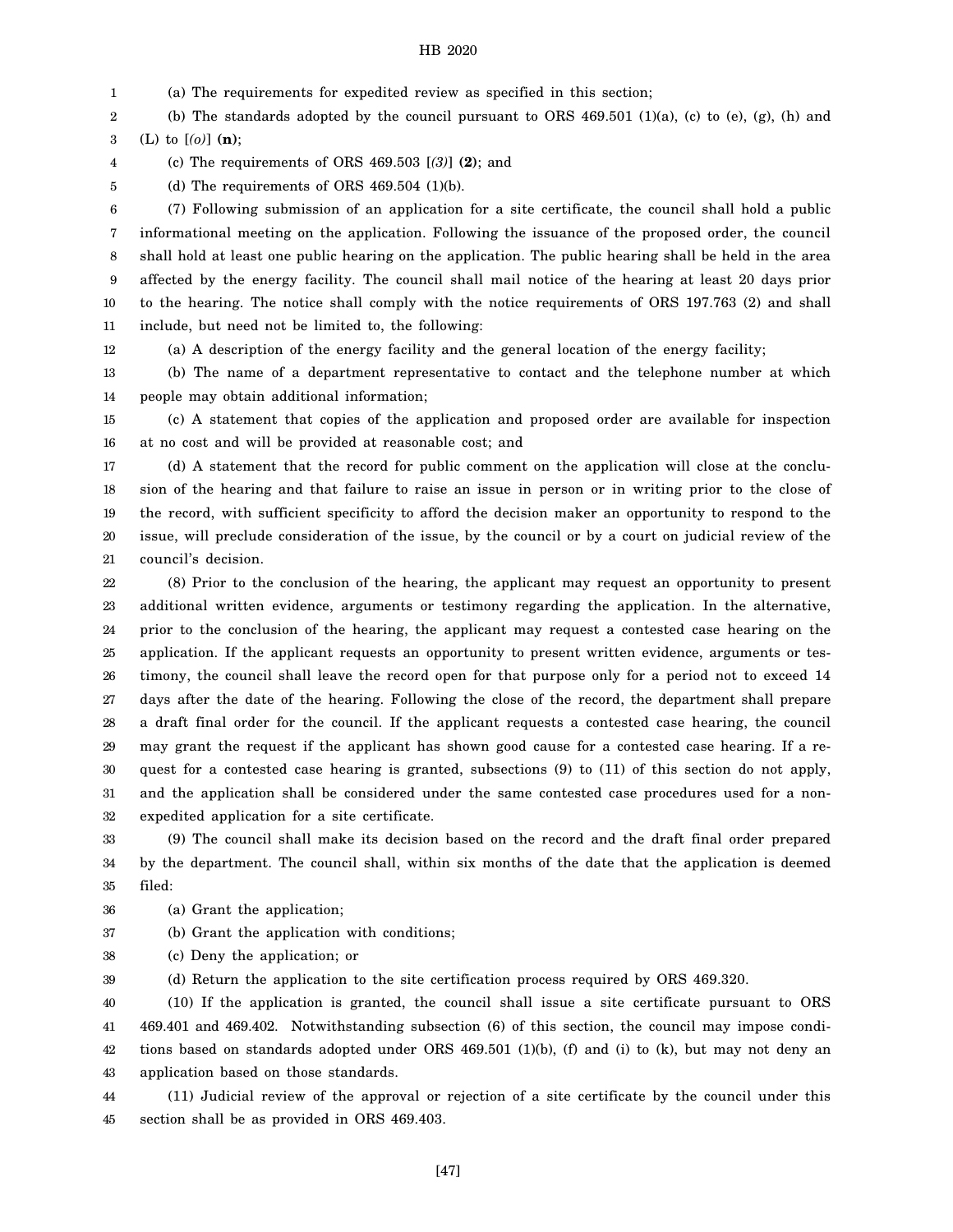1 **SECTION 64.** ORS 469.405 is amended to read:

2 3 4 5 469.405. (1) A site certificate may be amended with the approval of the Energy Facility Siting Council. The council may establish by rule the type of amendment that must be considered in a contested case proceeding. Judicial review of an amendment to a site certificate shall be as provided in ORS 469.403.

6 7 8 9 10 11 12 13 (2) Notwithstanding ORS 34.020 or 197.825, or any other provision of law, the land use approval by an affected local government of a proposed amendment to a facility and the recommendation of the special advisory group of applicable substantive criteria shall be subject to judicial review only as provided in ORS 469.403. If the applicant elects to show compliance with the statewide planning goals by demonstrating that the facility has received local land use approval, the provisions of this section shall apply only to proposed projects for which the land use approval by the local government occurs after the date an application for amendment is submitted to the State Department of Energy.

14 15 16 17 18 19 20 21 22 23 24 25 26 27 28 29 (3) An amendment to a site certificate is not required for a pipeline less than 16 inches in diameter and less than five miles in length that is proposed to be constructed to test or maintain an underground gas storage reservoir. If the proposed pipeline will connect to a council certified surface facility related to an underground gas storage reservoir or to a council certified gas pipeline, whether the proposed pipeline is to be located inside or outside the site of a council certified facility, the certificate holder must obtain, prior to construction, the approval of the department for the construction, operation and retirement of the proposed pipeline. The department shall approve such a proposed pipeline if the pipeline meets applicable council substantive standards. Notwithstanding ORS 469.503 [*(3)*] **(2)**, the department may not review the proposed pipeline for compliance with other state standards. Notwithstanding ORS 469.503 [*(4)*] **(3)**, or any council rule addressing compliance with land use standards, the department shall not review such a proposed pipeline for compliance with land use requirements. Notwithstanding ORS 469.401 (3), the approval by the department of such pipeline shall not bind any state or local agency. The council may adopt appropriate procedural rules for the department review. The department shall issue an order approving or rejecting the proposed pipeline. Judicial review of a department order under this section shall be as provided in ORS 469.403.

30

**SECTION 65.** ORS 469.407 is amended to read:

31 32 33 469.407. (1) A recipient may by amendment of its application for a site certificate or by amendment of its site certificate increase the capacity of the facility if the Energy Facility Siting Council finds that:

34 35 (a) The facility will satisfy the conditions of the 500-megawatt exemption, unless modified by the council;

36 37 38 (b) The enlarged facility does not exceed 500 megawatts and meets the applicable carbon dioxide standard provided for in ORS 469.503 (2) **(2017 Edition)** for any increase in capacity beyond the capacity of the 500-megawatt exemption; and

39 (c) The enlarged facility meets all other applicable council standards.

40 41 42 43 (2) A recipient is deemed to meet any applicable need standard and carbon dioxide emissions standard for the nominal generating capacity of the 500-megawatt exemption provided that the recipient satisfies the conditions of the 500-megawatt exemption, unless the council modifies the conditions.

44 (3) As used in this section:

45 (a) "Recipient" means any base load gas plant, as defined in ORS 469.503 **(2017 Edition)**, de-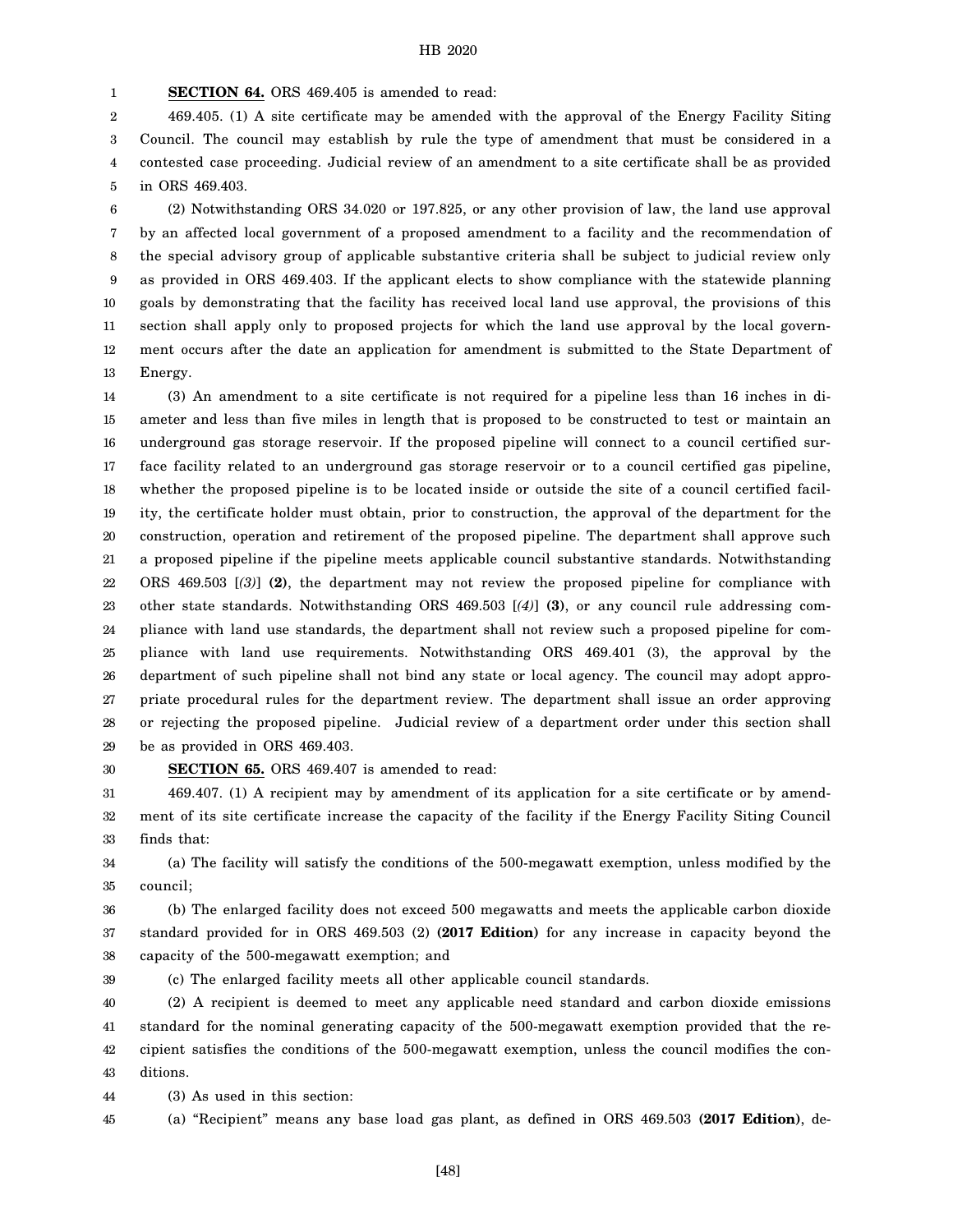1 termined by the council to have the lowest net monetized air emissions among the applicants par-

2 ticipating in a contested case proceeding.

3 4 (b) "500-megawatt exemption" means the council order in which a recipient was determined to have the lowest net monetized air emissions.

5 **SECTION 66.** ORS 469.504 is amended to read:

6 7 469.504. (1) A proposed facility shall be found in compliance with the statewide planning goals under ORS 469.503 [*(4)*] **(3)** if:

8 9 (a) The facility has received local land use approval under the acknowledged comprehensive plan and land use regulations of the affected local government; or

10

(b) The Energy Facility Siting Council determines that:

11 12 13 14 15 (A) The facility complies with applicable substantive criteria from the affected local government's acknowledged comprehensive plan and land use regulations that are required by the statewide planning goals and in effect on the date the application is submitted, and with any Land Conservation and Development Commission administrative rules and goals and any land use statutes that apply directly to the facility under ORS 197.646;

16 17 18 19 20 (B) For an energy facility or a related or supporting facility that must be evaluated against the applicable substantive criteria pursuant to subsection (5) of this section, that the proposed facility does not comply with one or more of the applicable substantive criteria but does otherwise comply with the applicable statewide planning goals, or that an exception to any applicable statewide planning goal is justified under subsection (2) of this section; or

21 22 23 24 (C) For a facility that the council elects to evaluate against the statewide planning goals pursuant to subsection (5) of this section, that the proposed facility complies with the applicable statewide planning goals or that an exception to any applicable statewide planning goal is justified under subsection (2) of this section.

25 26 27 28 29 (2) The council may find goal compliance for a facility that does not otherwise comply with one or more statewide planning goals by taking an exception to the applicable goal. Notwithstanding the requirements of ORS 197.732, the statewide planning goal pertaining to the exception process or any rules of the Land Conservation and Development Commission pertaining to an exception process goal, the council may take an exception to a goal if the council finds:

30 31 (a) The land subject to the exception is physically developed to the extent that the land is no longer available for uses allowed by the applicable goal;

32 33 34 35 (b) The land subject to the exception is irrevocably committed as described by the rules of the Land Conservation and Development Commission to uses not allowed by the applicable goal because existing adjacent uses and other relevant factors make uses allowed by the applicable goal impracticable; or

36 (c) The following standards are met:

37

(A) Reasons justify why the state policy embodied in the applicable goal should not apply;

38 39 40 (B) The significant environmental, economic, social and energy consequences anticipated as a result of the proposed facility have been identified and adverse impacts will be mitigated in accordance with rules of the council applicable to the siting of the proposed facility; and

41 42 (C) The proposed facility is compatible with other adjacent uses or will be made compatible through measures designed to reduce adverse impacts.

43 44 45 (3) If compliance with applicable substantive local criteria and applicable statutes and state administrative rules would result in conflicting conditions in the site certificate or amended site certificate, the council shall resolve the conflict consistent with the public interest. A resolution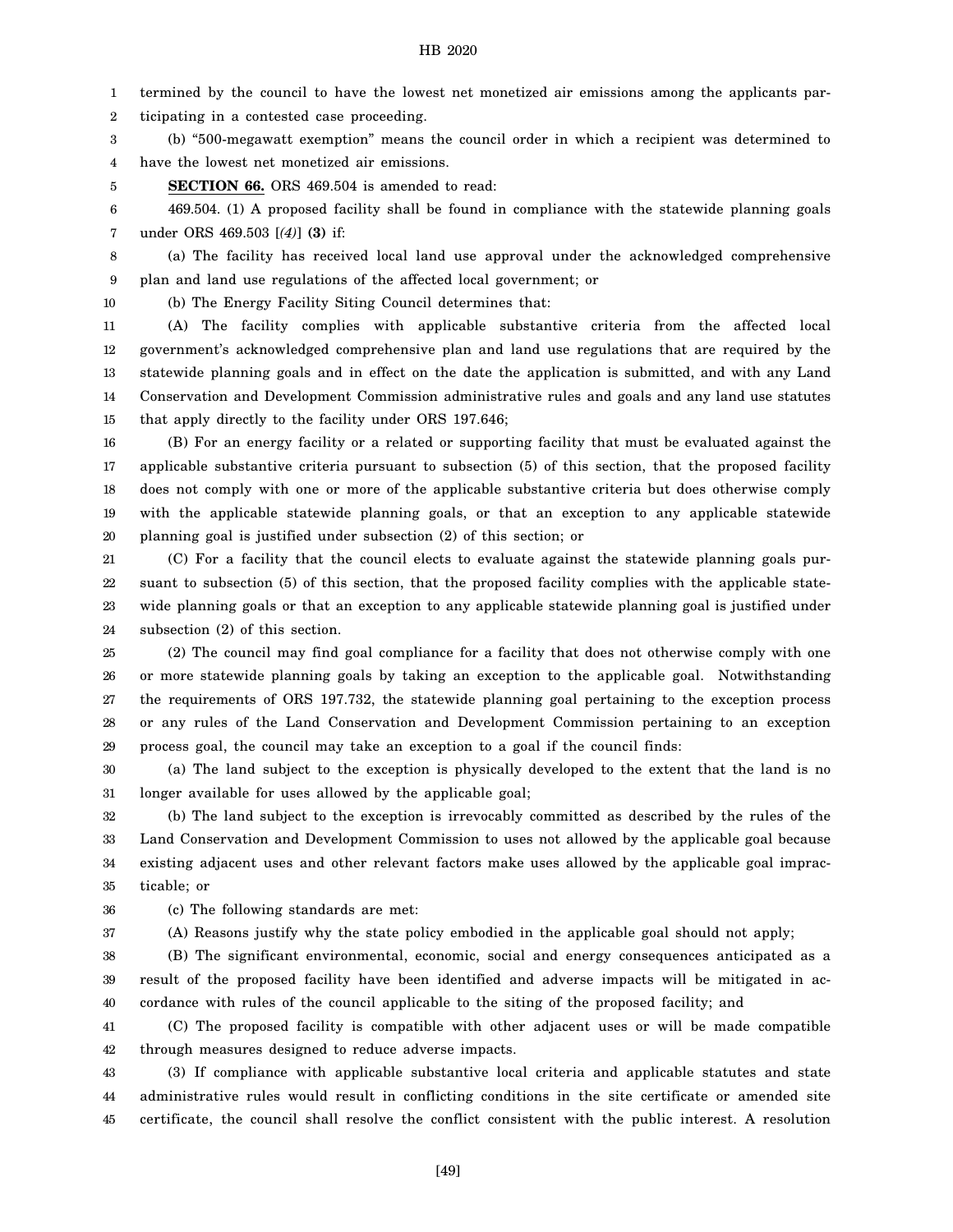1 may not result in a waiver of any applicable state statute.

2 3 4 (4) An applicant for a site certificate shall elect whether to demonstrate compliance with the statewide planning goals under subsection (1)(a) or (b) of this section. The applicant shall make the election on or before the date specified by the council by rule.

5 6 7 8 9 10 11 12 13 14 15 16 17 18 19 20 21 22 (5) Upon request by the State Department of Energy, the special advisory group established under ORS 469.480 shall recommend to the council, within the time stated in the request, the applicable substantive criteria under subsection  $(1)(b)(A)$  of this section. If the special advisory group does not recommend applicable substantive criteria within the time established in the department's request, the council may either determine and apply the applicable substantive criteria under subsection (1)(b) of this section or determine compliance with the statewide planning goals under subsection  $(1)(b)(B)$  or  $(C)$  of this section. If the special advisory group recommends applicable substantive criteria for an energy facility described in ORS 469.300 or a related or supporting facility that does not pass through more than one local government jurisdiction or more than three zones in any one jurisdiction, the council shall apply the criteria recommended by the special advisory group. If the special advisory group recommends applicable substantive criteria for an energy facility as defined in ORS  $469.300 \ (11)(a)(C)$  to  $(E)$  or a related or supporting facility that passes through more than one jurisdiction or more than three zones in any one jurisdiction, the council shall review the recommended criteria and determine whether to evaluate the proposed facility against the applicable substantive criteria recommended by the special advisory group, against the statewide planning goals or against a combination of the applicable substantive criteria and statewide planning goals. In making its determination, the council shall consult with the special advisory group and shall consider:

23

(a) The number of jurisdictions and zones in question;

24 25 (b) The degree to which the applicable substantive criteria reflect local government consideration of energy facilities in the planning process; and

26 27 (c) The level of consistency of the applicable substantive criteria from the various zones and jurisdictions.

28 29 (6) The council is not subject to ORS 197.180 and a state agency may not require an applicant for a site certificate to comply with any rules or programs adopted under ORS 197.180.

30 31 32 (7) On or before its next periodic review, each affected local government shall amend its comprehensive plan and land use regulations as necessary to reflect the decision of the council pertaining to a site certificate or amended site certificate.

33 34 35 36 37 38 39 40 (8) Notwithstanding ORS 34.020 or 197.825 or any other provision of law, the affected local government's land use approval of a proposed facility under subsection (1)(a) of this section and the special advisory group's recommendation of applicable substantive criteria under subsection (5) of this section shall be subject to judicial review only as provided in ORS 469.403. If the applicant elects to comply with subsection (1)(a) of this section, the provisions of this subsection shall apply only to proposed projects for which the land use approval of the local government occurs after the date a notice of intent or an application for expedited processing is submitted to the State Department of Energy.

41 42 43 44 (9) The State Department of Energy, in cooperation with other state agencies, shall provide, to the extent possible, technical assistance and information about the siting process to local governments that request such assistance or that anticipate having a facility proposed in their jurisdiction. **SECTION 67.** ORS 469.505 is amended to read:

45 469.505. (1) In making a determination regarding compliance with statutes, rules and ordinances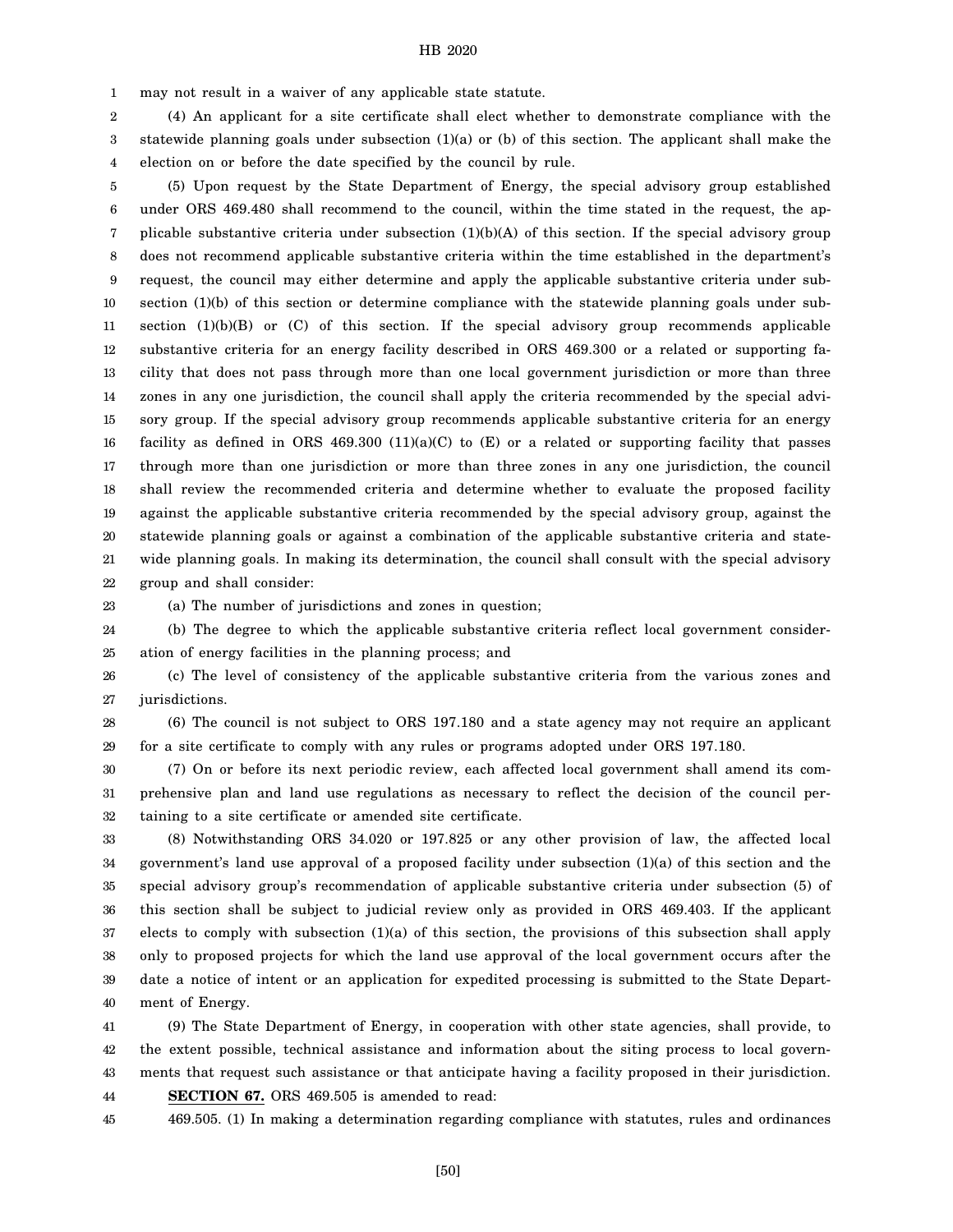1 2 3 4 5 6 7 8 administered by another agency or compliance with requirements of ORS 469.300 to 469.563 and 469.590 to 469.619 where another agency has special expertise, consultation with the other agency shall occur during the notice of intent and site certificate application process. Any permit application for which the permitting decision has been delegated by the federal government to a state agency other than the Energy Facility Siting Council shall be reviewed, whenever feasible, simultaneously with the council's review of the site certificate application. Any hearings required on such permit applications shall be consolidated, whenever feasible, with hearings under ORS 469.300 to 469.563 and 469.590 to 469.619.

9 10 11 12 (2) Before resolving any conflicting conditions in site certificates or amended site certificates under ORS 469.503 [*(3)*] **(2)** and 469.504, the council shall notify and consult with the agencies and local governments responsible for administering the statutes, administrative rules or substantive local criteria that result in the conflicting conditions regarding potential conflict resolution.

13 **SECTION 68.** ORS 526.786 is amended to read:

22

14 15 16 526.786. (1) The State Board of Forestry may develop administrative rules that define principles and standards relating to the creation, measurement, accounting, marketing, verifying, registering, transferring and selling of forestry carbon offsets from nonfederal forestlands.

17 18 19 (2) Rules adopted by the board under this section shall set standards to ensure that in order to be marketed, registered, transferred or sold, a forestry carbon offset must be created as a result of forest management activities that:

20 21 (a) Have the effect of increasing carbon storage on forestlands as measured by a forestry carbon offset accounting system;

(b) Would not otherwise occur but for the carbon storage objective; and

23 24 25 (c) Provide environmental, social and economic benefits for Oregon and its citizens, including but not limited to, protection or enhancement of long term timber supplies, native fish and wildlife habitat and water quality.

26 27 (3) Rules adopted by the board under this section shall establish principles to ensure that the forestry carbon offset accounting system shall:

28 29 (a) Account for relevant sources of carbon dioxide emission debits and credits for carbon storage or sequestration;

30 31 (b) Account for the duration and permanence of the carbon dioxide storage or emission reductions;

32 33 34 (c) Include provisions for establishing the appropriate baseline for projects, practices, rotation ages, harvest schedules and ownership from which measured carbon dioxide emission debits, and credits for carbon storage or sequestration are made;

35 36 37 (d) Account for other relevant and measurable greenhouse gas consequences, specifically credits and debits expressed as a carbon dioxide emissions equivalent, when establishing baselines or otherwise as appropriate;

38 39 40 (e) Account for the specific forest management practices used on-site and include provisions for monitoring carbon dioxide emission debits and credits for carbon storage or sequestration, from the implementation of specific practices;

41 42 (f) Account for continuing carbon dioxide emission debits, and credits for carbon storage or sequestration, based on the end product use of harvested biomass;

43 44 45 (g) Account for environmental, social and economic benefits of forestry carbon offsets and ensure that practices with unsustainable, long term consequences are not used to create forestry carbon offsets;

[51]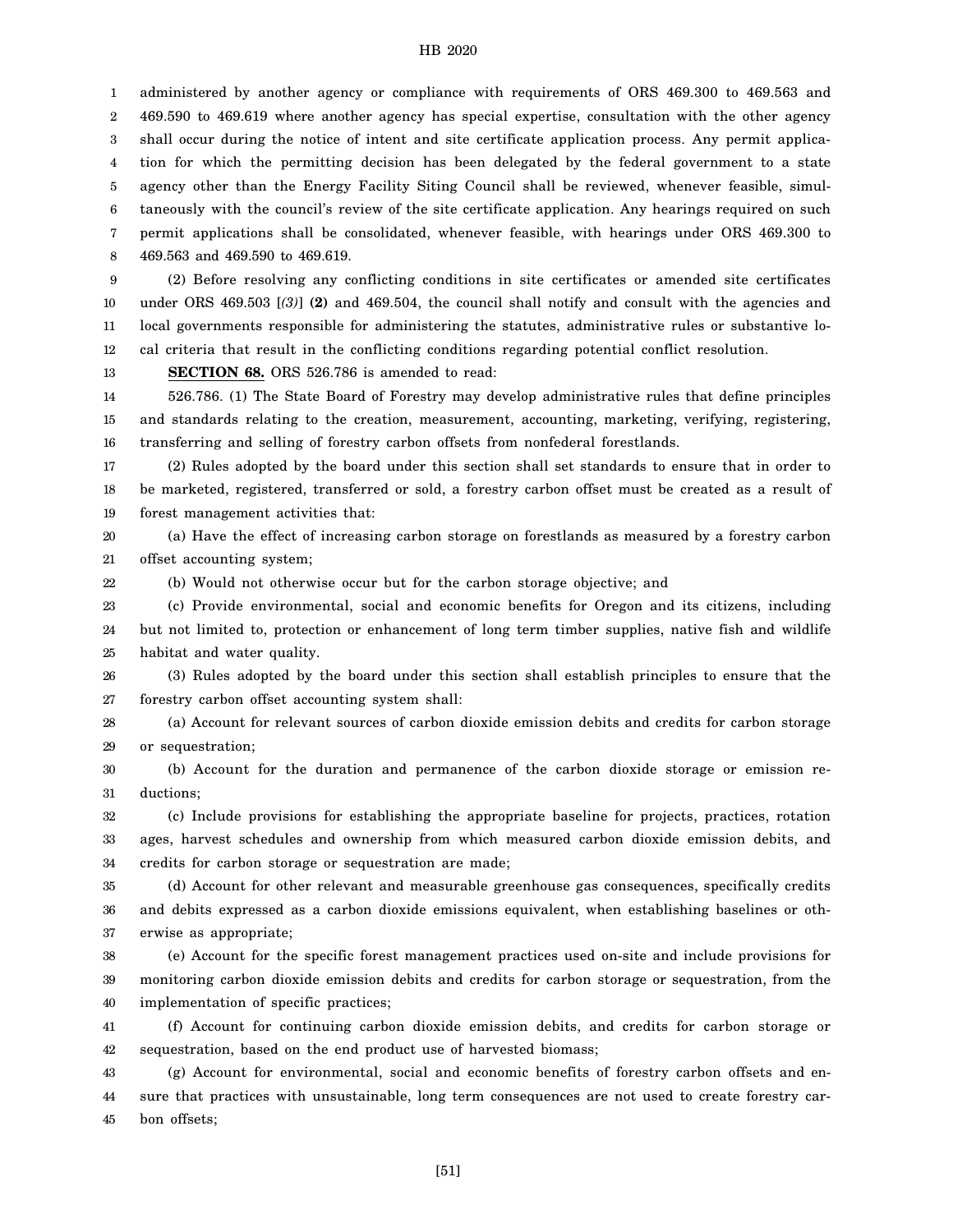| 2        | (h) Allow for public access to information in monitoring reports; and                                                                        |
|----------|----------------------------------------------------------------------------------------------------------------------------------------------|
|          | (i) Encourage third-party verification of forestry carbon offsets.                                                                           |
| 3        | (4) Rules adopted by the board under this section may address qualifications for persons and                                                 |
| 4        | agencies that provide third-party verification and registration of forestry carbon offsets.                                                  |
| 5        | (5) Rules adopted by the board under this section shall be developed with the assistance of an                                               |
| 6        | advisory committee appointed by the board. The advisory committee shall consist of at least nine                                             |
| 7        | persons and shall contain:                                                                                                                   |
| 8        | (a) Persons from businesses, governmental agencies and nongovernmental organizations with                                                    |
| 9        | knowledge and experience in the accounting of greenhouse gas emissions, sequestration and storage;                                           |
| 10       | (b) At least one person from a nongovernmental forestry conservation organization;                                                           |
| 11       | (c) At least one nonindustrial private forest landowner or a representative of an organization                                               |
| 12       | that represents nonindustrial private forest landowners;                                                                                     |
| 13       | (d) One representative of the State Department of Energy;                                                                                    |
| 14       | (e) One representative of the State Department of Fish and Wildlife, or a designee of the State                                              |
| 15       | Department of Fish and Wildlife;                                                                                                             |
| 16       | (f) One representative of the Department of Environmental Quality, or a designee of the De-                                                  |
| 17       | partment of Environmental Quality;                                                                                                           |
| 18       | (g) At least one representative from [a qualified organization, as defined in ORS 469.503] $\alpha$                                          |
| 19       | nonprofit organization that sells voluntary and compliance offsets from greenhouse gas re-                                                   |
| 20       | duction projects; and                                                                                                                        |
| 21       | (h) At least one representative from the State Forestry Department who shall serve as the sec-                                               |
| 22       | retary to the advisory committee.                                                                                                            |
| 23       |                                                                                                                                              |
| 24       | <b>EXPEDITED JUDICIAL REVIEW TO SUPREME COURT;</b>                                                                                           |
| 25       | <b>EXPIRATION</b>                                                                                                                            |
|          |                                                                                                                                              |
| 26       |                                                                                                                                              |
| 27       | SECTION 69. (1) It is the intent of the Legislative Assembly that the provisions of this                                                     |
| 28       | 2019 Act relating to the receipt of moneys by the state through the sale of allowances by                                                    |
| 29       | auction under section 21 of this 2019 Act do not render this 2019 Act a bill for raising revenue                                             |
| 30       | subject to the provisions of Article IV, sections 18 and 25 (2), of the Oregon Constitution.                                                 |
| 31       | (2) Original jurisdiction is conferred on the Supreme Court to determine whether this                                                        |
| 32       | 2019 Act is a bill for raising revenue subject to the provisions of Article IV, sections 18 and                                              |
| 33       | 25 (2), of the Oregon Constitution.                                                                                                          |
| 34       | (3) Any person adversely affected or aggrieved by the provisions of section 21 this 2019                                                     |
| 35       | Act may institute a proceeding for review by filing with the Supreme Court a petition that                                                   |
| 36       | meets the following requirements:                                                                                                            |
| 37       | (a) The petition must be filed on or before January 1, 2020.                                                                                 |
| 38       | (b) The petition must include the following:                                                                                                 |
| 39       | (A) A statement of the basis of the challenge; and                                                                                           |
| 40       | (B) A statement and supporting affidavit showing how the petitioner is or will be ad-                                                        |
| 41       | versely affected or aggrieved.                                                                                                               |
| 42       | (4) The petitioner shall serve a copy of the petition by registered or certified mail upon                                                   |
| 43<br>44 | the Oregon Department of Administrative Services, the Oregon Director of the Carbon Policy<br>Office, the Attorney General and the Governor. |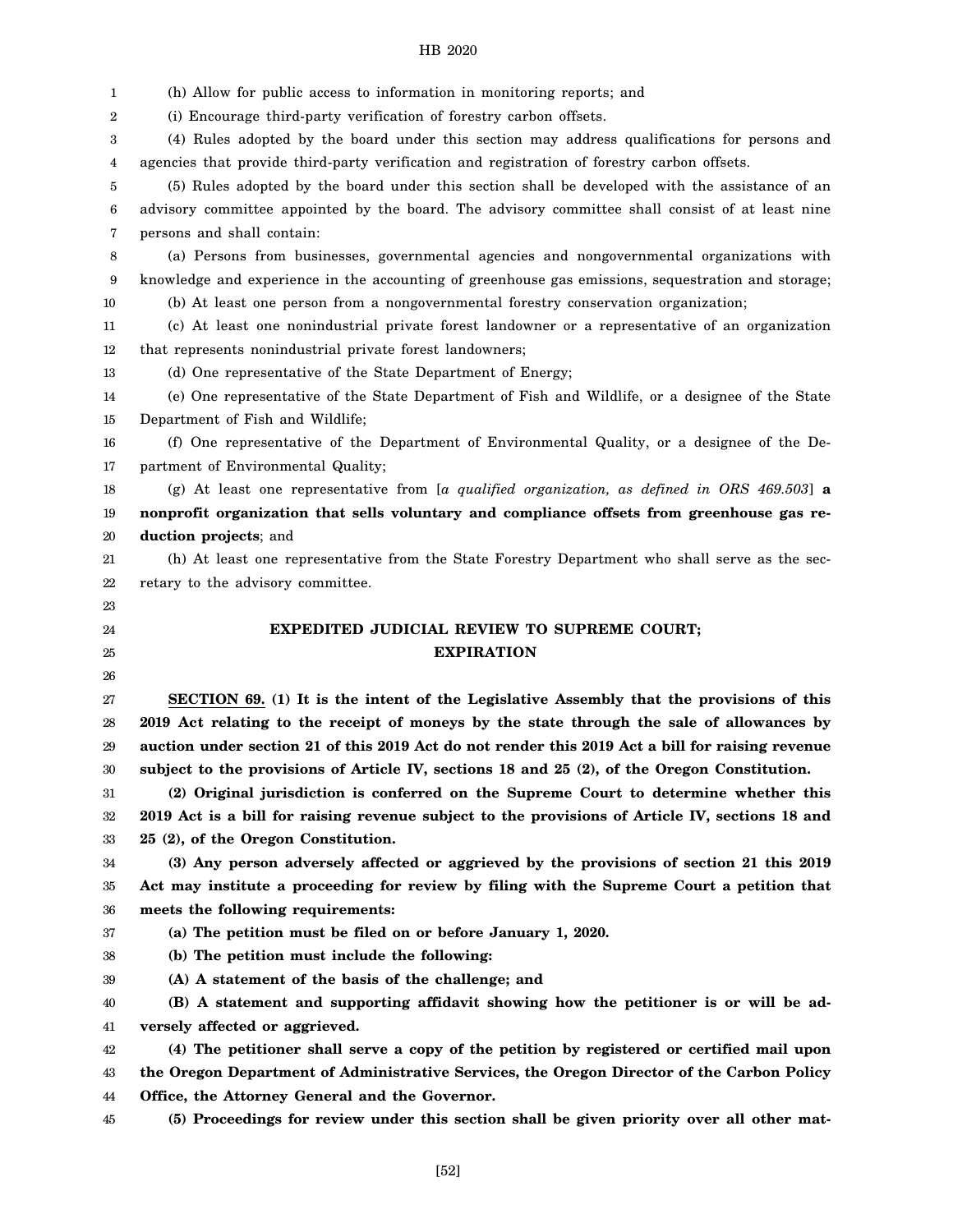1 2 3 4 5 6 7 8 9 10 11 12 13 14 15 16 17 18 19 20 21 22 23 24 25 26 27 28 29 30 31 32 33 34 35 36 37 38 39 40 41 42 43 44 45 **ters before the Supreme Court. (6) In the event that the Supreme Court determines that there are factual issues in the petition, the Supreme Court may appoint a special master to hear evidence and to prepare recommended findings of fact. SECTION 70. (1) It is the intent of the Legislative Assembly that certain revenue from the auctions conducted under section 21 of this 2019 Act is subject to the provisions of Article IX, section 3a, of the Oregon Constitution. (2) Original jurisdiction is conferred on the Supreme Court to determine whether auctions conducted under section 21 of this 2019 Act impose: (a) A tax levied on, with respect to, or measured by the storage, withdrawal, use, sale, distribution, importation or receipt of motor vehicle fuel or any other product used for the propulsion of motor vehicles; or (b) A tax or excise levied on the ownership, operation or use of motor vehicles. (3) A person that is or that will be adversely affected by the provisions of section 21 of this 2019 Act may institute a proceeding for review by filing with the Supreme Court a petition that meets the following requirements: (a) The petition must be filed on or before January 1, 2020. (b) The petition must include the following: (A) A statement of the basis of the challenge; and (B) A statement and supporting affidavit showing how the petitioner is or will be adversely affected. (4) The petitioner shall serve a copy of the petition by registered or certified mail upon the Oregon Department of Administrative Services, the Director of the Carbon Policy Office, the Attorney General and the Governor. (5) Proceedings for review under this section shall be given priority over all other matters before the Supreme Court. (6) In the event that the Supreme Court determines that there are factual issues in the petition, the Supreme Court may appoint a special master to hear evidence and to prepare recommended findings of fact. APPROPRIATIONS SECTION 71. In addition to and not in lieu of any other appropriation, there is appropriated to the Oregon Department of Administrative Services, for the biennium beginning** July 1, 2019, out of the General Fund, the amount of \$**\_\_\_\_\_\_\_\_\_** for use by the Carbon **Policy Office in the development and implementation of the Oregon Climate Action Program pursuant to sections 8 to 26 of this 2019 Act and for the implementation of sections 7, 38 to 40 and 46 to 52 of this 2019 Act and the amendments to ORS 468A.280 by section 53 of this 2019 Act. SECTION 72. In addition to and not in lieu of any other appropriation, there is appropriated to the Environmental Justice Task Force, for the biennium beginning July 1, 2019,** out of the General Fund, the amount of \$\_\_\_\_\_\_\_\_\_, which may be expended for compen**sation and expenses incurred by members of the task force who are not members of the Legislative Assembly in the manner and amounts provided for in ORS 292.495, and for provision by the Governor of clerical and administrative staff support to the task force.**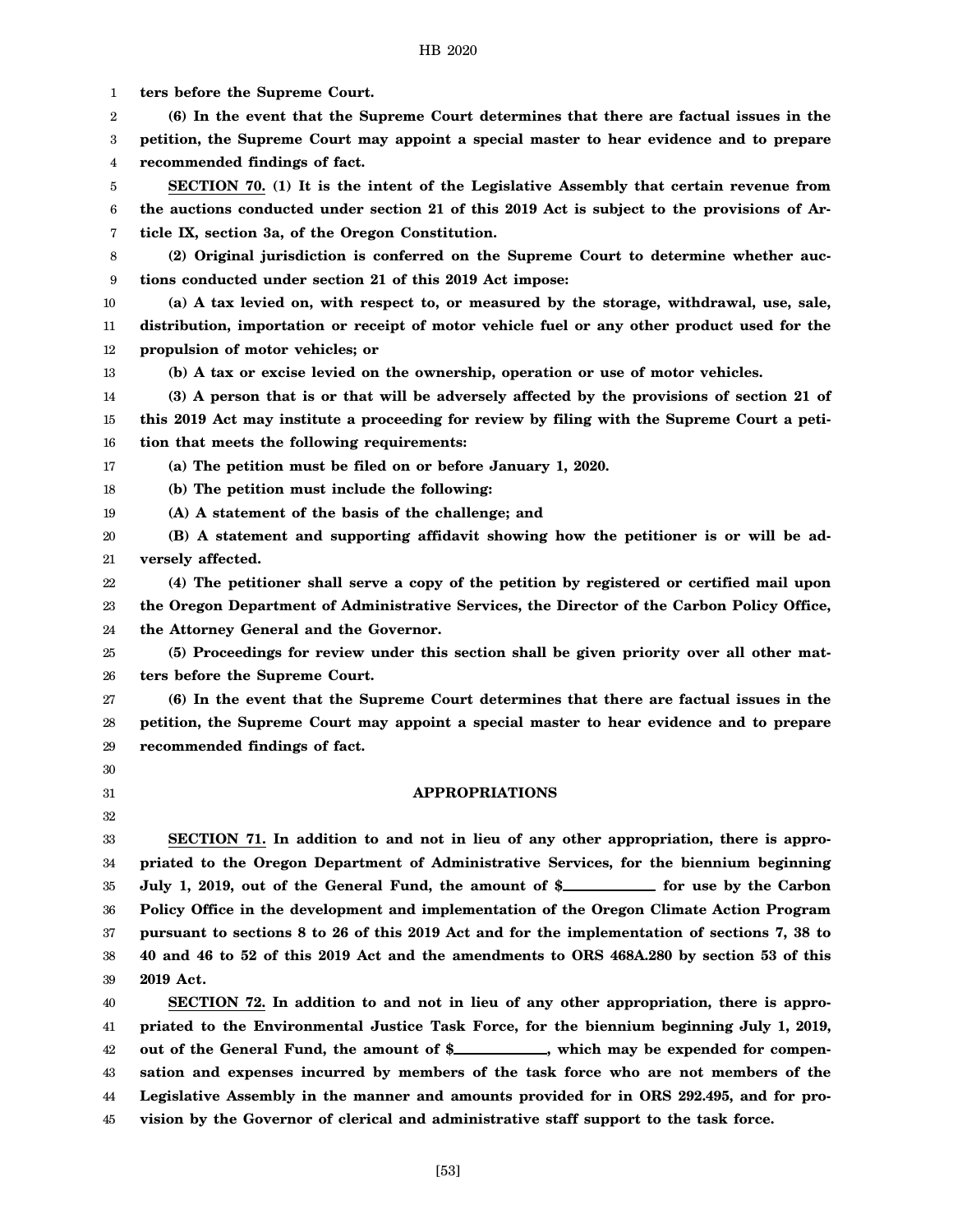### **OPERATIVE DATE**

3 4 5 **SECTION 73. (1) Sections 4 to 52 and 56 to 59 of this 2019 Act, the amendments to statutes by sections 53, 54, 55 and 61 to 68 of this 2019 Act and the repeal of ORS 469.409 by section 60 of this 2019 Act become operative on January 1, 2021.**

6 7 8 9 10 11 12 13 14 15 16 17 18 **(2) The Director of the Carbon Policy Office, the Carbon Policy Office, the Public Utility Commission, the Housing and Community Services Department, the State Department of Energy, the Oregon Department of Administrative Services, the Environmental Quality Commission, the Department of Environmental Quality and the Governor may adopt rules or take any actions before the operative date specified in subsection (1) of this section that are necessary to enable the Director of the Carbon Policy Office, the Carbon Policy Office, the Public Utility Commission, the Housing and Community Services Department, the State Department of Energy, the Oregon Department of Administrative Services, the Environmental Quality Commission, the Department of Environmental Quality and the Governor, on and after the operative date specified in subsection (1) of this section, to carry out the provisions of sections 4 to 52 and 56 to 59 of this 2019 Act, the amendments to statutes by sections 53, 54, 55 and 61 to 68 of this 2019 Act and the repeal of ORS 469.409 by section 60 of this 2019 Act.**

# 19

1 2

# 20 21

#### **REPORTS AND REVIEWS**

22 23 24 **SECTION 74. On or before September 15, 2020, the Oregon Department of Administrative Services shall report on the actions being taken to prepare for implementation of sections 8 to 26 of this 2019 Act to the Joint Committee on Climate Action.**

25 26 27 28 29 **SECTION 75. On or before September 15, 2031, the Carbon Policy Office shall conduct a review and provide a report to the Joint Committee on Climate Action in the manner provided by ORS 192.245 on the implementation of section 19 of this 2019 Act and rules adopted under section 19 of this 2019 Act. The report may include recommendations for legislation. The review and report must:**

30 31 **(1) Assess the implementation of laws, policies and protocols for offset projects and the use of offset credits by covered entities; and**

32 33 34 **(2) Make determinations and recommendations regarding whether changes to laws, policies or protocols are necessary or advisable to address any negative impacts or to best align the laws, policies or protocols with the purposes set forth in section 7 of this 2019 Act.**

35 36

37

41 42 43

# **CAPTIONS**

38 39 40 **SECTION 76. The unit and section captions used in this 2019 Act are provided only for the convenience of the reader and do not become part of the statutory law of this state or express any legislative intent in the enactment of this 2019 Act.**

**EMERGENCY CLAUSE**

44 45 **SECTION 77. This 2019 Act being necessary for the immediate preservation of the public peace, health and safety, an emergency is declared to exist, and this 2019 Act takes effect**